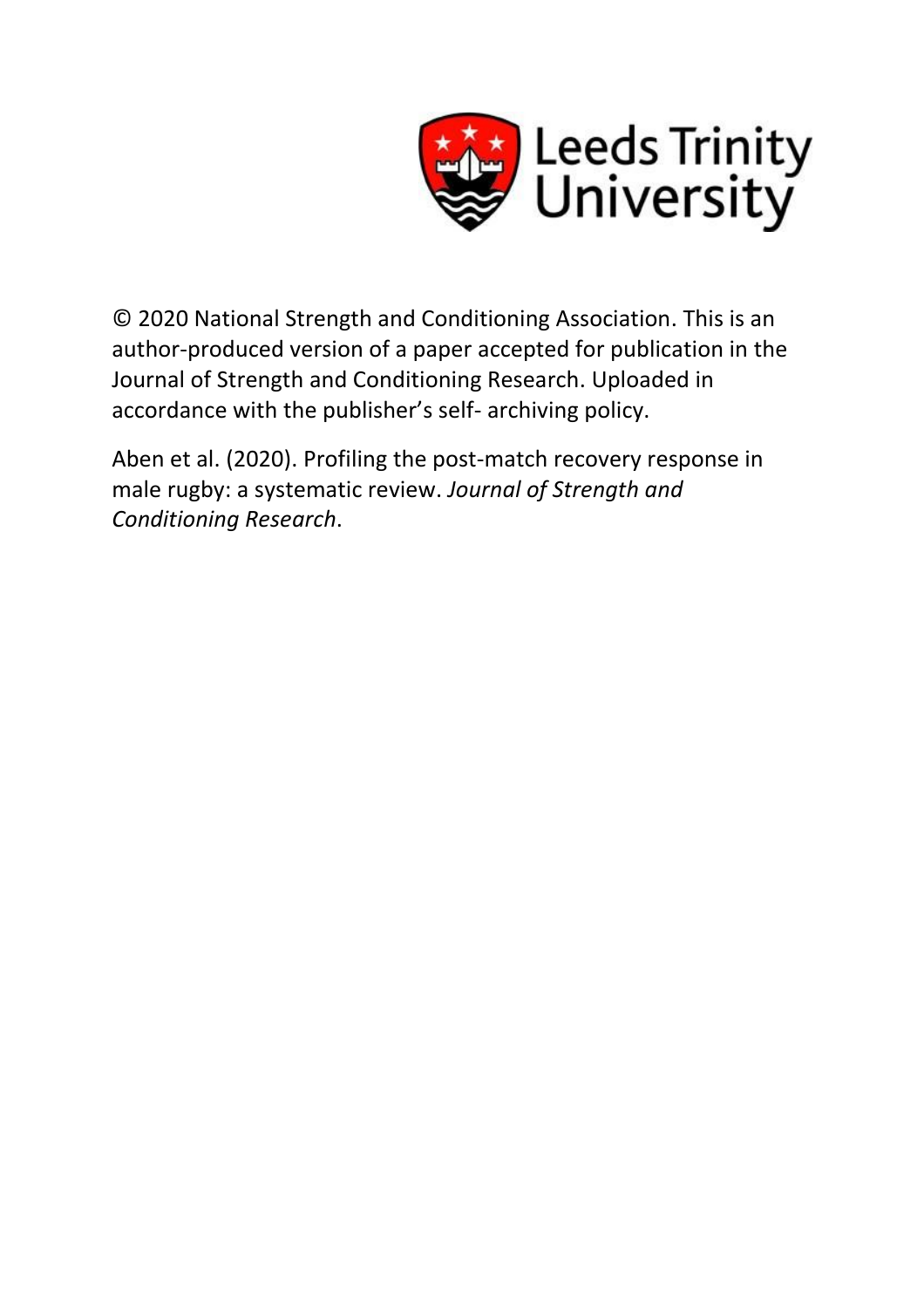| Title:               | Profiling the post-match recovery response in male rugby: A systematic review                                                                                                               |
|----------------------|---------------------------------------------------------------------------------------------------------------------------------------------------------------------------------------------|
| <b>Running Head:</b> | Recovery profiles in rugby                                                                                                                                                                  |
| Authors:             | Hendrickus G.J. Aben <sup>1,2</sup> , Samuel P. Hills <sup>1</sup> , Carlton B. Cooke <sup>1</sup> , Danielle<br>Davis <sup>1</sup> , Ben Jones <sup>3,4</sup> , Mark Russell <sup>1*</sup> |

<sup>1</sup> School of Social and Health Sciences, Leeds Trinity University, Leeds, UK.

<sup>2</sup> Castleford Tigers RLFC, The Mend-A-Hose Jungle, Castleford, WF10 2SD, United Kingdom

<sup>3</sup> Institute For Sport, Physical Activity and Leisure, Leeds Beckett University, Leeds, LS6 3QT, United Kingdom

<sup>4</sup> England Performance Unit, The Rugby Football League, Leeds, LS17 8NB, United Kingdom

\*Corresponding author: Prof. Mark Russell School of Social and Health Sciences, Leeds Trinity University, Leeds, UK;

> [m.russell@leedstrinity.ac.uk;](mailto:m.russell@leedstrinity.ac.uk) Tel.: +44-(0)113-283-7100 (ext. 649) Orcid ID: 0000-0002-7305-1090

Abstract word count: words: 250 Manuscript word count: 6686 words Tables: 3 Figures: 7

# **Acknowledgements**

Author HA is funded by Leeds Trinity University, Castleford Tigers RLFC and the Rugby Football League, but these organisations had no influence over the collection and analysis of the data or write-up of the manuscript. The results of the present study do not constitute endorsement of the product by the authors or the NSCA.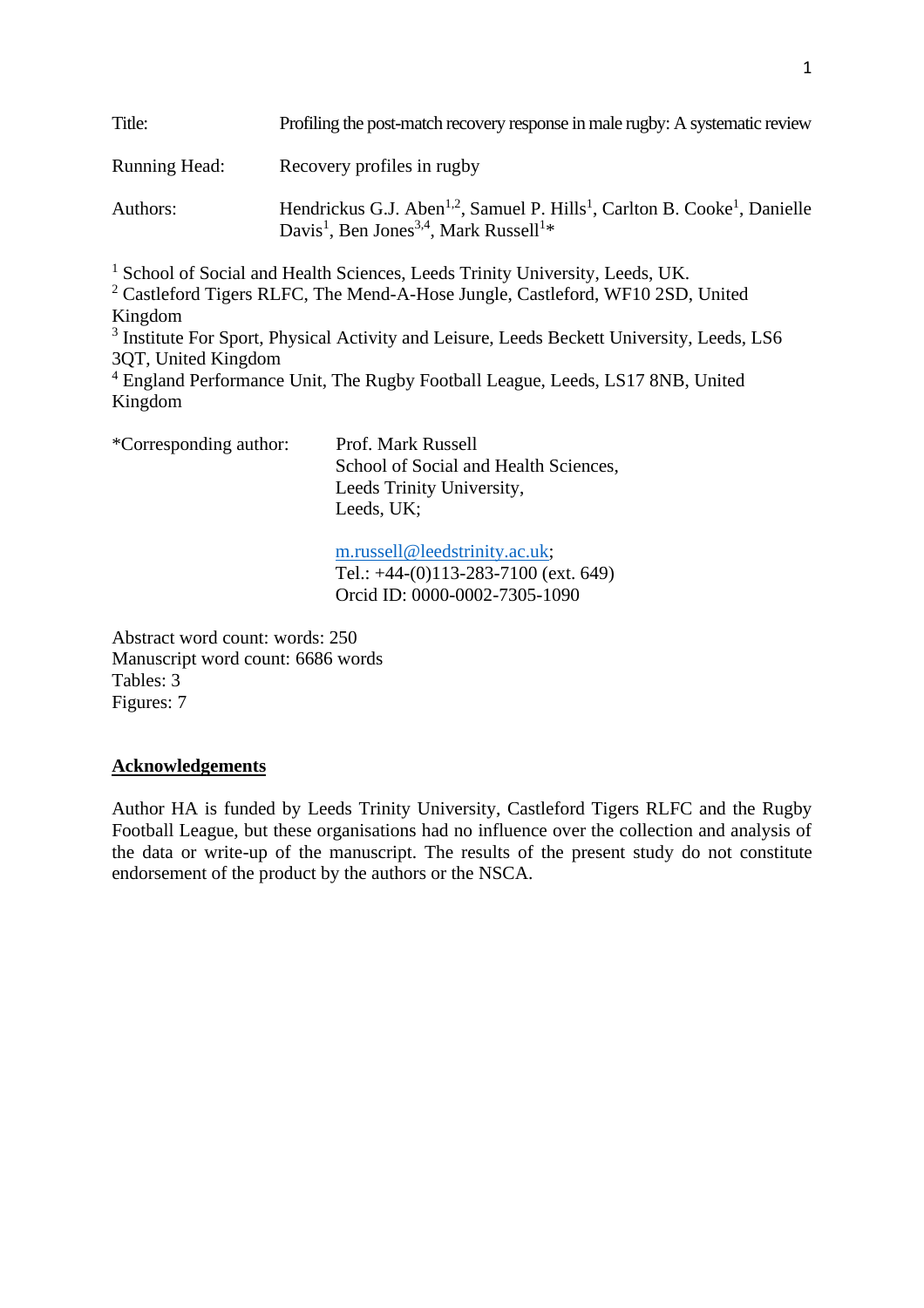Title: Profiling the post-match recovery response in male rugby: A systematic review

Running Head: Recovery profiles in rugby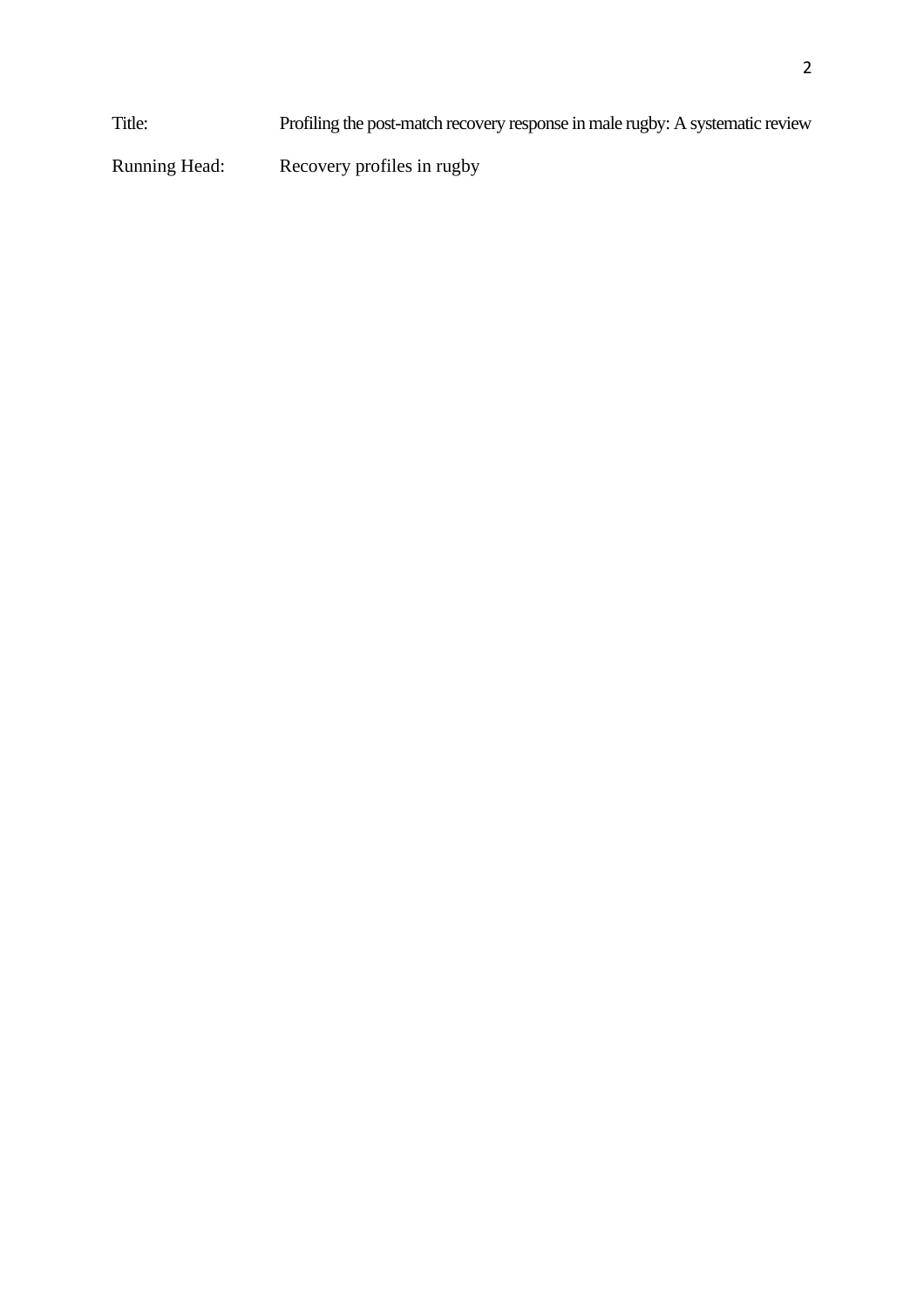### **ABSTRACT**

To minimize underperformance, injury and illness, and to enhance readiness for training and matchplay, post-match responses are commonly monitored within professional rugby. As no clear consensus exists regarding the magnitude and duration of post-match recovery, this review summarized literature (17 studies yielded from literature searching/screening) reporting neuromuscular (countermovement jump; CMJ: peak power output; PP, flight-time; FT), biochemical (creatine kinase; CK), endocrine (cortisol; C, testosterone; T concentrations) and subjective (wellness questionnaire, muscle soreness) indices following rugby match-play. For neuromuscular responses (11 studies), reductions in PP <31.5% occurred <30 min post-match, returning to baseline within 48-72 h. Post-match reductions in FT of <4% recovered after 48 h. For biochemical and endocrine responses (14 studies), increases in CK, ranging from 120-451%, peaked between 12-24 h, returning to baseline within 72 h of match-play. Initial increases of  $\langle 298\% \rangle$  in C, and reductions in T concentrations ( $\langle 44\% \rangle$ ), returned to pre-match values within 48-72 h. Mood disturbances (six studies) required 48-72 h to normalize after peak decrements of <65% at 24 h. This review highlights that 72 h were needed to restore perturbations in neuromuscular, biochemical and endocrine, and subjective/perceptual responses following competitive rugby match-play. Notably, only four studies reported responses in more ecologically valid scenarios (i.e., those in which regular training and recovery strategies were employed) whilst also reporting detailed match demands. A lack of research focusing on youth players was also evident, as only three studies profiled post-match responses in younger athletes. Deeper insight regarding post-match responses in ecologically valid scenarios is therefore required.

**KEY WORDS:** Fatigue, monitoring, wellness, team sport, muscle damage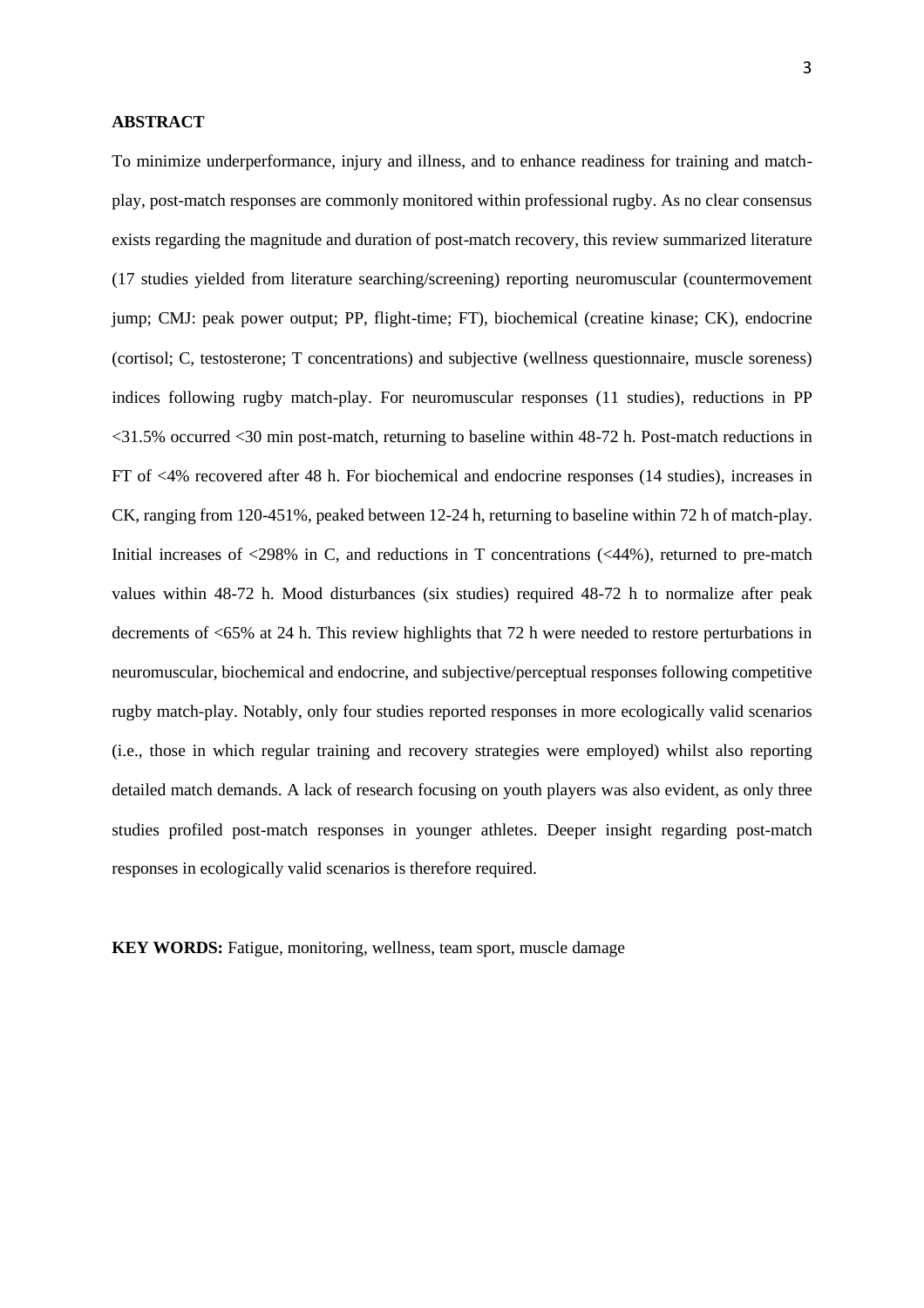#### **INTRODUCTION**

Rugby is an intermittent team sport, typically played between two teams that field between seven and 15 players, depending on the code and format of the game. During match-play, players perform highintensity activities such as high-speed running ( $>5.5$  m·s<sup>-1</sup>) and sprinting ( $>7.0$  m·s<sup>-1</sup>) that are separated by lower-intensity activities like standing, walking or jogging. In addition, players frequently engage with collisions and bouts of wrestling/grappling (19-21, 68, 82). Whilst many similarities exist between different rugby codes (i.e., rugby league: RL, rugby union: RU, rugby seven's: R7), it should be acknowledged that each code also has unique physical demands; particularly with respect to the tackles and collisions. RU players are exposed to multiple forms of collision, such as rucking and mauling (26) and are typically involved in 15-45 collisions per match (14, 66). RL players are subjected to 30-65 collisions (30), dependant on position (21), whereas, because of the shorter playing duration and the smaller number of players on the field, R7 players are typically involved in 5-25 collisions per game (31, 69). Observations following competitive matches show that these impacts, in combination with activities that involve a high frequency and intensity of eccentric muscle actions (e.g., high speed running with changes of direction, braking activities etc.), result in acute (i.e., immediately post-match) (12, 37, 62, 71) and residual (i.e., up to 120 h) perturbations in both performance and physiological responses following match-play (16, 48-51). Such findings are typically indicative of fatigue; a term that is widely used in several different contexts which acknowledges two main attributes: (1) a decline in an objective measure of performance or the inability to produce power, and (2) sensations of perceived tiredness (41).

Considerable methodological variation exists amongst studies profiling post-exercise responses in rugby players. With respect to the mode of exercise stimulus, responses to training (10, 15, 32, 61), simulated match-play (24, 54, 58, 78), tournaments or intensified periods of competition (7, 34, 36, 74), a full season (1, 9, 23), or a (single) competitive match (49-51, 56, 62) have all been examined. Likewise, incongruence exists between studies in the reporting of match demands (i.e., playing time, distance covered, high-speed running, number of carries, number and intensity of collisions and total match loads) with publications either providing a comprehensive analysis (38, 49, 50, 56, 62, 79),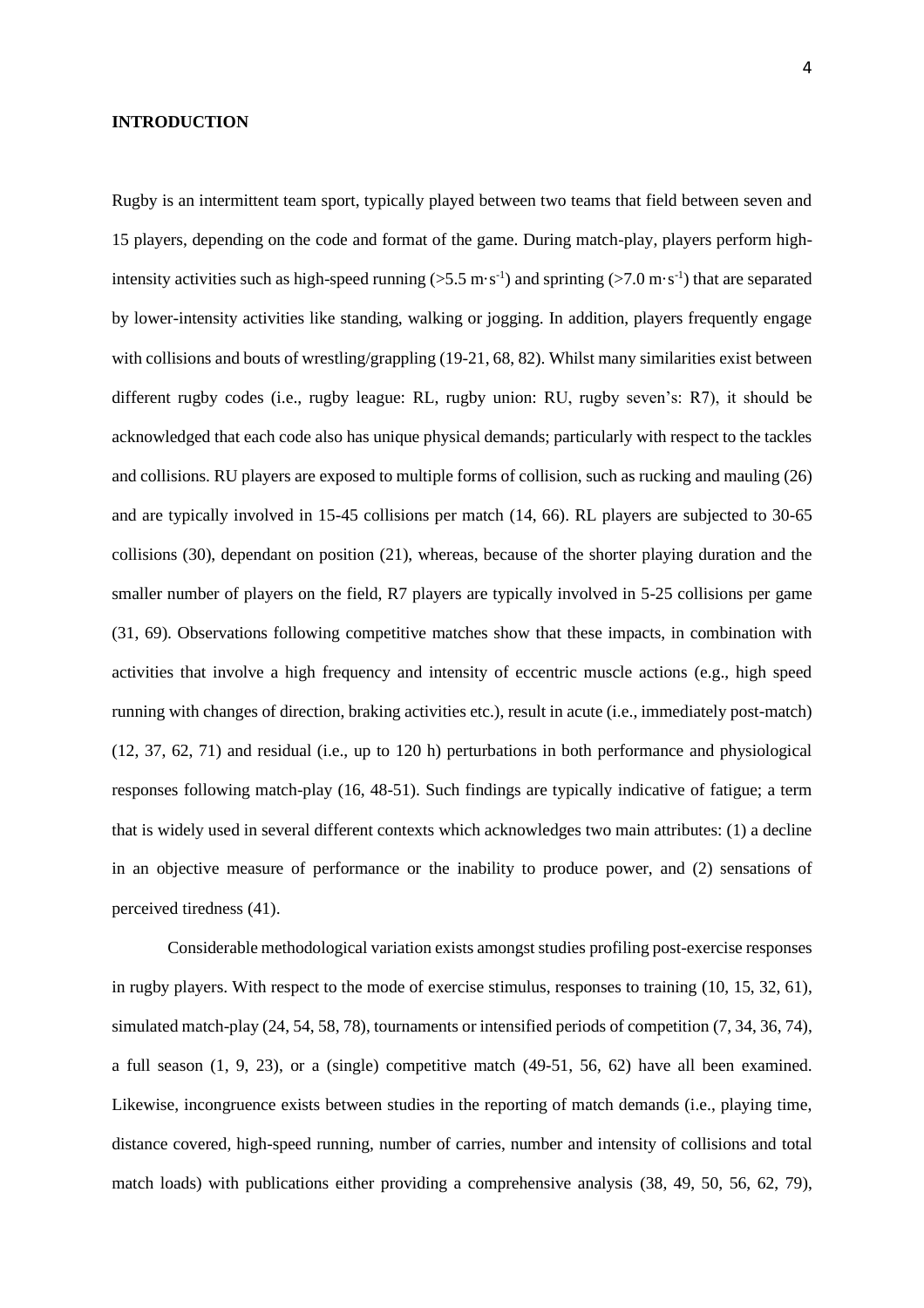whereas others include only limited information (12, 45, 48, 67, 71), if any at all (16, 37, 51, 84). Given the ergogenic effects of compression garments (25, 80), cold-water immersion (CWI) (4, 22, 72), contrast water therapy (27, 28, 83) or supplementation (53, 59), the use of specific recovery strategies employed in the time between exercise completion and the post-exercise measurements also warrants consideration (38, 49, 51). While some studies report adherence to usual recovery practices (48, 50, 67), others omit information relating to any practices employed during the post-exercise period (12, 62, 71, 84). Also, the training that is concurrently performed after match-play is inconsistently reported with some studies employing high experimental control and omitting training for the full duration of the study (62, 71, 84), whereas others report adherence to a normal training regime (48-50). Accordingly, questions remain as to the ecological validity (i.e., the extent to which the findings are able to be generalized to real-life settings) (44) of the protocols adopted within these investigations.

Post-match responses to competitive rugby match-play have typically been assessed via measurement of neuromuscular (13, 49, 63), biochemical and endocrine (12, 16, 38, 45, 50, 71) or perceptual (18, 23) responses; with the majority of studies reporting more than one marker of recovery (37, 48, 51, 56, 62, 67, 79, 84). A recently published review (73) largely focused on the efficiency of different recovery strategies, whereas the present review aims to provide more of a contextual overview and describe post-match recovery timelines whilst highlighting the methodology and measures used between studies. Currently, no clear consensus exists regarding post-match recovery profiles and the timelines of such responses, whilst also considering the type of measurements performed as well as recognition of the different training regimes, recovery protocols, and other sources of methodological variation. The inclusion or exclusion of these contextual variables is likely to affect the magnitude and duration of the post-match response, which would have implications on the practical application of such data. In order to provide a correct interpretation of the post-exercise response, such contextual variables are to be accounted for. Therefore, this systematic review aimed to (a) determine the post-match monitoring tools, to (b) quantify the magnitude and time-course of post-match responses and to (c) account for contextual variables that may affect this response in male rugby players, with a view to informing current practice and highlighting opportunities for future research.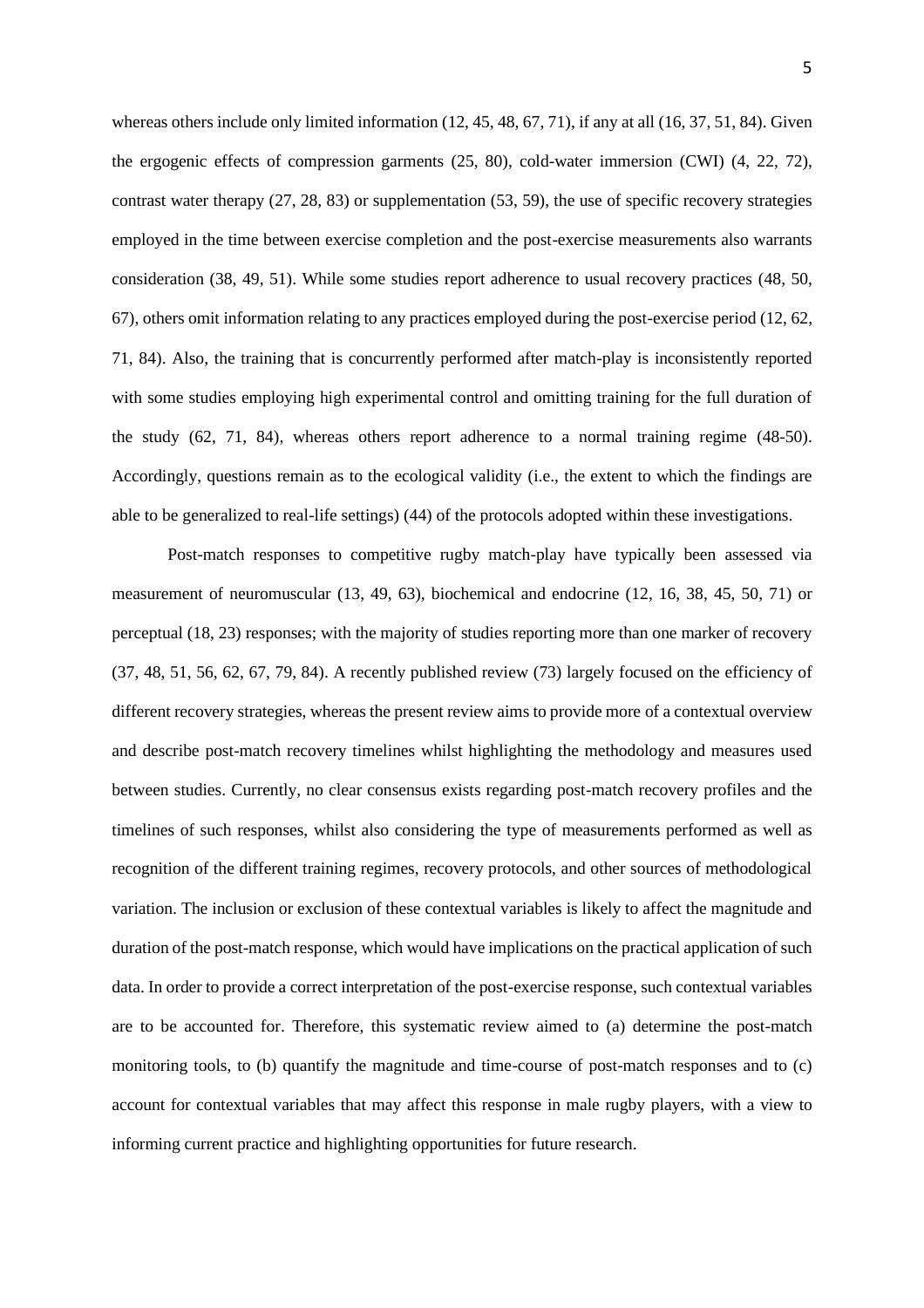#### **METHODS**

At two time-points (i.e., March 2018 and January 2020), searches were performed in online databases (PubMed, Google Scholar) and included publications from February 1996 (to incorporate the start of the English Super League). The additional and most recent literature search (i.e., January 2020) was performed to ensure that any studies published since the original search were included. The search strategy conducted in the different databases, along with Medical Subject Heading (MeSH) descriptors, related terms and keywords followed the general principles of: name of the sport (i.e., rugby) entered in combination with key terms associated with 'fatigue' and 'recovery;' an indicative example of the search strategy for PubMed being: ("football"[MeSH Terms] OR "football"[All Fields] OR "rugby"[All Fields]) AND ("fatigue"[MeSH Terms] OR "fatigue" [All Fields]) AND recovery[All Fields]. Thereafter, Boolean searching of the terms 'post-match', 'post-game', 'muscle damage' and 'markers' in combination with different terms for, and related to, performance tests ('neuromuscular', 'muscle function', 'countermovement jump', 'CMJ', 'squat jump', 'jumps', 'drop jump', 'plyometric' 'pressup', 'force', 'power', 'velocity', 'sprint', 'bike', 'kinetic', 'kinematic', 'SSC', 'stretch-shortening cycle', 'test' and 'measurement), physiological responses ('biochemical', 'endocrine', 'creatine kinase', 'CK', 'cortisol', 'testosterone', 'inflammation', 'hormones', 'hormonal', 'markers', 'ratio', 'soreness', 'immune' and 'homeostasis'), psychological responses ('subjective', 'wellness', 'wellbeing', 'questionnaire', 'perceptual', 'perception', 'mood', 'mental', 'POMS', 'REST-Q', 'psychometric', 'indicators', 'score', 'scale', 'question', 'rating', and 'quality'), and recovery strategies ('interventions', 'strategies', 'compression', 'immersion', 'pool', 'swim', 'sauna', 'steam', 'thermoregulation', 'stimulation', 'techniques', 'REST', 'phototherapy', 'float therapy', 'laser therapy', 'massage', 'stretching', 'cryotherapy', 'sleep', 'nutritional', 'nutrition', 'protein', 'carbohydrates', 'stress', 'effects', 'improvement', 'response', 'active' and 'passive') followed. This search strategy was peer-reviewed by co-authors (SH & MR) as part of the systematic review process.

After eliminating duplicates, the titles and abstracts were analyzed and if there was not enough information, the full text was evaluated. Most articles found were written in English, but there were no language restrictions. Reviews, congress publications, theses, books, book chapters, abstracts, and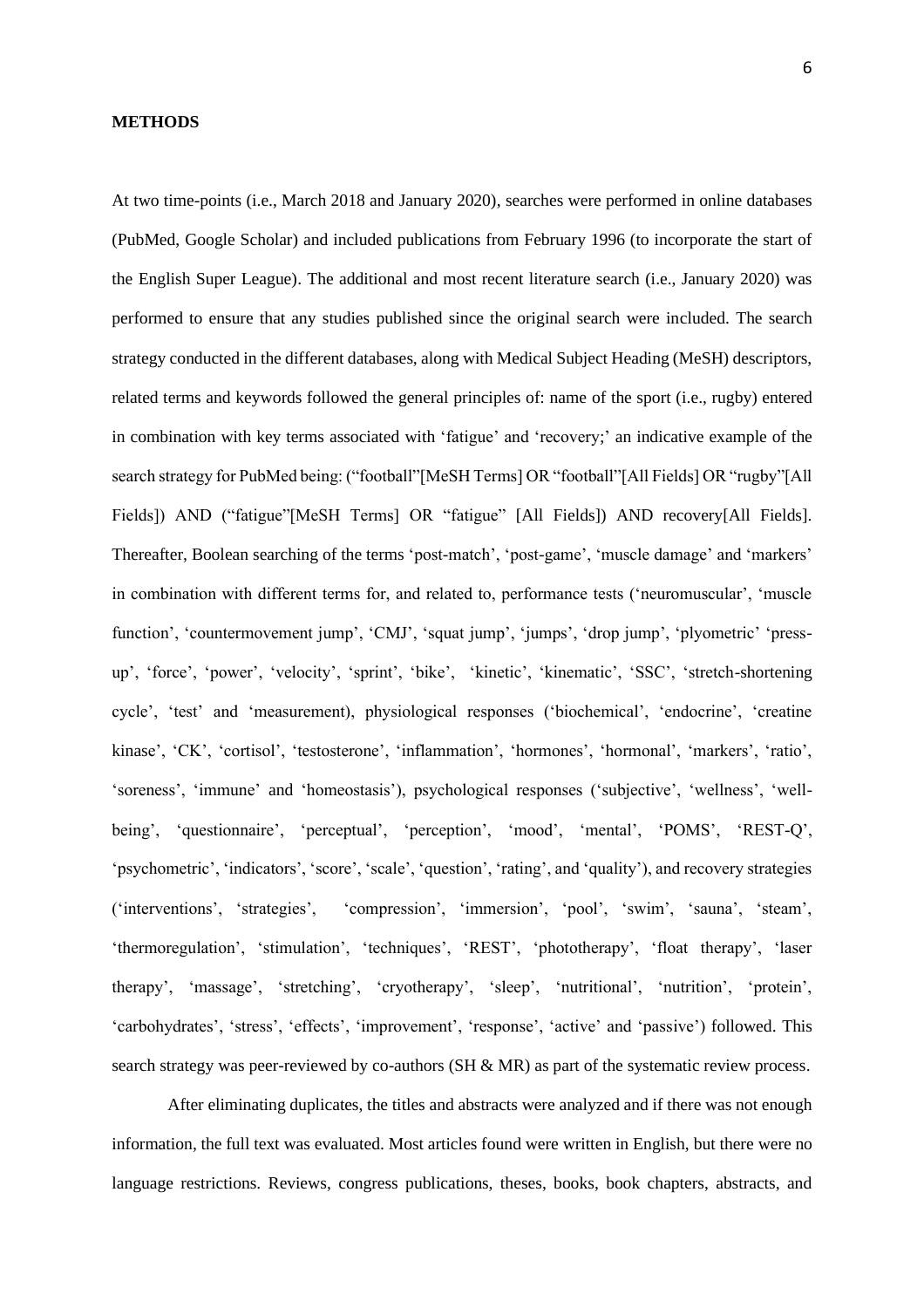studies with poor protocol description or insufficient data were not included. After screening of the title and abstract (and the full text if necessary) studies were also excluded based on the following exclusion criteria: (a) if the post-exercise response was measured following any exercise stimulus other than match-play (i.e., simulation or training), (b) if measures were averages taken over a whole season, (c) if measures were not taken at more than one time-point following match-play, (d) if measures were taken following an intensified competition schedule or multiple short games within the space of a couple days (i.e., tournaments), (e) if measures applied to in-game fatigue as opposed to post-match fatigue, (f) if the effects of recovery strategies on post-match responses were primarily investigated, or (g) if the players sampled were women. Articles were selected by two independent reviewers (HA and SH) according to inclusion and exclusion criteria. In the case of a disagreement, a third author (MR) was consulted. In addition, references cited in the retrieved articles and articles known to the authorship team were also considered for inclusion.

Given the characteristics of most observational profiling research (i.e., single-arm withinparticipant comparisons back to baseline measures), many study quality tools that have been used in previous systematic reviews (i.e., Physiotherapy Evidence Database; PEDro scale (81); (29, 64)) were not eligible due to the omission of key risk of bias indicators (e.g., participant and adjudicator blinding, allocation concealment etc.) attributable to the lack of randomized multiple-arm control group or placebo-controlled comparisons. Nevertheless, following a calibration exercise, two authors (HA and SH) independently assessed each study using a checklist of criteria relating to threats to the internal and external validity of observational studies (75). Items 11,13 and 21 were deemed not applicable as they were subcomponents of other questions unrelated to the majority of study designs represented and thus were removed, meaning that the modified scale was scored out of a possible 30 points. Overall adherence to such criteria was presented rather than implementing an arbitrary threshold for eligibility.

Data extraction forms were developed for each study and were piloted (HA and SH) before use. From each eligible study, and where applicable, the following information was independently extracted by two reviewers (HA and SH): name(s) of the author(s), subject characteristics, code and level of rugby, match-play details (i.e., stimulus), recovery strategies, outcome measures and main findings. No inter-reviewer differences in data extraction occurred. Eligible studies were grouped by outcome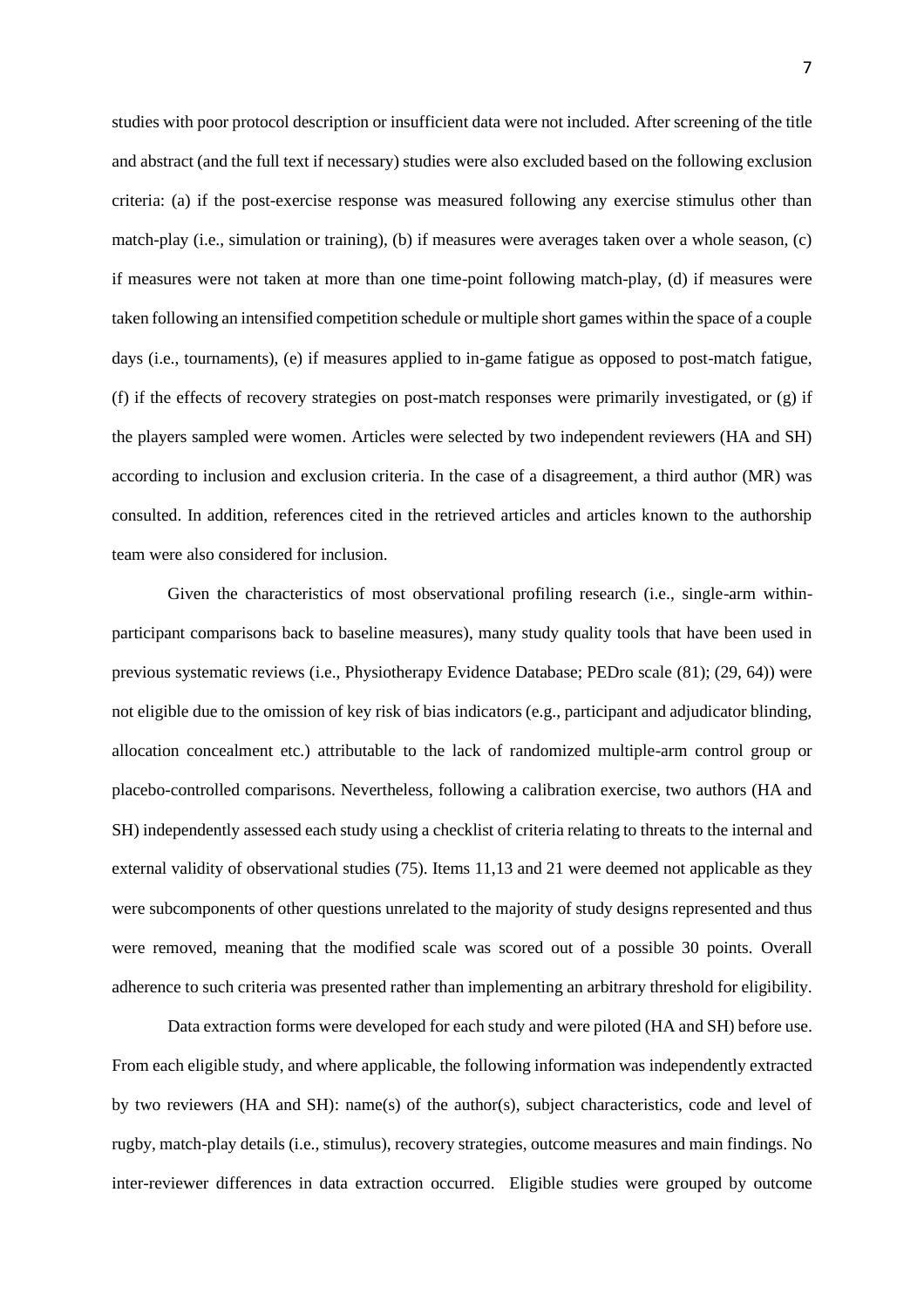variable as follows: neuromuscular, biochemical/endocrine and subjective/perceptual responses. The absence of randomized control trials and the diverse range of study conditions and outcomes precluded meta-analytical statistics. However, for the most commonly reported indices, we applied a simple percentage change-from-baseline metric to investigate the mean influence of match-play on the outcomes of interest. Such data were presented graphically with further details represented in table form.

# **RESULTS**

The combined searches yielded 3539 possible results. After removal of duplicates, and screening based on the title and abstract, 61 studies remained and were screened as per the exclusion criteria based on their full text. A total of 44 studies were excluded based on the seven exclusion criteria (i.e., a-g); thus, 17 studies were included in the final review. Figure 1 shows the flow chart of the systematic review process. Regarding the threats to the internal and external validity of each study, 15 out of 17 studies satisfied at least 50% of the criteria on the modified scale, with the remaining two studies scoring 47%. The mean score of all studies satisfying each of the 30 criteria was  $58\pm7\%$ .

# \*\*\*\*\* INSERT FIGURE 1 NEAR HERE \*\*\*\*\*

Of the 17 studies included in this review, 11 studies profiled neuromuscular responses, 14 studies reported biochemical or endocrine responses and six studies reported subjective or perceptual responses to match-play. Eight studies reported a combined recovery profile, including more than one marker of post-match status, and thus were included in more than one theme.

# **Neuromuscular responses**

In a total sample of 177 players (mass 93.5±7.3 kg; height: 1.84±0.02 m), the 11 studies that profiled a neuromuscular response following match-play implemented various measurement techniques, including isometric tests on the knee extensors (13), an adductor squeeze test (63), and a plyometric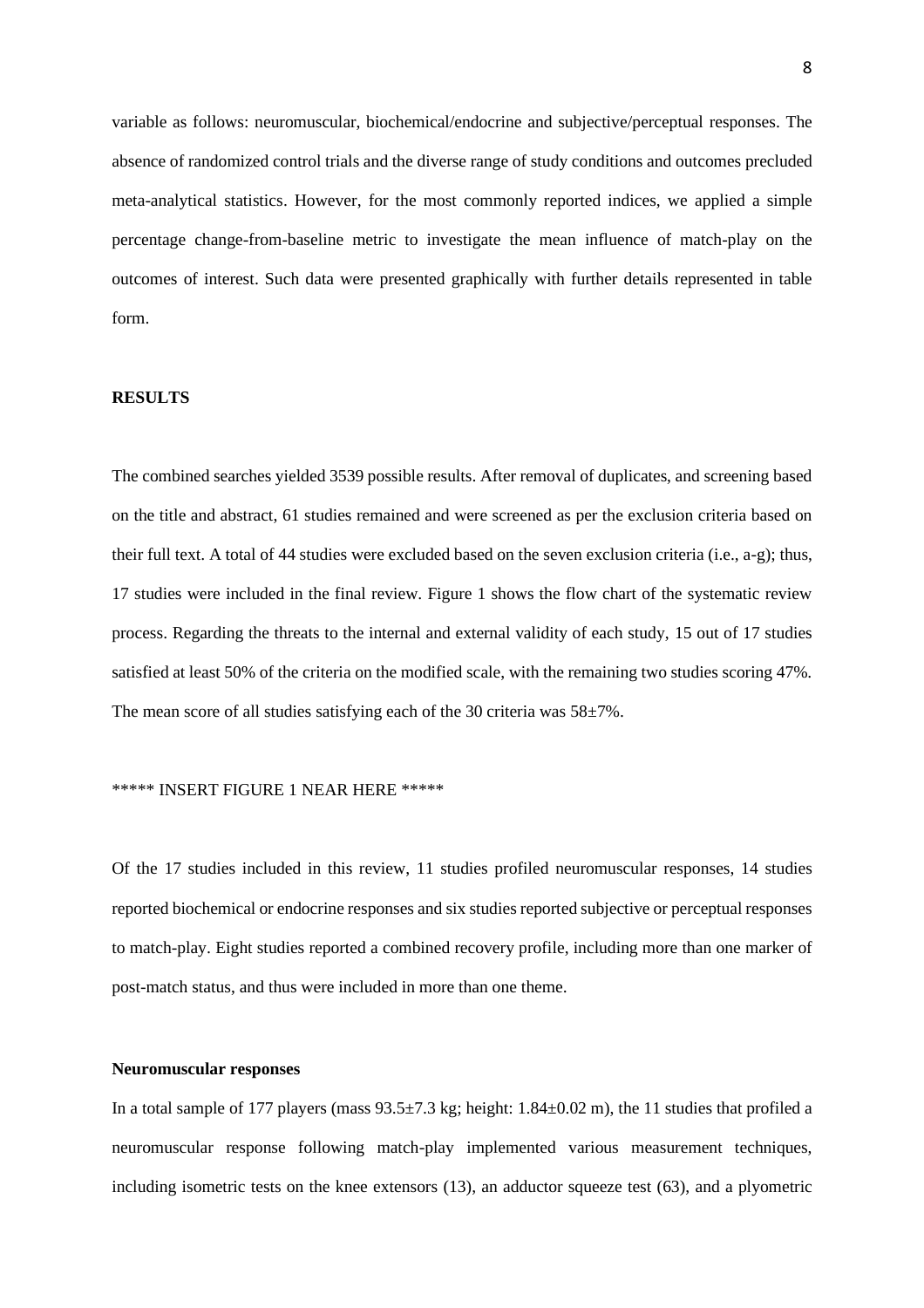push-up (37, 56, 62), whilst the most common measure was the countermovement jump (CMJ) (13, 37, 48, 49, 51, 56, 62, 67, 79, 84) (Table 1). Although different CMJ variables (e.g., peak rate of force development; PRFD, peak force; PF, mean power) were reported (49, 51, 62), peak power output (PP) (37, 48, 49, 51, 67, 84) and flight-time (FT) (48, 56, 79) were the most frequently analyzed. Reductions in PP (<31.5%) occurred <30 min post-match, returning to baseline values within 48-72 h (Figure 2) whereas post-match reductions in FT (<4%) recovered after 48 h (Figure 3). The average age of the players in the studies profiling a neuromuscular response was ~22 years, whilst three studies (two of which used the same sample) focused on younger (i.e., <20 years old) athletes (37, 62, 63). Three studies (49, 56, 79) provided detailed information regarding the match demands of the exercise stimulus and four studies (49, 51, 56, 79) reported the use of recovery strategies post-match.

\*\*\*\*\* INSERT TABLE 1 NEAR HERE \*\*\*\*\* \*\*\*\*\* INSERT FIGURE 2 NEAR HERE \*\*\*\*\* \*\*\*\*\* INSERT FIGURE 3 NEAR HERE \*\*\*\*\*

# **Biochemical and/or endocrine responses**

In total, 14 studies (Table 2) assessed biochemical and/or endocrine responses following match-play in a total sample of 243 players (mass 94.9±6.5 kg; height: 1.84±0.03 m). Nine studies reported changes in Creatine Kinase (CK) concentrations, whereas eight studies reported relative changes in salivary or blood cortisol (C) concentrations, and six studies assessed the salivary or blood testosterone (T) response. Disturbances in CK peaked (120-451%) between 12-24 h, returning to baseline within 72 h of match-play (Figure 4). Initial increases in C (34-298%), and reduced T (<44%) concentrations, returned to pre-match values within 48-72 h (Figures 5 and 6, respectively). The average age of the players in the studies profiling endocrine and/or biochemical responses following match-play was ~24 years, with two studies profiling responses in younger (i.e., under-20s) (37) or academy RU (i.e., 16-19 years) players (62). In total, five studies provided detailed information in relation to match demands (38, 50, 56, 62, 79) while four studies reported the use of recovery strategies (38, 51, 56, 79), suggesting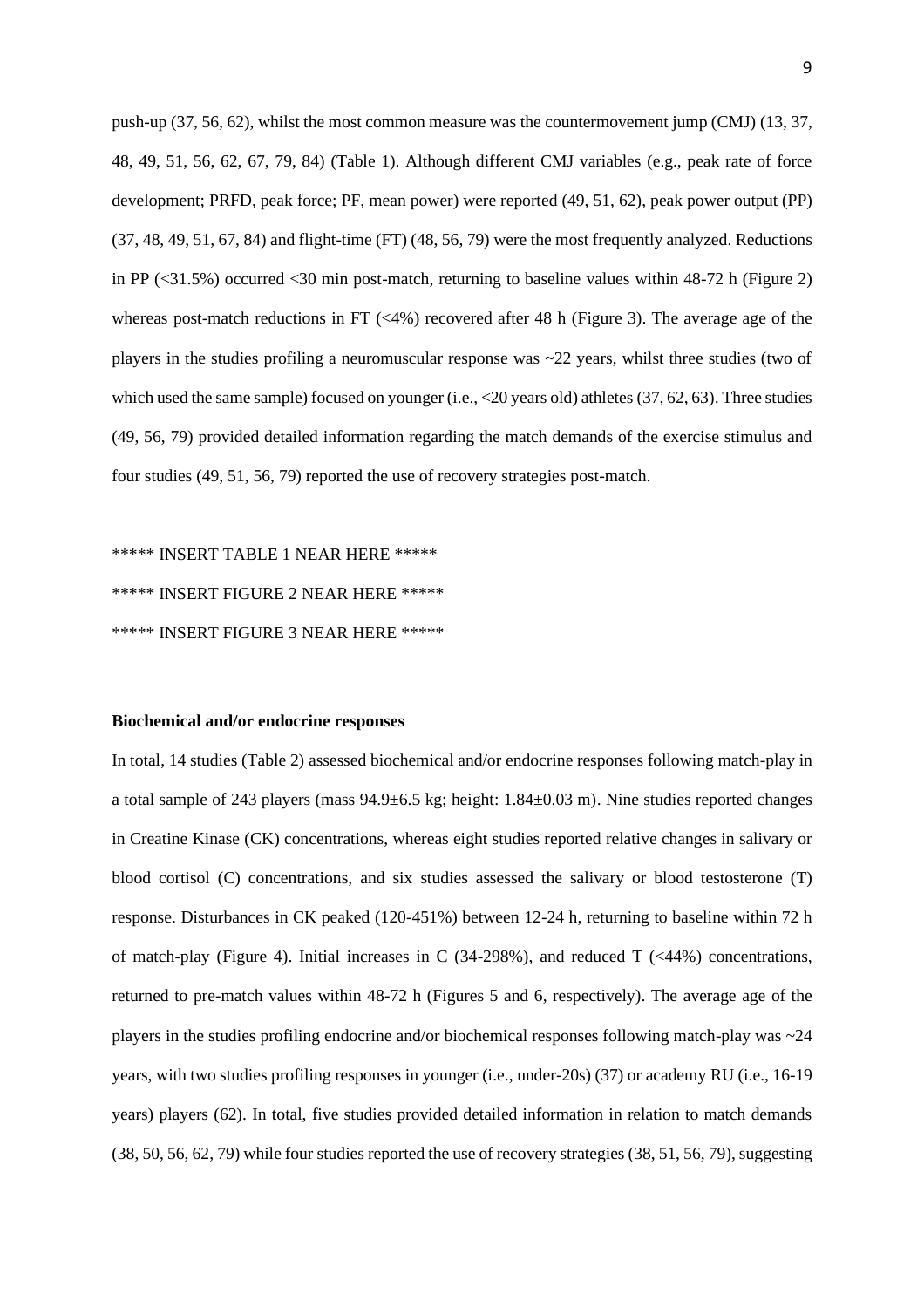that the majority of these studies omit the influence of confounding variables that could influence the interpretation of the data.

\*\*\*\*\* INSERT TABLE 2 NEAR HERE \*\*\*\*\* \*\*\*\*\* INSERT FIGURE 4 NEAR HERE \*\*\*\*\* \*\*\*\*\* INSERT FIGURE 5 NEAR HERE\*\*\*\*\* \*\*\*\*\*INSERT FIGURE 6 NEAR HERE \*\*\*\*\*

# **Subjective/perceptual responses**

Six studies (Table 3) profiled self-reported wellness responses in a total sample of 92 players (mass 97.8 $\pm$ 6.4 kg; height: 1.84 $\pm$ 0.01 m). After peaking at 24 h (<65%), mood disturbances required 48-72 h to normalize (Figure 7). The average age of the players in the studies profiling subjective responses was  $\sim$ 23 years, while a single study profiled responses in younger athletes (under-20s) (62). Detailed information in relation to match demands was reported in three studies (56, 62, 79), while specific details on recovery strategies have been reported in two studies (56, 79).

\*\*\*\*\* INSERT TABLE 3 NEAR HERE \*\*\*\*\*

\*\*\*\*\* INSERT FIGURE 7 NEAR HERE \*\*\*\*\*

# **DISCUSSION**

As no clear consensus exists regarding the magnitude and duration of post-match recovery responses following rugby match-play, especially when accounting for sources of methodological variation (i.e., the type of measurements performed, recognition of training and recovery protocols implemented concurrently during the post-match period), this systematic review aimed to (a) determine the postmatch monitoring tools, to (b) quantify the magnitude and time-course of post-match responses and to (c) account for contextual variables that may affect this response in male rugby players. It is highlighted that 72 h were needed to restore perturbations in neuromuscular, biochemical and/or endocrine, and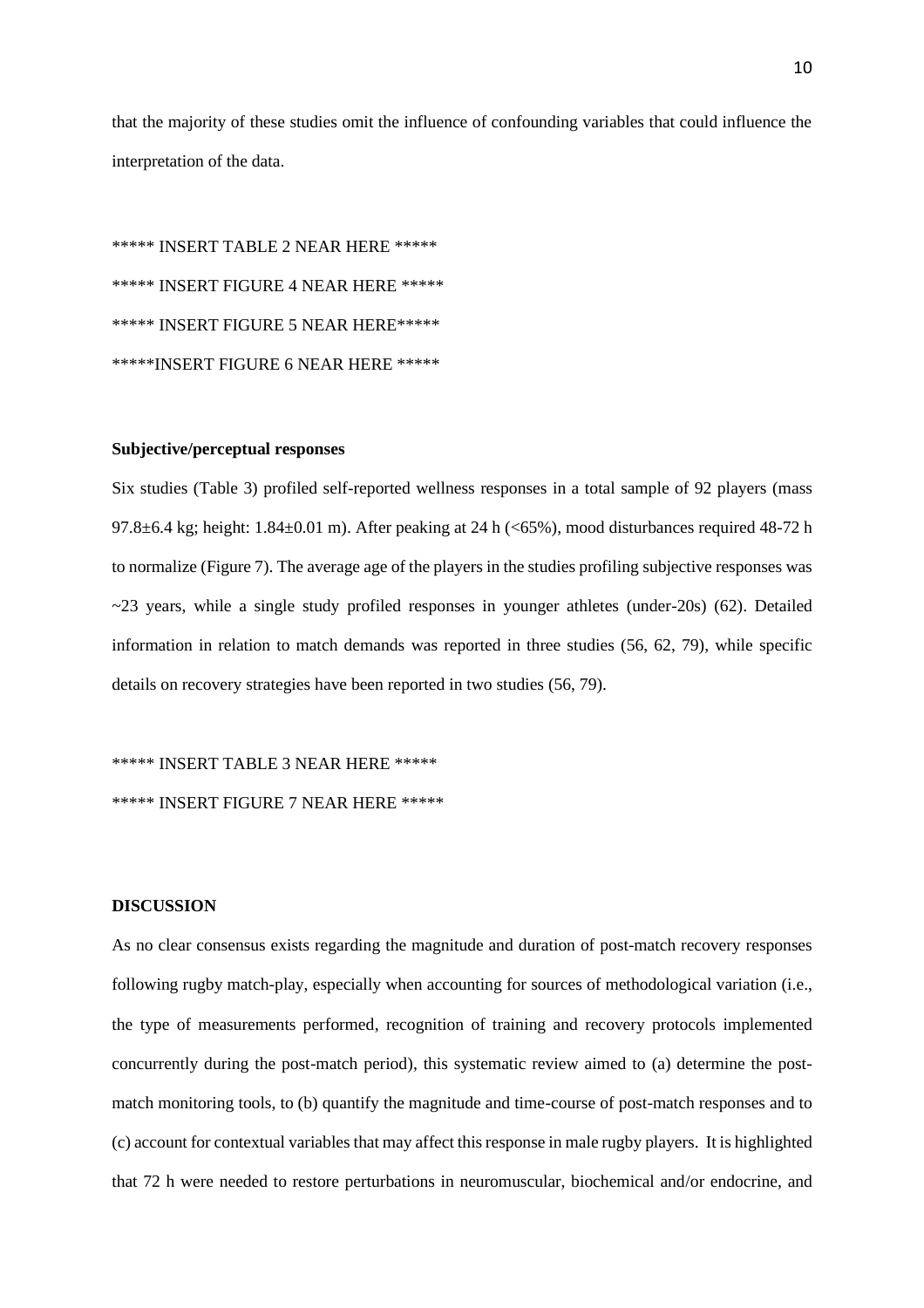subjective/perceptual responses following competitive rugby match-play. However, inconsistencies in training regimes and/or use of post-match recovery strategies meant that only four studies reported responses in ecologically valid scenarios (i.e., those in which normal training and recovery strategies were employed) while also reporting detailed match demands.

# **Neuromuscular response**

#### *Peak power output*

Out of the five studies profiling the PP response to match-play (Figure 2), three reported an acute response post-match (i.e., within 60 min), observing decrements ranging between 6.5% and 31.5% (37, 49, 51). Whilst two of these studies (49, 51) also observed decrements of up to 37% at 24 h post-match, Johnston et al. (37) reported no significant differences at this time-point. This discrepancy in the magnitude of the responses between studies may be due to the exercise stimulus performed. While the smaller (i.e., ~6.5%) decrements represented responses to a lesser standard of the game (i.e., a feeder competition to the National Rugby League; NRL), other studies measured greater (i.e., ~37%) perturbations in PP in response to in-season NRL games (49, 51). While the two playing standards have similar game-specific skills, variation exists in the physical demands of the matches, with NRL players typically playing the game at a higher intensity (68).

In contrast to those studies reporting an acute post-match response (37, 49, 51), others (67, 84) took their first measurements at 12 h post-match. At this time-point, reductions of PP of 8% (67) and 15% (84) were reported to peak. Smaller reductions of up to 6% have been reported after 36 h, with almost full restoration of PP at 60 h post-match. Given that larger decrements have been reported at 24 h compared with 12 h following rugby match-play (49, 51), omitting measurements at 24 h (67, 84) could lead to an underestimation of the fatigue response. As neuromuscular responses are likely to peak within 24 h of match-play, additional training that has the potential to prolong or exacerbate fatigue in the same muscle groups (i.e., high-intensity field-based training or lower-body resistance training) should, where possible, be avoided at this time if recovery is deemed to be the priority.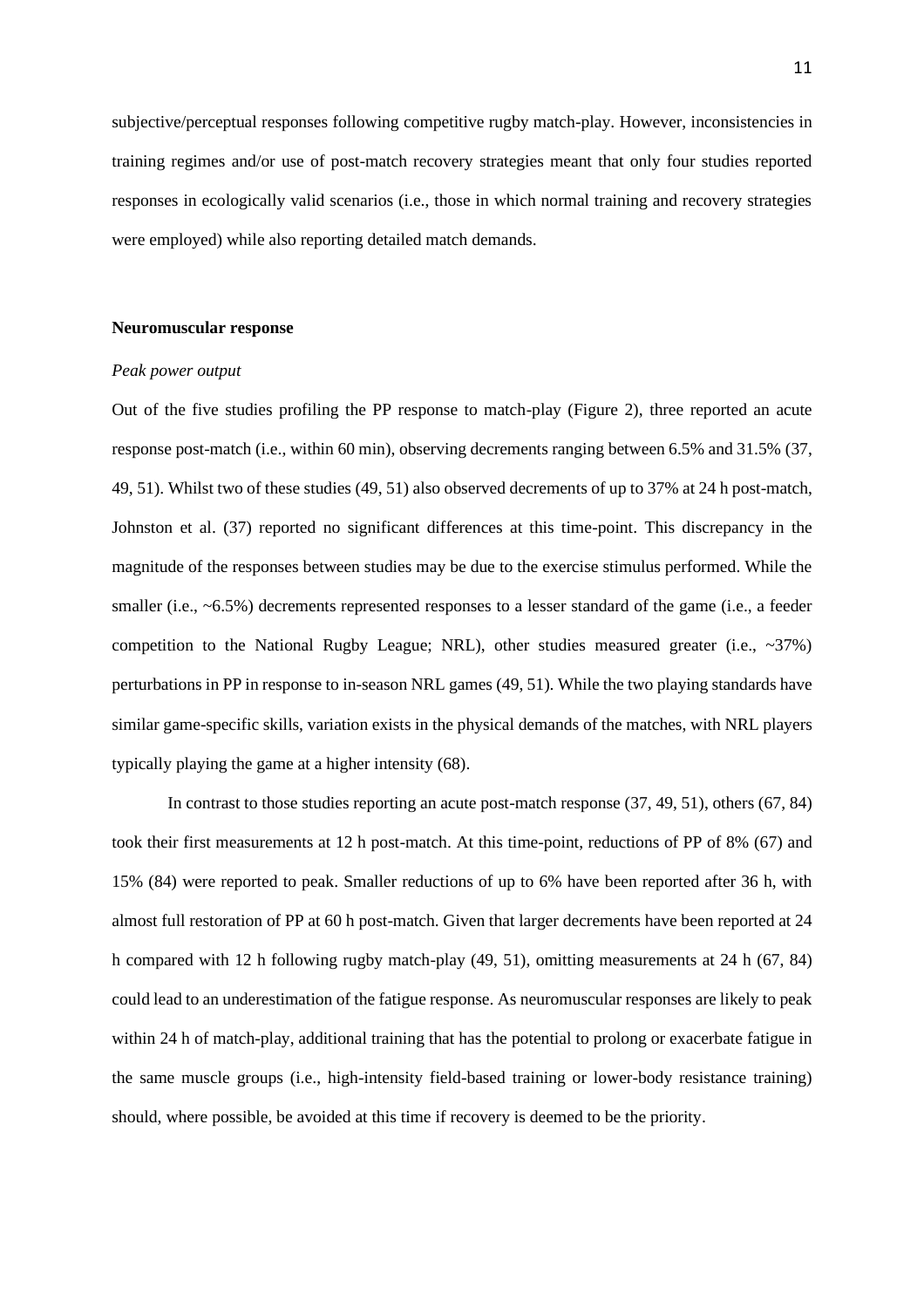Increases in PP of up to 49% have been reported between 24 h and 48 h post-match (49, 51), although not all studies support such a magnitude of change (36, 67, 84). Such discrepancies may reflect the different recovery strategies used throughout the duration of these studies (i.e., CWI, stationary cycling, massage and physiotherapy). Although conflicting findings exist (73), CWI has been proposed to enhance the speed of restoration of neuromuscular function (22, 83), and together with several other recovery modalities (i.e., stationary cycling, massage and physiotherapy), this could at least partly explain the large increases in PP measures following the initial 24 h post-match period. While a comprehensive overview of recovery strategies is beyond the scope of this review, the effective use of such strategies is likely to facilitate a quicker recovery of neuromuscular function, especially when multiple interventions are used concurrently.

Large inverse correlations have been reported between the number of very heavy and severe impacts and PP values measured at 24 h post-match (49). At this time-point, PF has already recovered to pre-match levels, while PP shows a continued reduction, possibly indicating that the velocity component of CMJ testing was more sensitive to fatigue than the force component. As this has been supported further (6, 65), it could be suggested that variables including a velocity component (i.e., PP or PRFD) are more fatigue-sensitive and are thus more useful than PF when monitoring post-match neuromuscular fatigue. While some variables may be more sensitive than others, it appears that neuromuscular fatigue mechanisms could require up to 72 h to normalize following rugby match-play (67, 84). Although, the precise origin of neuromuscular fatigue remains unclear, it has been reported that both central (i.e., decreased neural drive to the muscle originating from the brain and/or spinal cord) and peripheral factors (i.e., changes in contractile capabilities at, or distal to, the neuromuscular junction) contribute (5, 17, 43, 55). While recovery of PP is commonly achieved at 72 h post-match, day-to-day depressions have been observed after this time-point (49, 51). That being said, such findings have occurred when additional training sessions focusing on speed/agility, strength, or skills have been performed throughout the recovery period (49, 51). In order to provide information that is most applicable to practical environments, post-match responses should be profiled in ecologically valid scenarios (i.e., alongside 'normal' training regimes).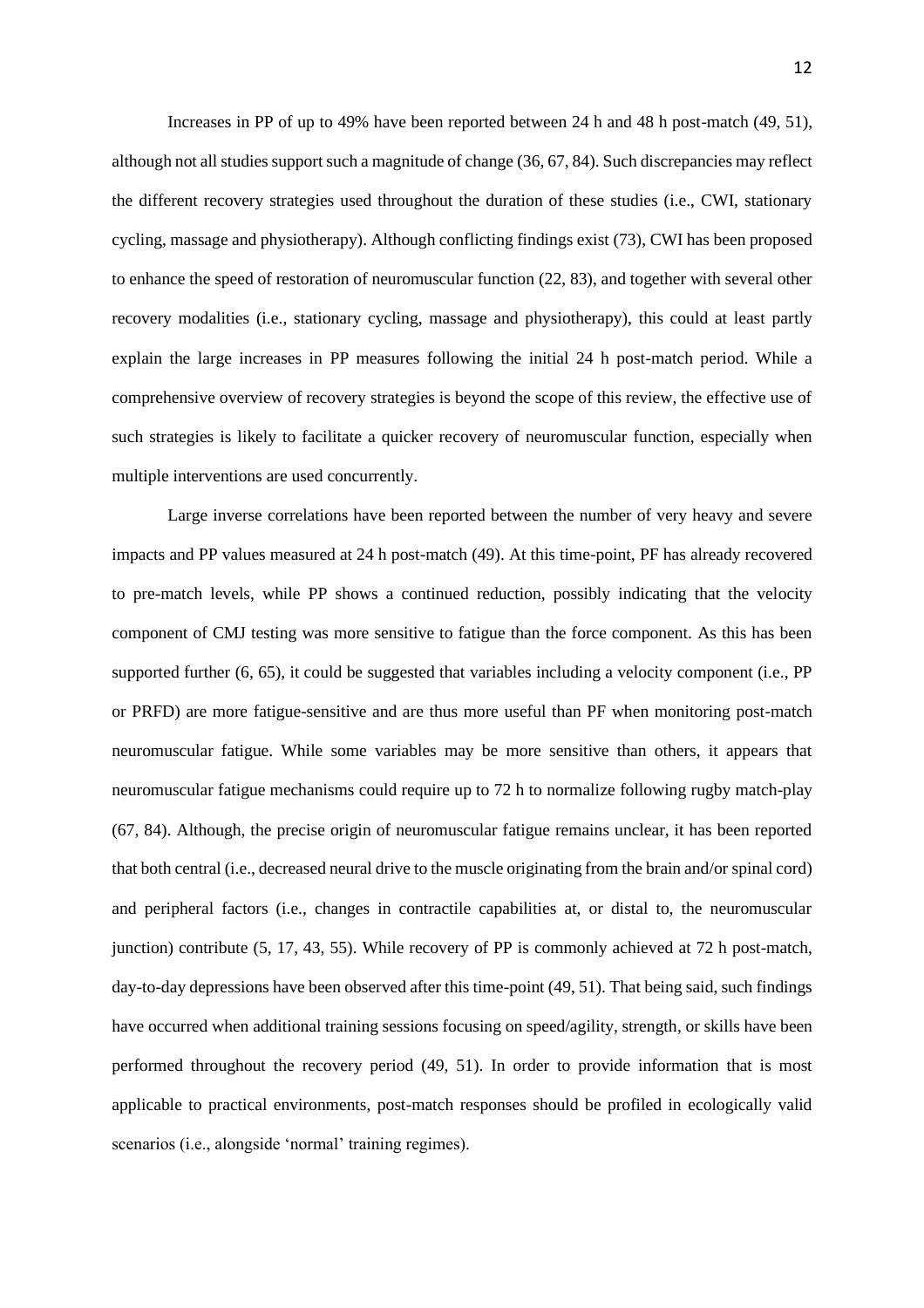## *Flight-time*

Three studies (48, 56, 79) reported the post-match FT response during CMJ testing (Figure 3). Two of these studies provided detailed information in relation to match demands as well as the post-match recovery strategies employed (56, 79). All studies have described a similar pattern of response in which FT is acutely reduced (i.e., within 60 min), before further decrements occur at 24 h post-match. Changes at 48 h and beyond have mostly been reported as trivial or insignificant, indicating a return to near prematch values (56, 79).

It has been reported that the number of contacts experienced during match-play is inversely related to FT values assessed post-match (79). However, owing to the non-significance of findings, Oxendale et al. (56) did not report FT correlations with match demands. As other CMJ variables (i.e., PP) have demonstrated strong correlations with the demands of the preceding match, and given the relationship to the fatigue response (49, 61), it would appear worthwhile for applied practitioners to consider the loading imposed by collisions and activities requiring eccentric muscle actions (i.e., highintensity running, accelerations and decelerations) when designing post-match training and recovery protocols.

An additional CMJ variable, the flight time:contraction time (FT:CT) ratio (the relationship between the time spent in the countermovement phase and the resulting flight time) has been proposed in the literature that has examined responses to Australian Football (8). FT:CT showed significant reductions initially post-match and after 24 h. Unlike FT however, small decreases after 72 h were still detected (8). Previous research has shown changes in hip and knee angle (2) as well as a decrease in muscle-tendon stiffness (76) during hopping tasks when players are in a fatigued state. These adapted mechanics could be responsible for any changes in FT:CT and may therefore be extremely useful to consider when measuring neuromuscular fatigue.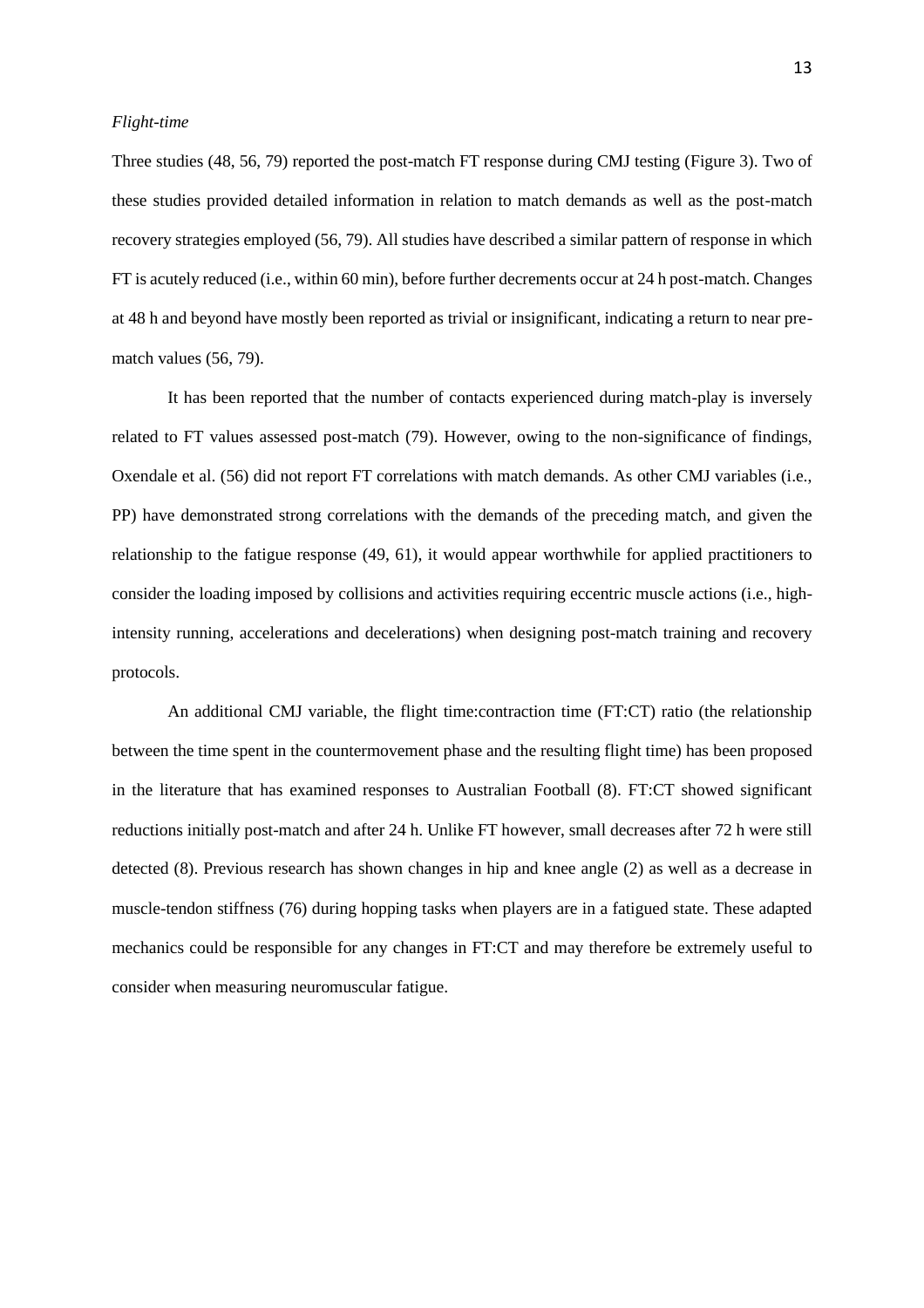#### **Biochemical and/or endocrine responses**

# *Creatine kinase concentrations*

As an intracellular protein commonly associated with muscle damage, CK is found in both the cytosol and mitochondria of tissue where energy demands are high (e.g., skeletal muscle) and is important in the regeneration of cellular adenosine triphosphate (ATP) (3). As the primary source of CK is cardiac muscle, the validity of reflecting changes in CK values as a consequence of the level and intensity of physical activity remains equivocal. High levels of day-to-day variation also exist in junior RU (60) and RL players (77). Nonetheless, intense exercise leads to cellular disturbances (i.e., cell damage and cell disruption) which causes CK to leak from cells into the blood serum, where CK concentrations have been measured (3).

Throughout most studies (Figure 4), after an acute post-match increase, the largest increase in CK levels was found after 24 h (37, 50, 51, 62, 71, 79). However, as some studies omitted measurements at this time-point, peak values have also been reported between 12-16 h. Therefore, whilst substantial variability exits between the magnitude of the responses in different studies (i.e., increments ranging from 120% to 451%), the highest CK concentrations were observed during the 12-24 h period following match-play (12, 38, 56).

For those studies that reported responses beyond 48 h, all but one (71) still observed significant increases in CK concentrations compared to baseline measures. Notably, as some studies profiled CK responses over five days (50, 51), significant elevations relative to baseline remained after 120 h (51). While it might appear useful to assess post-match CK responses over a prolonged period (i.e.,  $>4$  days), it should be considered that large inter-individual variability exists in such measures. Indeed, because non-modifiable (e.g., age, gender, ethnicity) and modifiable (e.g., hydration status, energy status, training status) factors have been shown to influence serum CK levels (3), it could therefore be questioned whether prolonged CK responses are an indication of continued exercise-induced muscle damage or natural perturbations. Indeed, changes in CK concentrations post-exercise may reflect merely the fact that muscle damage has occurred as opposed to the magnitude of the damage response. Nevertheless, although prolonged CK responses (i.e., >4 days) might occur, this is unlikely to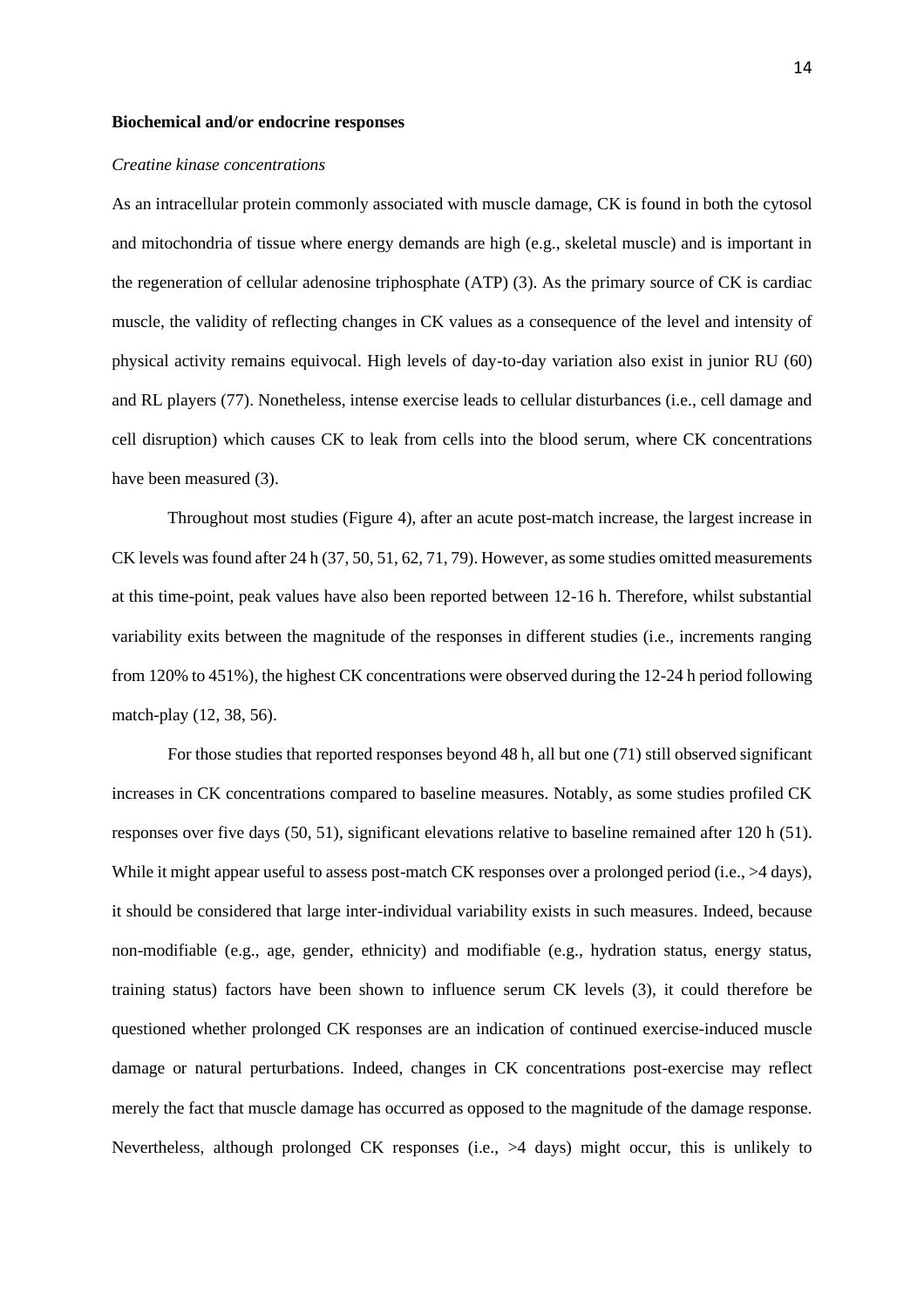significantly affect the prescription of post-match training regimes in an applied setting, as preparations for the following game will likely be taking priority (assuming one week between consecutive matches).

Some studies (50, 51) profiled recovery responses in ecologically valid scenarios in which training regimes (i.e., weight training, speed/agility and skills sessions) and recovery protocols (i.e., CWI, active recovery, massage and physiotherapy) were carried out and enforced as per the team's normal practices. It could be argued that these confounding variables would be expected to impact upon the recovery process. Notably, the inclusion of training (i.e., an additional stimulus in the form of speed/agility, strength or skills session) within the recovery period could prolong the return to baseline measures (10, 15), whereas the inclusion of effective strategies is likely to facilitate recovery (73). Although evidence highlights that a minimum of 72 h is needed to recover CK responses to pre-match levels in ecologically valid scenarios, it should be emphasized that not all training has to be omitted within this 72 h window. Training type and intensity (e.g., active recovery to possibly facilitate the ability to train) could be adapted to avoid prolonging the initial fatigue response (70, 73).

Match demands such as collisions and high-speed running are positively correlated with changes in CK concentrations, indicating that players who were more frequently involved in highintensity running or collision bouts typically experienced greater increases in CK concentrations (38, 56, 79). It is therefore recommended that future research reports these specific demands, as they are likely to affect the interpretation of CK responses and consequently the timescale of recovery. Exposure to high-speed running and collisions is known to differ according to playing position, with forwards typically performing a greater amount of collisions and backs typically covering more distance at higher intensities(35). As specific match demands (i.e., high-speed running and collision bouts) differ between codes and positions (38, 56, 79), this would consequently affect position-specific recovery timelines and should be considered in applied practice.

# *Cortisol concentrations*

As it is considered an important catabolic hormone, the release of C is stimulated by adrenocorticotrophic hormone as a response to stress. Elevations in C result in increases in protein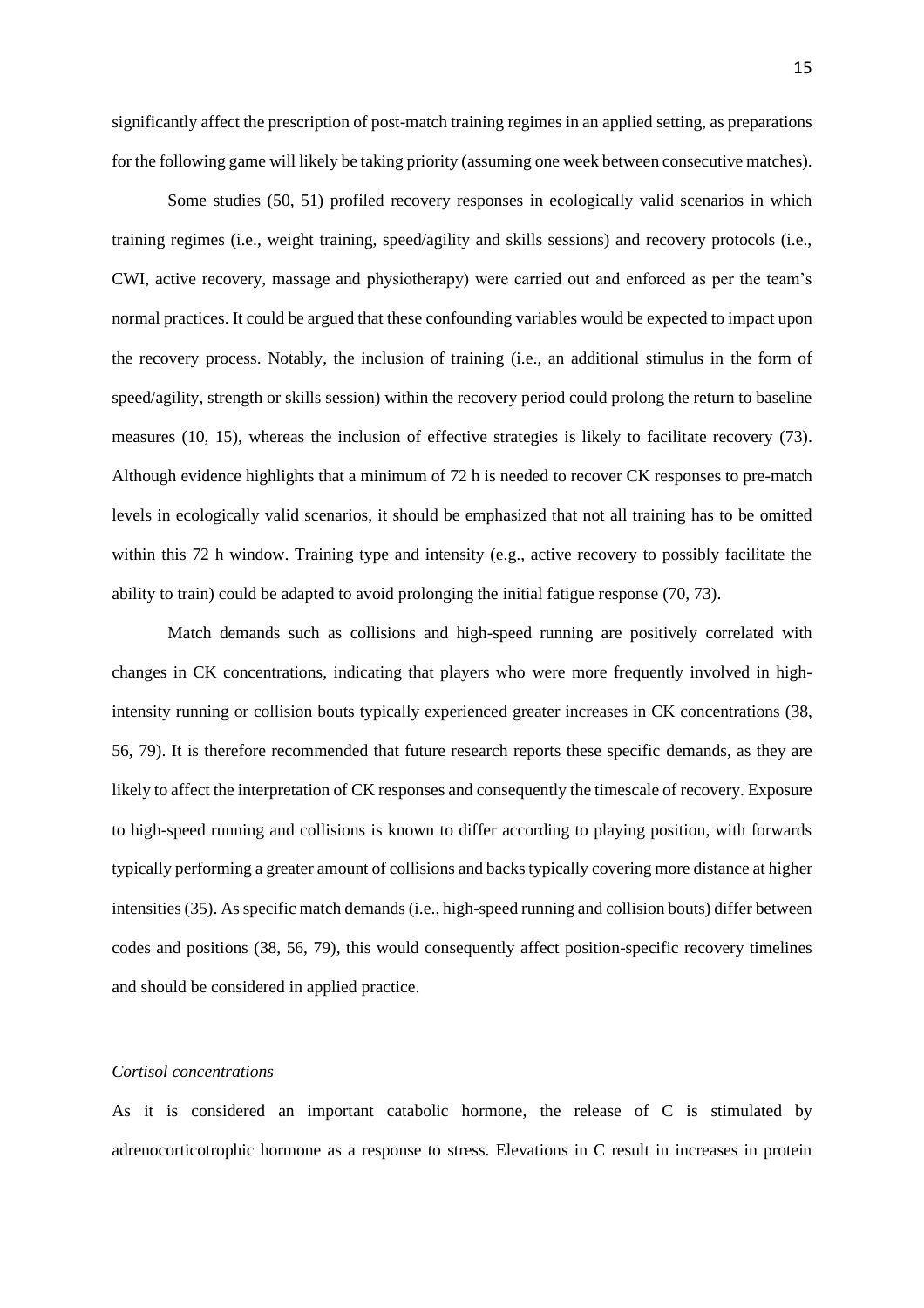degradation in muscle and connective tissue (8). Within physiological limits, the magnitude of C secretion is generally proportional to the stress incurred (i.e., severe stress would result in a larger increase in C concentration than mild stress) (8). Consequently, post-match C concentrations have been used to give a representation of the level of stress that players have endured throughout the match and therefore have been used as a recovery marker. The majority of studies observed salivary C responses (Figure 5), whereas one study reported concentrations of serum C (12). It is known that specific endocrine responses demonstrate circadian rhythmicity; a factor which alongside the potential for large individual variability, should be considered when using endocrine responses as an indication of recovery (46).

Out of the seven studies observing changes in C responses following match-play, five reported acute measurements (i.e., within 60 min following match-play) (12, 16, 45, 50, 51), whereas two studies performed their first post-match measure at a later (i.e., 12 h) time-point (67, 84). Of these five studies carrying out acute measurements, four studies reported an immediate rise in C concentrations, which would be the likely result of the intensity and duration of exercise (42), and any anxiety responses (57) that are associated with rugby match-play. In large contrast to the increased C concentrations in the majority of studies (12, 45, 67, 84), a single study reported an almost immediate (i.e., within 2 h) decrease in C concentrations, which persisted throughout the duration of the study (i.e., 144 h) (16). However, information regarding playing time for the 20 participants, including five substitutes, was lacking. It is therefore possible that a reduced playing time for substitutes, and thus differences in the overall match-demands experienced, may have influenced the mean C responses for the whole group. To avoid underestimation of the C response, future research incorporating post-match measurements of C concentrations should consider performing initial post-match measurements within 60 min, as multiple studies have indicated that this is a crucial period in which peak C concentrations are reported.

Despite an immediate post-match elevation in C concentrations being observed, substantial variability still exists. Indeed, Lindsay et al. (45) reported a four-fold increase in C concentrations at 30 min post-match, which is more than twice that observed in other studies (12, 50, 51). An argument is made in this study that this was the result of a difference in game intensity (45). However, this remains unclear as very little information was reported in relation to specific match demands. The only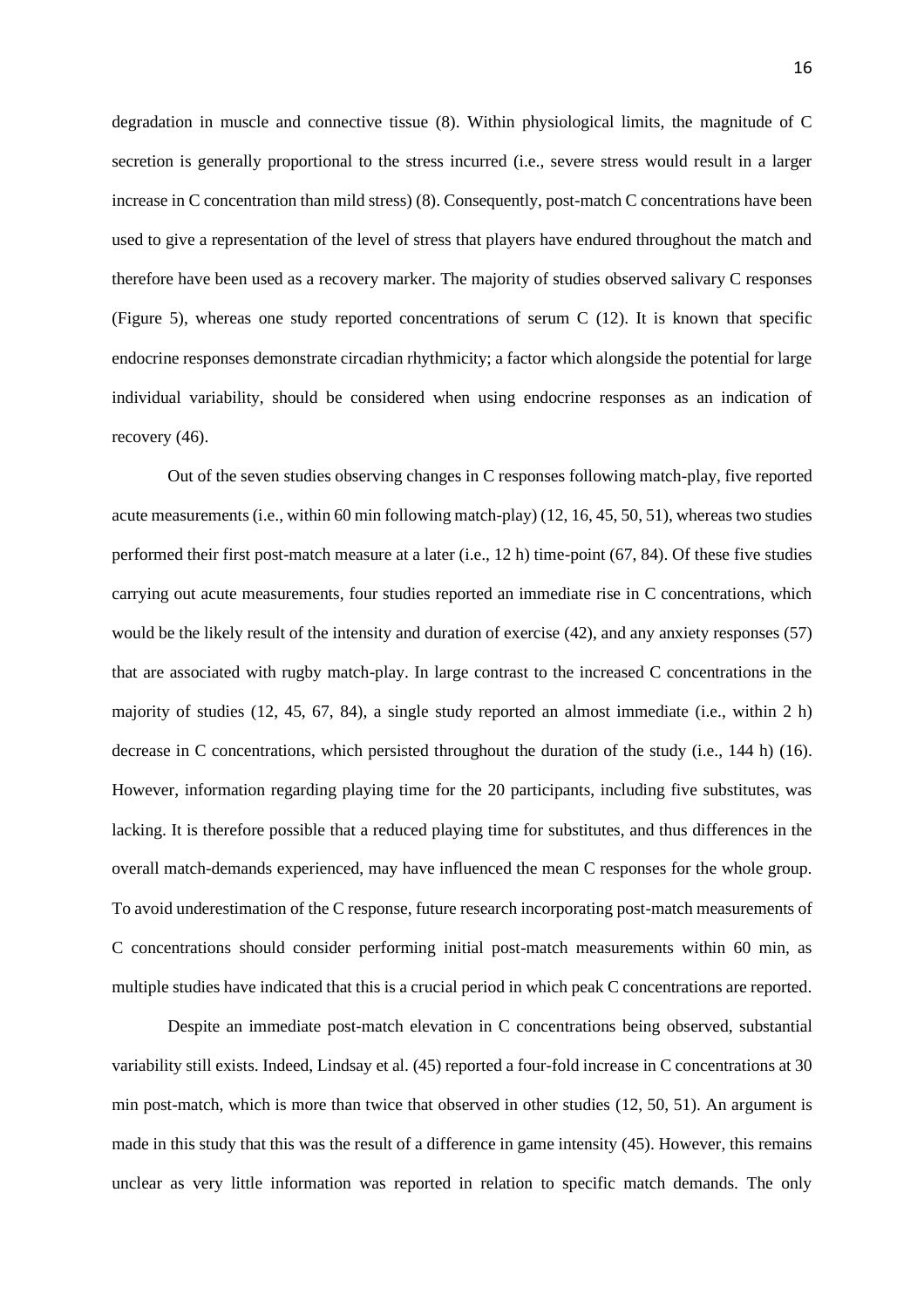information provided related to total distance covered (6029  $\pm$  690 m) and the number of impacts (46  $\pm$  25), which do not differ drastically from values reported in other studies (50) and are therefore unlikely to explain differences in the C concentrations observed. This finding emphasizes the point that contextualization of match demands is required to improve the interpretation of recovery data collected throughout such studies.

# *Testosterone concentrations*

Testosterone (T) is an important psychosocial hormone which may help to regulate emotions and behaviors (e.g., motivation, mood and aggression) (11). Although evidence suggests that the role of T in anabolic processes may be questioned (85), it has been used as a marker of recovery. Changes in T concentrations have been reported to be proportional to the duration and intensity of exercise (i.e., longer and more intense exercise elicits a larger effect in T). Out of the five studies reporting relative T responses (Figure 6), three studies reported an acute (i.e., within 60 min following match-play) response, of which two studies observed decreased concentrations ranging from ~14 to ~44% (12, 16). When the first post-match measurements were taken at a later time-point (i.e., 12 h), decrements of  $\sim$ 30% were reported (67, 84). It could be argued that studies omitting measurements directly post-match underestimated the magnitude of the fatigue response, as a number of studies have identified this as the period in which peak reductions occur. Largely in contrast to the body of literature (12, 67, 84), McLellan et al. (50) reported an immediate rise in T concentrations post-game. However, this appears to be the result of a sudden decrease in T concentrations 30 min pre-match when compared with measures taken 24 h beforehand.

After an initial post-match decrease, T concentrations typically rise and approached baseline values after 38 (12) or 60 (67, 84) h, possibly indicating that two or three days are required for T concentrations to recover post-match. In contrast, a single study (16) reported recovery of T values as early as 12 h post-match. However, because this study applied no exclusion criteria based on playing time, it may be that average responses were affected by potentially minor physiological changes within substitute players who were exposed to fewer minutes of match-play.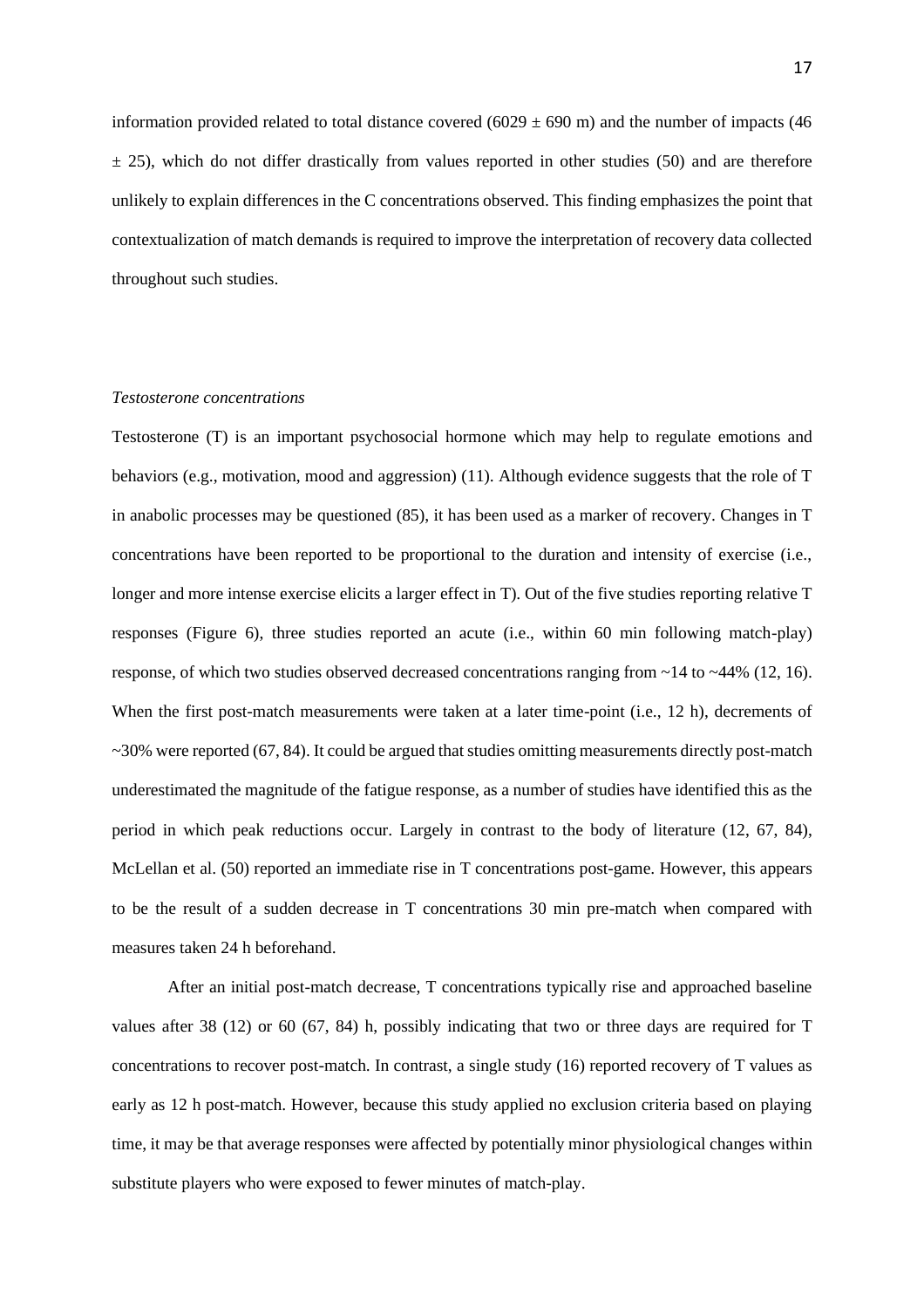#### **Subjective/perceptual responses**

Disturbances in wellness could be caused by a variety of match-related variables (i.e., result of the game, individual match demands, individual performance and feedback on individual performance) and external (i.e., sleep disturbance, family commitments, relationships, work and education) factors (39). Peak disturbances in wellness (ranging from 24 to 65%) occurred 24 h post-match, before the response stabilized or began a gradual return towards baseline (Figure 7). Although complete recovery was not reported in any of the studies, no significant changes in wellness disturbance compared to baseline measures were reported between 48 and 72 h, indicating that responses have returned to near pre-match values.

A common method by which players provide feedback on wellness is via the use of questionnaires. Although many different questionnaires exist, two short 6-item questionnaires, whereby players indicated their responses on a 5-point Likert-scale have often been used in practice, being, a psychological questionnaire assessing different facets of wellness (48, 62), and the brief assessment of mood (BAM) (67, 84); a brief version of the Profile of Mood States (POMS) (52) that assesses different mood adjectives. Large variability exists between these two questionnaires; the rated items in each questionnaire assess different facets of the recovery process while ratings also represent reversed responses (i.e., in some studies (48, 62) a low score represents a negative response and a high score represent a positive response, whereas in other studies (67, 84), the opposite was true). This emphasizes that although post-match wellness responses appear similar, large methodological differences make direct comparisons between studies challenging.

Another common method to provide feedback on wellness is via ratings of perceived muscle soreness (18); for which there is no standardized rating system, with some studies using a 1-5 Likert scale (48, 79), whereas others have used a 0-6 Likert scale (56). However, a more expansive scale (i.e., 1-10 or 1-100) might be preferable to express a more accurate representation of the response and thus sensitivity of the scales (47). While most studies use a general muscle soreness score, a more expansive approach was adopted in Australian Football (40), which required a score of soreness of different body parts on a 1-10 Likert scale (both left and right side of calf, hamstring, quadriceps, adductor, hip flexor and glutes) and an average of those ratings was taken for a full body muscle soreness score. This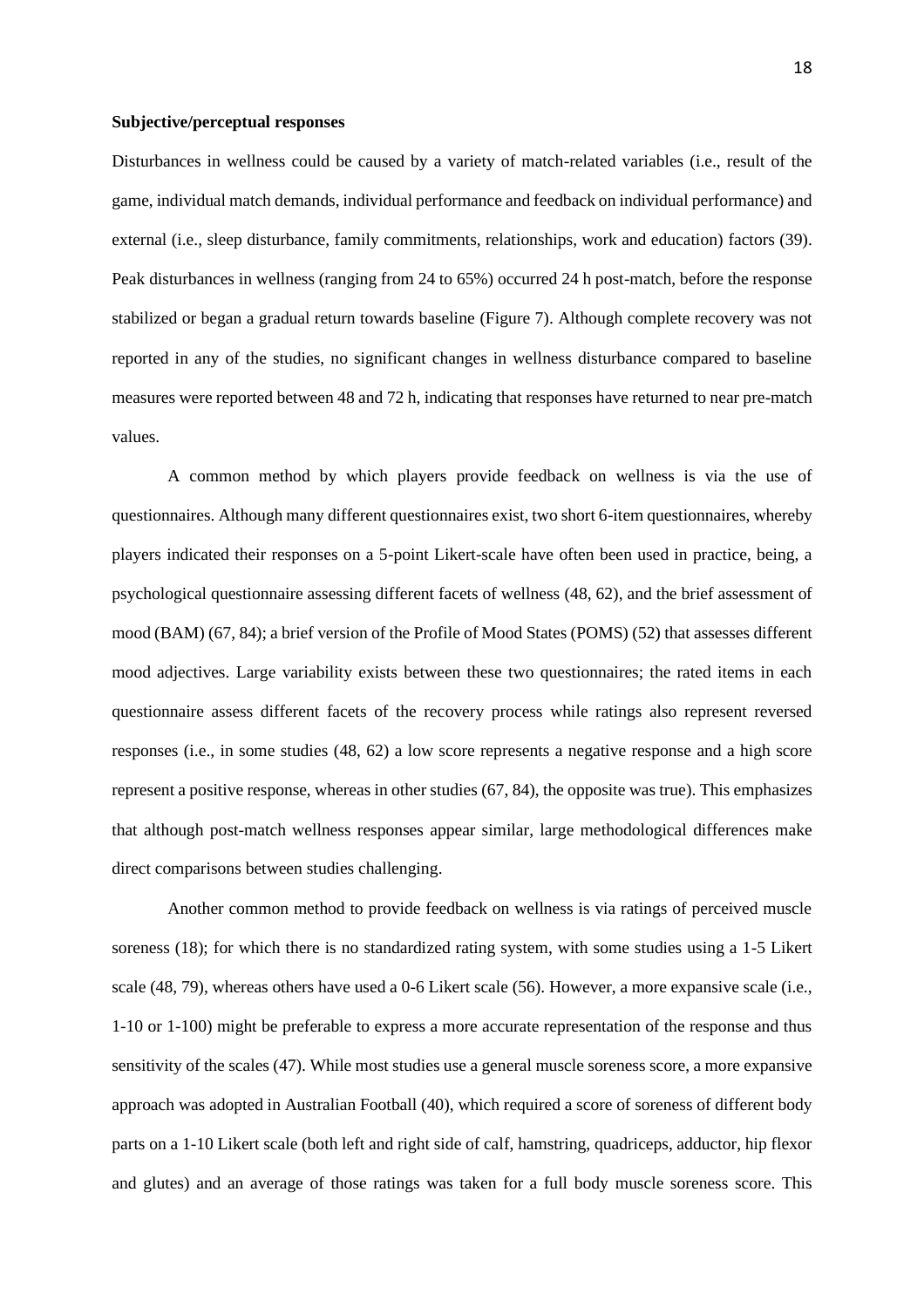approach may be useful as it gives more specific feedback to the coaches about soreness in different body parts so training could be adapted accordingly. However, it may be useful that this also accounts for upper-body sites. The use of a rating of muscle soreness as opposed to a questionnaire (in which ratings of muscle soreness may also be included (48, 62)) could both prolong and reduce a return to baseline measures as the sensitivity of the mode of measurement may influence the interpretation of the time-course of recovery observed.

The importance of reporting match demands in detail is further highlighted by observations that repeated-high-intensity-efforts (RHIE) and number of collisions (heavy collisions particularly) during match-play displayed strong correlations with increased muscle soreness (56). It is argued that a combination of blunt-force trauma caused by physical collisions and high-intensity eccentric movements have a greater effects on muscle damage and muscle soreness than each factor in isolation (33). Subsequent positional comparisons may be a useful addition to future research, as the increased number of collisions and RHIE performed by forwards may lead to greater muscle soreness in comparison to backs, which could affect the consequent recovery period (56).

# **Conclusions and directions for future research**

The aim of this review was to summarize the magnitude and time-course of the post-match responses following competitive encounters in rugby. Although, contextual factors meant that considerable variability was observed, recovery timelines have been reported. Neuromuscular responses have been assessed through monitoring CMJ performance (PP and FT), with acute reductions in PP of up to 31.5% being followed by decrements of up to 37% at 24 h post-match. Measurements of PP appear to be a more sensitive marker of fatigue than FT as prolonged decreases are observed beyond 48 h, while any decreases in FT beyond 48 h are mostly found to be trivial or insignificant. With this in mind, practitioners should seek to assess those variables that represent the most sensitive markers of neuromuscular fatigue within their testing battery. That being said, it would be worthwhile for future research to explore additional CMJ variables as well as the utility of other measures of fatigue in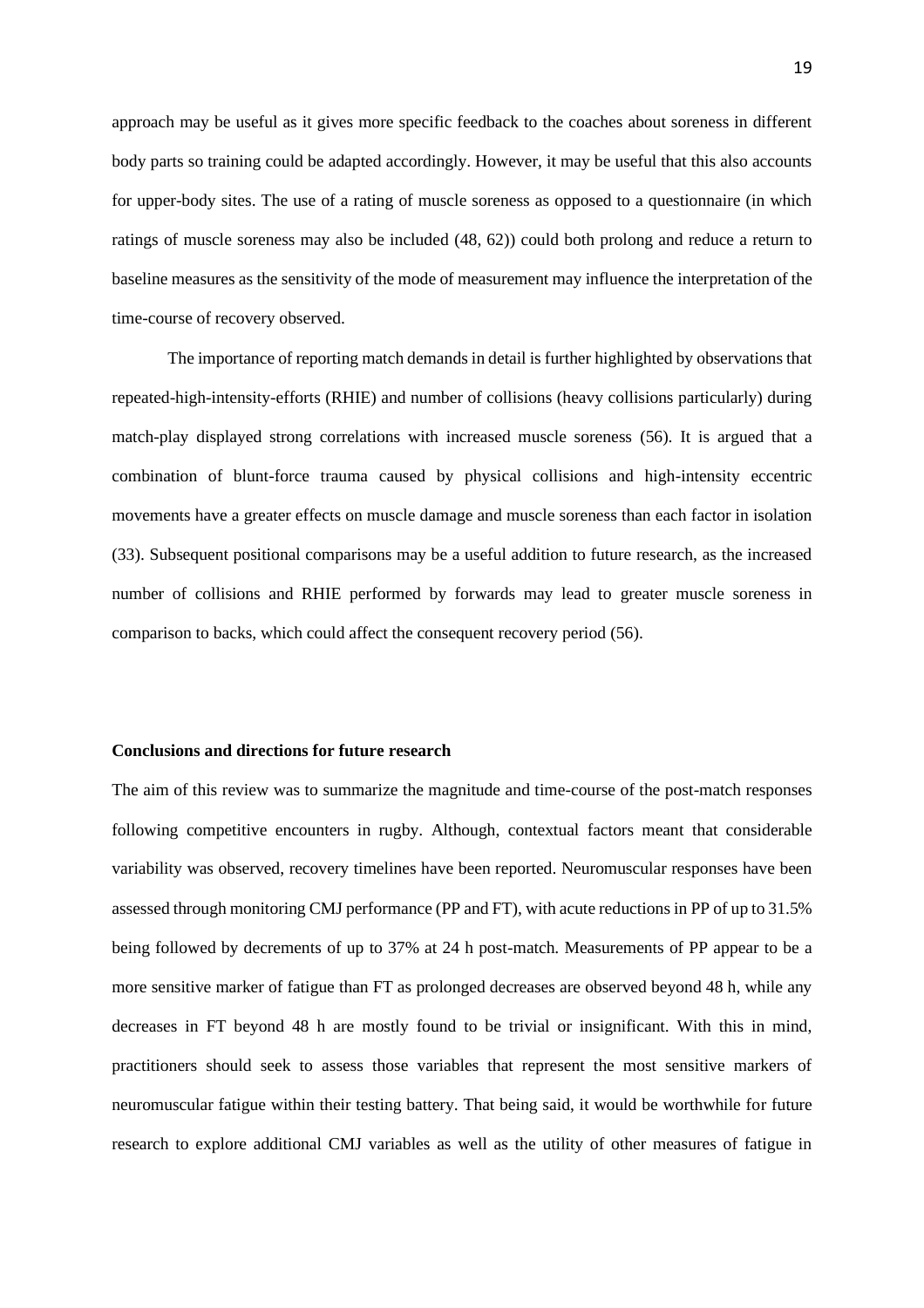response to rugby match-play in order to assess their sensitivity and thus the efficacy of their adoption within both research and practice.

Studies profiling changes in CK concentrations reported peak increases of 120-451% between 12 and 24 h post-match. In contrast, in most studies profiling a C and T response, peak values were reported acutely post-match. However, while biochemical and/or endocrine responses are often reported within rugby literature, it is important to consider that large inter-individual variability exists, and thus findings must be interpreted with caution. Subjective responses to match-play have proven difficult to compare due to the large variability in methodologies (e.g., differences in Likert scales, different 'topics' or 'emotions' that require to be rated and reversed responses). Notwithstanding, all studies that have reported a subjective response have observed peak disturbances in wellness of 24-65% occurring at 24 h post-match, after which near baselines measures are achieved between 48 and 72 h.

Out of the studies reported, only four (38, 49, 56, 79) provided detailed information relating to match demands (i.e., total distance, high-speed running, number of collisions etc.), training regimes (i.e., type and timing of training sessions) and recovery strategies (i.e., type and timing of specific strategies). Reporting such information is important as these variables may profoundly influence the recovery responses observed. For example, performing intense training within the recovery period could prolong the return to baseline measures, whereas the inclusion of effective recovery strategies is likely to have the opposite effect.

The average age of the participants in studies profiling a fatigue response following match-play was 23 years, with only three studies (of which two worked with the same sample) using junior athletes (under-20 or academy teams), suggesting there is a lack of research that profiles recovery within junior athletes. As it is reported that correlations exist between match demands and the magnitude of postmatch responses (38, 56, 79), it could be argued that recovery timelines in junior athletes might be different as a result of differing match demands. Additionally, junior athletes often do not play rugby full-time and as a result face competing lifestyle demands (i.e., education, work), which could influence their recovery profiles. Future research should be focused around junior athletes in order to have a better understanding of their recovery timelines and consequently provide applied practitioners with recommendations regarding the recovery process specific to this age group.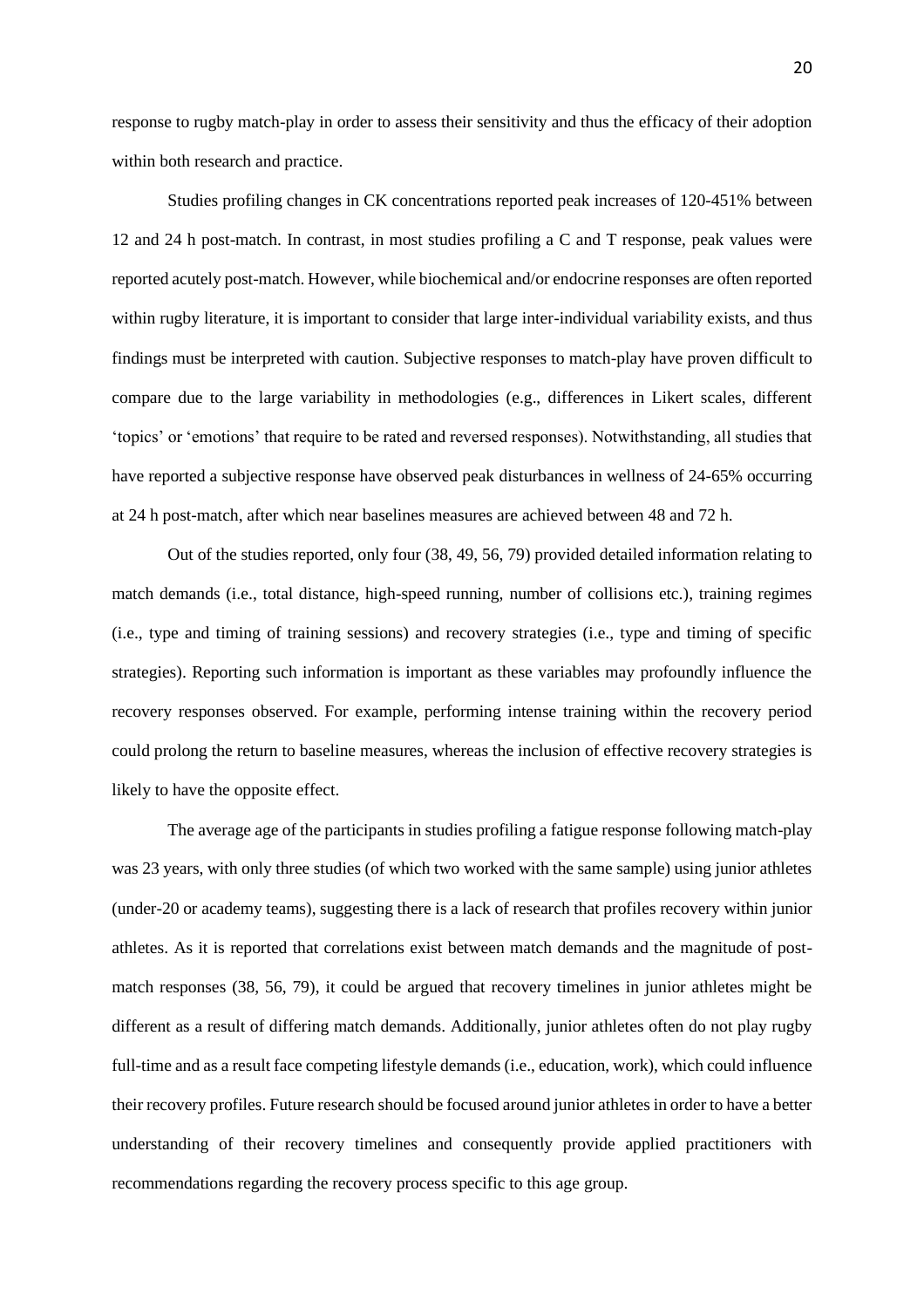This review has explored the literature that currently exists around the post-match response in relation to different rugby codes (i.e., RL, RU). However, while novel, our review is not without its limitations; chiefly, the lack of randomized control trials and the diversity of study outcomes precluded meta-analytical statistical approaches. We therefore presented findings as a simple percentage changefrom-baseline metric, but admittedly this approach may limit the interpretability of the results due to omission of confidence intervals reflecting the uncertainty inherent in the estimates. Furthermore, a limited number of studies have profiled responses following match-play in ecologically valid conditions, and scant data exists concerning the adequacy of current tools when assessing study quality in observational repeated measures study designs that omit randomization and/or blinding and concealment allocation processes. Accordingly, rather than classify studies as eligible or not according to a specific arbitrary threshold, we reported the proportion of studies meeting the criteria of the modified scale used. As defined by Tooth et al. (75), information relating to sample-size justification, the impact of biases, and the missingness of data items at each measurement point were commonly omitted across the 17 studies reported. It is therefore possible that our findings are influenced somewhat by these observations. Nevertheless, we sought to systematically source and review relevant literature, while graphically outlining the relative changes of the different recovery profiles, and thus provide a unique insight into how recovery manifests following rugby match-play. Consequently, this has highlighted that there is a need for further investigations to be carried out in realistic practical scenarios and environments in order to guide fatigue profiling and the recovery process in practice. Furthermore, different avenues for future research have been suggested in order to provide new insights and developments in the recovery process of rugby players.

#### **PRACTICAL APPLICATIONS**

With a view to minimizing underperformance and/or injury and to enhance readiness for subsequent training and match-play, it is recommended that where possible, practitioners actively monitor postmatch responses. Collectively, findings suggest that 72 h are needed to restore neuromuscular, biochemical and/or endocrine, and subjective responses to pre-match levels. However, evidence shows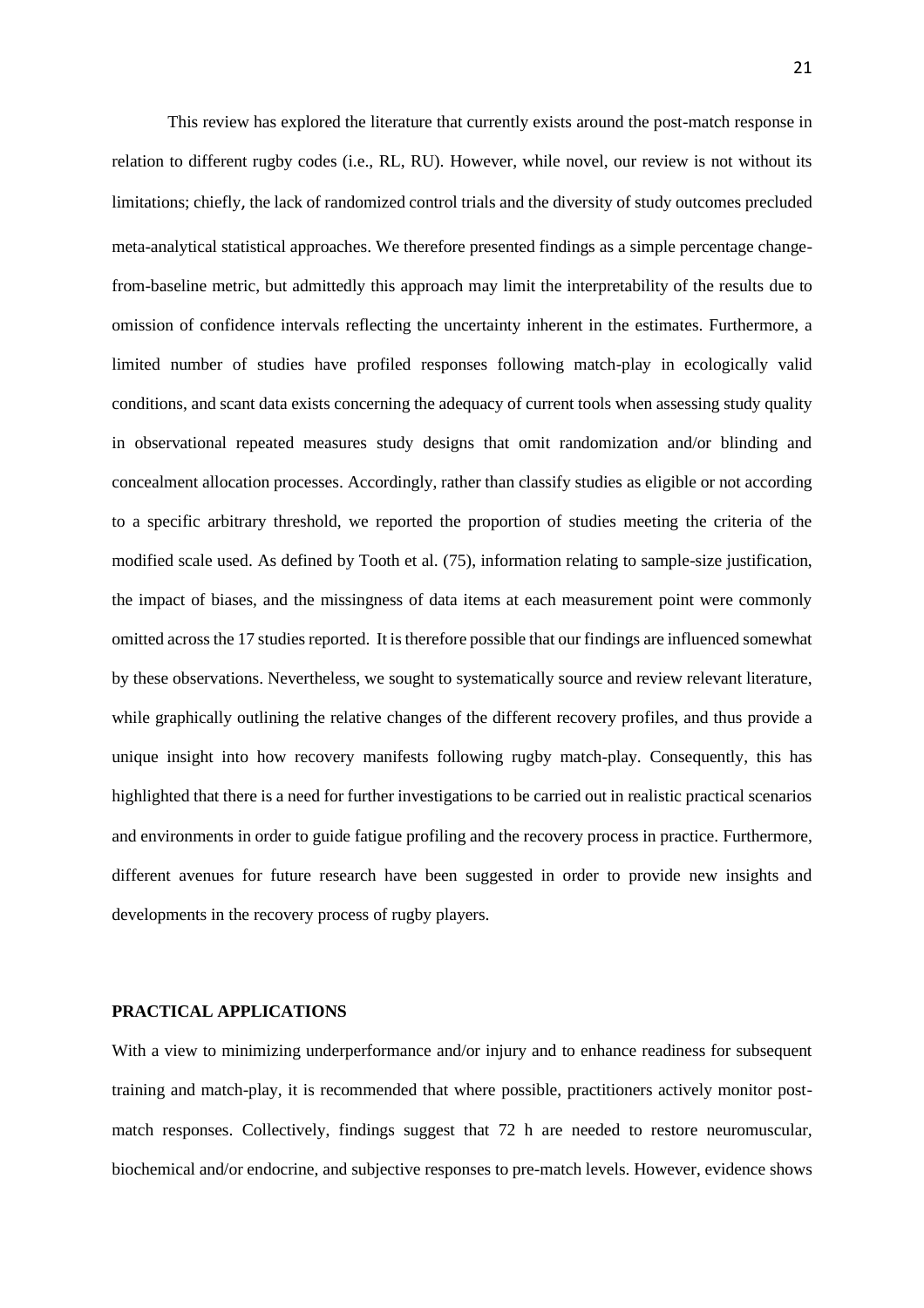that the type of profiling has a large effect on the different timelines of fatigue responses (i.e., depressions or elevations peak and return back to baseline at different time-points based on the type of profiling used). This should be taken into consideration by practitioners when selecting their monitoring tools to assess post-match responses. Although it would be desirable to take a holistic approach and perform different types of profiling, time and budget considerations may restrict this in practice. For these reasons, reliable indices of subjective wellness may represent an important monitoring tool for applied practitioners, particularly for those working in environments where funding for post-match recovery monitoring is low. Alongside monitoring the post-match response, it may be worthwhile for applied practitioners to collect data in relation to match demands, and specifically details in relation to collisions and eccentric muscle actions (i.e., high-intensity running, accelerations and decelerations), as they have shown to be correlated to several markers of fatigue following match-play. Notably, because these variables are known to differ according to playing position, there is the potential for positionspecific recovery recommendations and training (i.e., type and intensity) requirements to be implemented in the time post-match.

## **ACKNOWLEDGEMENTS**

Author XX is funded by XXXXXX, XXXXX and the XXXXX, but these organisations had no influence over the collection and analysis of the data or write-up of the manuscript. The results of the present study do not constitute endorsement of the product by the authors or the NSCA.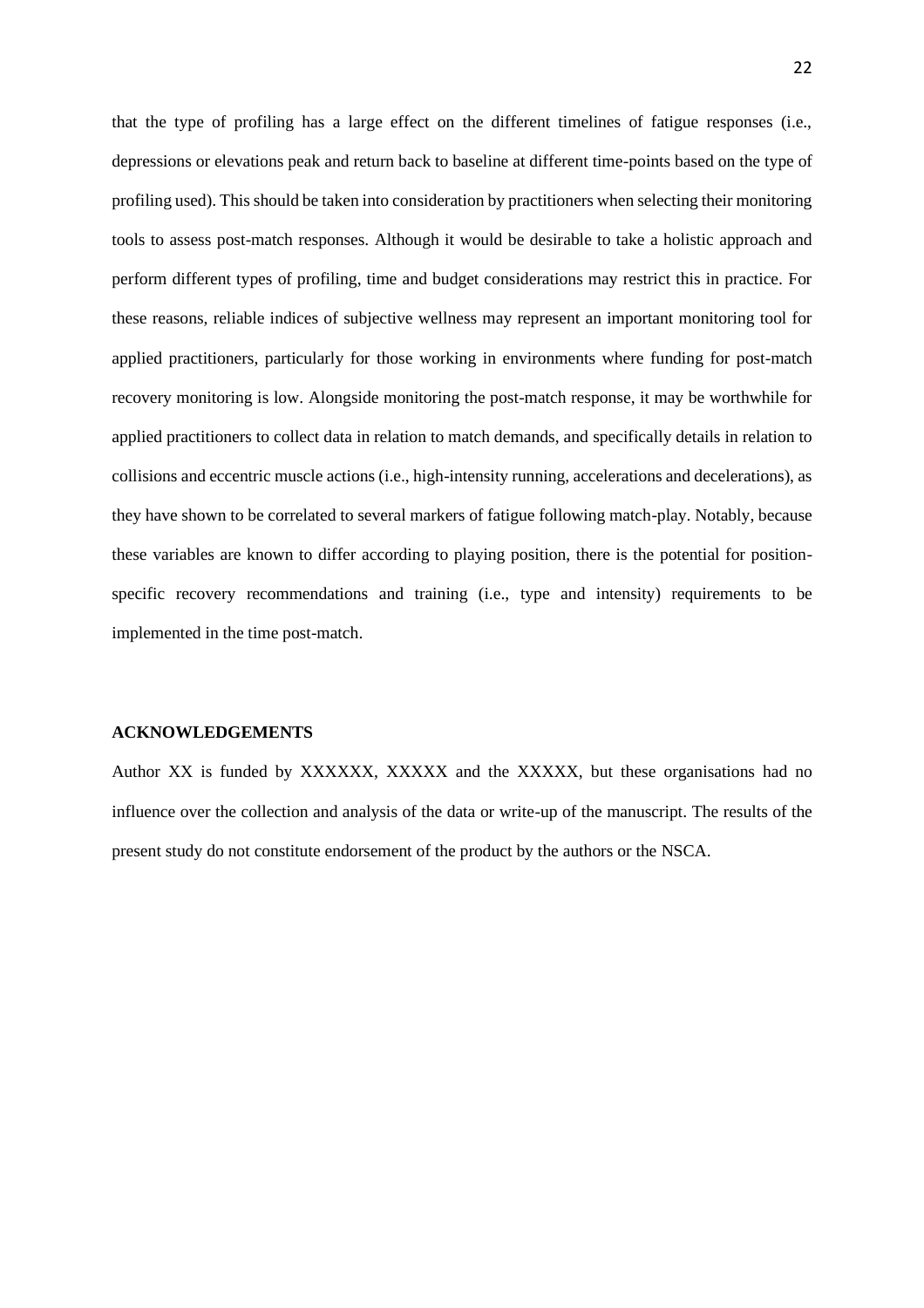# **REFERENCES**

- 1. Alaphilippe, A, Mandigout, S, Ratel, S, et al. Longitudinal follow-up of biochemical markers of fatigue throughout a sporting season in young elite rugby players. *J Strength Cond Res* 26: 3376-3384, 2012.
- 2. Augustsson, J, Thomee, R, Linden, C, et al. Single-leg hop testing following fatiguing exercise: reliability and biomechanical analysis. *Scand J Med Sci Sports* 16: 111-120, 2006.
- 3. Baird, MF, Graham, SM, Baker, JS, Bickerstaff, GF. Creatine-kinase- and exercise-related muscle damage implications for muscle performance and recovery. *J Nutr Metab*, 2012. DOI: 10.1155/2012/960363
- 4. Banfi, G, Melegati, G, Valentini, P. Effects of cold-water immersion of legs after training session on serum creatine kinase concentrations in rugby players. *Br J Sports Med* 41: 339, 2007.
- 5. Boerio, D, Jubeau, M, Zory, R, Maffiuletti, NA. Central and peripheral fatigue after electrostimulation-induced resistance exercise. *Med Sci Sports Exerc* 37: 973-978, 2005.
- 6. Byrne, C, Eston, R. Maximal-intensity isometric and dynamic exercise performance after eccentric muscle actions. *J Sports Sci* 20: 951-959, 2002.
- 7. Clarke, AC, Anson, JM, Pyne, DB. Neuromuscular fatigue and muscle damage after a women's rugby sevens tournament. *Int J Sports Physiol Perform* 10: 808-814, 2015.
- 8. Cormack, SJ, Newton, RU, McGuigan, MR. Neuromuscular and endocrine responses of elite players to an Australian rules football match. *Int J Sports Physiol Perform* 3: 359-374, 2008.
- 9. Cormack, SJ, Newton, RU, McGuigan, MR, Cormie, P. Neuromuscular and endocrine responses of elite players during an Australian rules football season. *Int J Sports Physiol Perform* 3: 439-453, 2008.
- 10. Coutts, AJ, Reaburn, P. Monitoring changes in rugby league players' perceived stress and recovery during intensified training. *Percept Mot Skills* 106: 904-916, 2008.
- 11. Crewther, BT, Carruthers, J, Kilduff, LP, Sanctuary, CE, Cook, CJ. Temporal associations between individual changes in hormones, training motivation and physical performance in elite and non-elite trained men. *Biol Sport* 33: 215-221, 2016.
- 12. Cunniffe, B, Hore, AJ, Whitcombe, DM, et al. Time course of changes in immuneoendocrine markers following an international rugby game. *Eur J Appl Physiol* 108: 113, 2010.
- 13. Duffield, R, Murphy, A, Snape, A, Minett, GM, Skein, M. Post-match changes in neuromuscular function and the relationship to match demands in amateur rugby league matches. *J Sci Med Sport* 15: 238-243, 2012.
- 14. Duthie, G, Pyne, D, Hooper, S. Applied physiology and game analysis of rugby union. *Sports Med* 33: 973-991, 2003.
- 15. Elloumi, M, Makni, E, Moalla, W, et al. Monitoring training load and fatigue in rugby sevens players. *Asian J Sports Med* 3: 175-184, 2012.
- 16. Elloumi, M, Maso, F, Michaux, O, Robert, A, Lac, G. Behaviour of saliva cortisol [C], testosterone [T] and the T/C ratio during a rugby match and during the post-competition recovery days. *Eur J Appl Physiol* 90: 23-28, 2003.
- 17. Enoka, RM, Duchateau, J. Translating fatigue to human performance. *Med Sci Sports Exerc* 48: 2228-2238, 2016.
- 18. Fletcher, BD, Twist, C, Haigh JD, et al. Season-long increases in perceived muscle soreness in professional rugby league players: role of player position, match characteristics and playing surface. *J Sports Sci* 34: 1067-1072, 2016.
- 19. Gabbett, TJ. Activity cycles of national rugby league and national youth competition matches. *J Strength Cond Res* 26: 1517-1523, 2012.
- 20. Gabbett, TJ. Sprinting patterns of national rugby league competition. *J Strength Cond Res* 26: 121-130, 2012.
- 21. Gabbett, TJ, Jenkins, DG, Abernethy, B. Physical demands of professional rugby league training and competition using microtechnology. *J Sci Med Sport* 15: 80-86, 2012.
- 22. Garcia, CA, da Mota, GR, Marocolo, M. Cold water immersion is acutely detrimental but increases performance post-12 h in rugby players. *Int J Sports Med* 37: 619-624, 2016.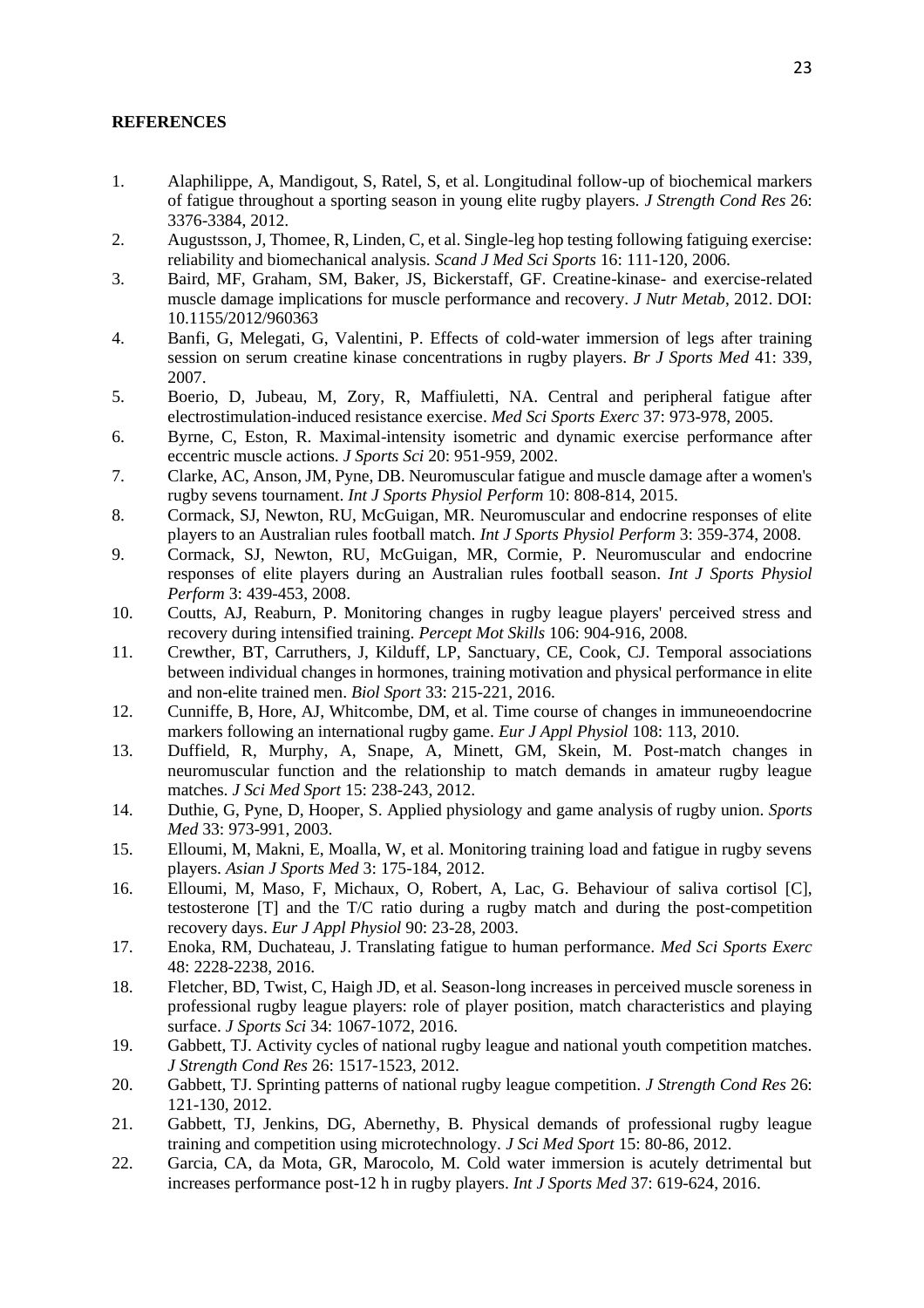- 23. Gastin, PB, Meyer, D, Robinson, D. Perceptions of wellness to monitor adaptive responses to training and competition in elite Australian football. *J Strength Cond Res* 27: 2518-2526, 2013.
- 24. Green, A, Kerr, S, Olivier, B, et al. A simulated rugby match protocol induces physiological fatigue without decreased individual scrummaging performance. *SA J Sports Med* 29: 1-6, 2017.
- 25. Hamlin, MJ, Mitchell, CJ, Ward, FD, et al. Effect of compression garments on short-term recovery of repeated sprint and 3-km running performance in rugby union players. *J Strength Cond Res* 26: 2975-2982, 2012.
- 26. Hendricks, S, van Niekerk, T, Sin, DW, et al. Technical determinants of tackle and ruck performance in international rugby union. *J Sports Sci* 36: 522-528, 2018.
- 27. Higgins, T, Cameron, M, Climstein, M. Evaluation of passive recovery, cold water immersion, and contrast baths for recovery, as measured by game performances markers, between two simulated games of rugby union. *J Strength Cond Res*, 2012. DOI: 10.1519/JSC.0b013e31825c32b9.
- 28. Higgins, TR, Heazlewood, IT, Climstein, M. A random control trial of contrast baths and ice baths for recovery during competition in U/20 rugby union. *J Strength Cond Res* 25: 1046- 1051, 2011.
- 29. Hills, SP, Mitchell, P, Wells, C, Russell, M. Honey Supplementation and Exercise: A Systematic Review. *Nutrients* 11: 1586-1608, 2019.
- 30. Hulin, BT, Gabbett, TJ, Johnston, RD, Jenkins, DG. Wearable microtechnology can accurately identify collision events during professional rugby league match-play. *J Sci Med Sport* 20: 638- 642, 2017.
- 31. Henderson, MJ, Harries, SK, Poulos, N, Fransen, J, Coutts, A. Rugby sevens match demands and measurement of performance: a review. *Kinesiology* 50: 49-59, 2018.
- 32. Johnston, M, Johnston, J, Cook, CJ, et al. The effect of session order on the physiological, neuromuscular, and endocrine responses to maximal speed and weight training sessions over a 24-h period. *J Sci Med Sport* 20: 502-506, 2017.
- 33. Johnston, RD, Gabbett TJ. Repeated-sprint and effort ability in rugby league players. *J Strength Cond Res* 25: 2789-2795, 2011.
- 34. Johnston, RD, Gabbett, TJ, Jenkins, DG. Influence of an intensified competition on fatigue and match performance in junior rugby league players. *J Sci Med Sport* 16: 460-465, 2013.
- 35. Johnston, RD, Gabbett, TJ, Jenkins, DG. Applied sport science of rugby league. *Sports Med*  44: 1087-1100, 2014.
- 36. Johnston, RD, Gabbett, TJ, Jenkins, DG. Influence of playing standard and physical fitness on activity profiles and post-match fatigue during intensified junior rugby league competition. *Sports Med Open* 1: 18-27, 2015.
- 37. Johnston, RD, Gabbett, TJ, Jenkins, DG, Hulin, BT. Influence of physical qualities on postmatch fatigue in rugby league players. *J Sci Med Sport* 18: 209-213, 2015.
- 38. Jones, MR, West, DJ, Harrington, BJ, et al. Match play performance characteristics that predict post-match creatine kinase responses in professional rugby union players. *BMC Sports Sci Med Rehabil* 6: 38-44, 2014.
- 39. Kellmann, M, Bertollo, M, Bosquet, L, et al. Recovery and performance in sport: Consensus statement. *Int J Sports Physiol Perform* 13: 240-245, 2018.
- 40. Kinsella, D, Fell, J, Berto, C, Robertson, S, Mole, J. Analyses and comparison of countermovement jump performance and self-rated recovery in state under-18s Australian rules football players during a national championship. *J Aust Strength Cond* 20: 32-38, 2012.
- 41. Kluger, BM, Krupp, LB, Enoka, RM. Fatigue and fatigability in neurologic illnesses: proposal for a unified taxonomy. *Neurology* 80: 409-416, 2013.
- 42. Lac, G, Berthon, P. Changes in cortisol and testosterone levels and T/C ratio during an endurance competition and recovery. *J Sports Med Phys Fitness* 40: 139-144, 2000.
- 43. Lepers, R, Maffiuletti, NA, Rochette, L, Brugniaux, J, Millet, GY. Neuromuscular fatigue during a long-duration cycling exercise. *J Appl Physiol (1985)* 92: 1487-1493, 2002.
- 44. Lewkowicz, DJ. The concept of ecological validity: what are its limitations and is it bad to be invalid? *Infancy* 2: 437-450, 2001.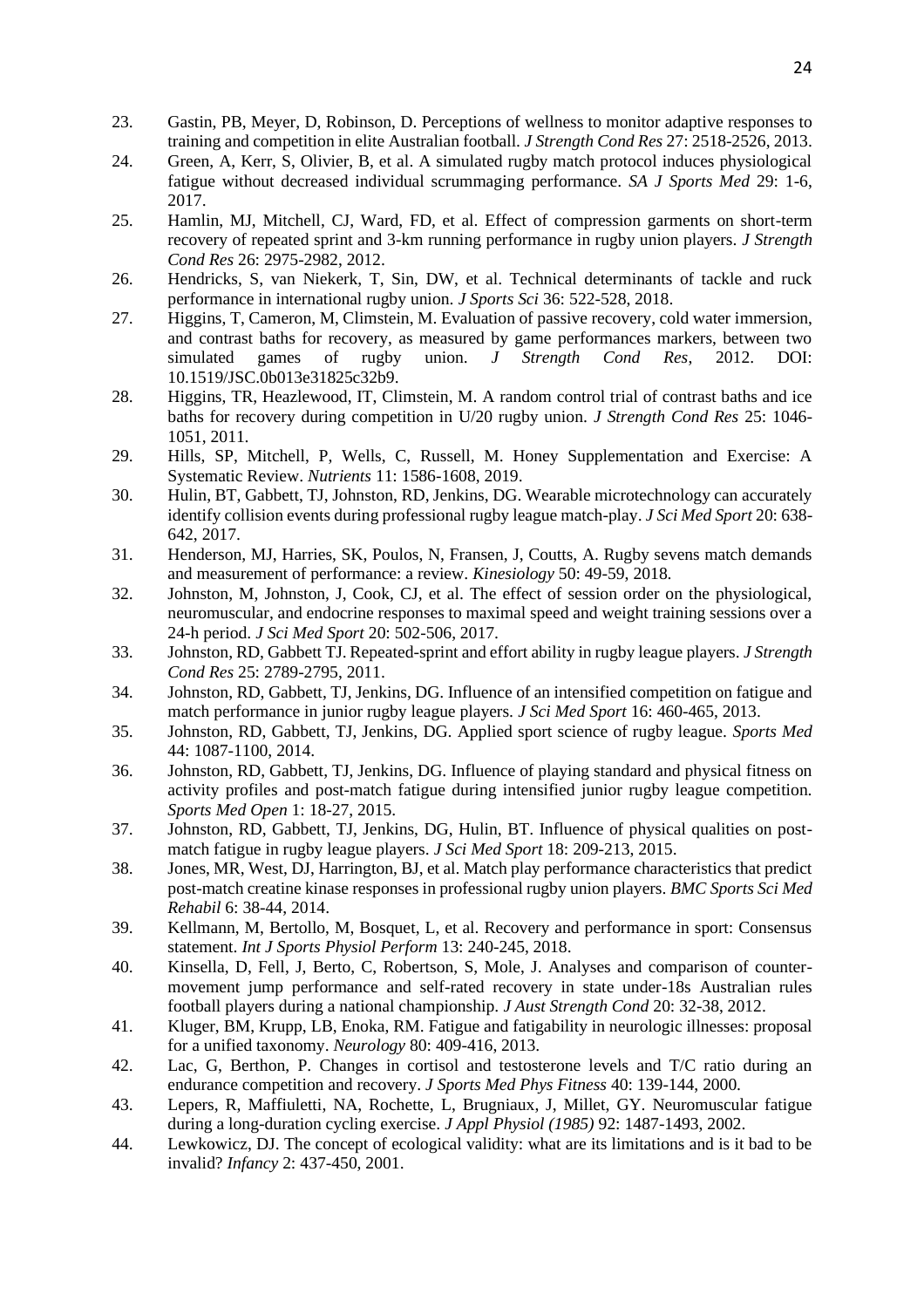- 45. Lindsay, A, Lewis, J, Scarrott, C, Draper, N, Gieseg, SP. Changes in acute biochemical markers of inflammatory and structural stress in rugby union. *J Sports Sci* 33: 882-891, 2015.
- 46. Ljubijankic, N, Popovic-Javoric, R, Sceta, S, et al. Daily fluctuation of cortisol in the saliva and serum of healthy persons. *Bosn J Basic Med Sci* 8: 110-115, 2008.
- 47. McLaren, SJ, Smith, A, Spears, IR, Weston, M. A detailed quantification of differential ratings of perceived exertion during team-sport training. *J Sci Med Sport* 20: 290-295, 2017.
- 48. McLean, BD, Coutts, AJ, Kelly, V, McGuigan, MR, Cormack, SJ. Neuromuscular, endocrine, and perceptual fatigue responses during different length between-match microcycles in professional rugby league players. *Int J Sport Physiol Perform* 5: 367-383, 2010.
- 49. McLellan, CP, Lovell, DI. Neuromuscular responses to impact and collision during elite rugby league match play. *J Strength Cond Res* 26: 1431-1440, 2012.
- 50. McLellan, CP, Lovell, DI, Gass, GC. Creatine kinase and endocrine responses of elite players pre, during, and post rugby league match play. *J Strength Cond Res* 24: 2908-2919, 2010.
- 51. McLellan, CP, Lovell, DI, Gass, GC. Markers of postmatch fatigue in professional rugby league players. *J Strength Cond Res* 25: 1030-1039, 2011.
- 52. McNair, DM. *Manual profile of mood states.* San Diego, CA: Educational & Industrial testing service, 1971.
- 53. Minett, G, Duffield, R, Bird, SP. Effects of acute multinutrient supplementation on rugby union game performance and recovery. *Int J Sports Physiol Perform* 5: 27-41, 2010.
- 54. Mullen, T, Highton, J, Twist, C. The internal and external responses to a forward-specific rugby league simulation protocol performed with and without physical contact. *Int J Sports Physiol Perform* 10: 746-753, 2015.
- 55. Nordlund, MM, Thorstensson, A, Cresswell, AG. Central and peripheral contributions to fatigue in relation to level of activation during repeated maximal voluntary isometric plantar flexions. *J Appl Physiol (1985)* 96: 218-225, 2004.
- 56. Oxendale, CL, Twist, C, Daniels, M, Highton, J. The relationship between match-play characteristics of elite rugby league and indirect markers of muscle damage. *Int J Sports Physiol Perform* 11: 515-521, 2016.
- 57. Passelergue, P, Lac, G. Saliva cortisol, testosterone and T/C ratio variations during a wrestling competition and during the post-competitive recovery period. *Int J Sports Med* 20: 109-113, 1999.
- 58. Pereira, LA, Nakamura, FY, Moraes, JE, et al. Movement patterns and muscle damage during simulated rugby sevens matches in national team players. *J Strength Cond Res* 32: 3456-3465, 2017.
- 59. Roberts, SP, Stokes, KA, Trewartha, G, et al. Effect of combined carbohydrate-protein ingestion on markers of recovery after simulated rugby union match-play. *J Sports Sci* 29: 1253-1262, 2011.
- 60. Roe, G, Darrall-Jones, J, Till, K, et al. Between-days reliability and sensitivity of common fatigue measures in rugby players. *Int J Sports Physiol Perform* 11: 581-586, 2016.
- 61. Roe, G, Darrall-Jones, J, Till K, et al. The effect of physical contact on changes in fatigue markers following rugby union field-based training. *Eur J Sport Sci* 17: 647-655, 2017.
- 62. Roe, G, Till, K, Darrall-Jones, J, et al. Changes in markers of fatigue following a competitive match in elite academy rugby union players. *SA J Sports Med* 28: 1-4, 2016.
- 63. Roe, GA, Phibbs, PJ, Till, K, et al. Changes in adductor strength after competition in academy rugby union players. *J Strength Cond Res* 30: 344-350, 2016.
- 64. Russell, M, Kingsley, M. The efficacy of acute nutritional interventions on soccer skill performance. *Sports Med* 44: 957-970, 2014.
- 65. Sargeant, AJ, Dolan, P. Human muscle function following prolonged eccentric exercise. *Eur J Appl Physiol Occup Physiol* 56: 704-711, 1987.
- 66. Schoeman, R, Coetzee, D, Schall, R. Positional tackle and collision rates in super rugby. *Int J Perf Anal Sport* 15: 1022-1036, 2015.
- 67. Shearer, DA, Kilduff, LP, Finn, C, et al. Measuring recovery in elite rugby players: the brief assessment of mood, endocrine changes, and power. *Res Q Exercise Sport* 86: 379-386, 2015.
- 68. Sirotic, AC, Coutts, AJ, Knowles, H, Catterick, C. A comparison of match demands between elite and semi-elite rugby league competition. *J Sports Sci* 27: 203-211, 2009.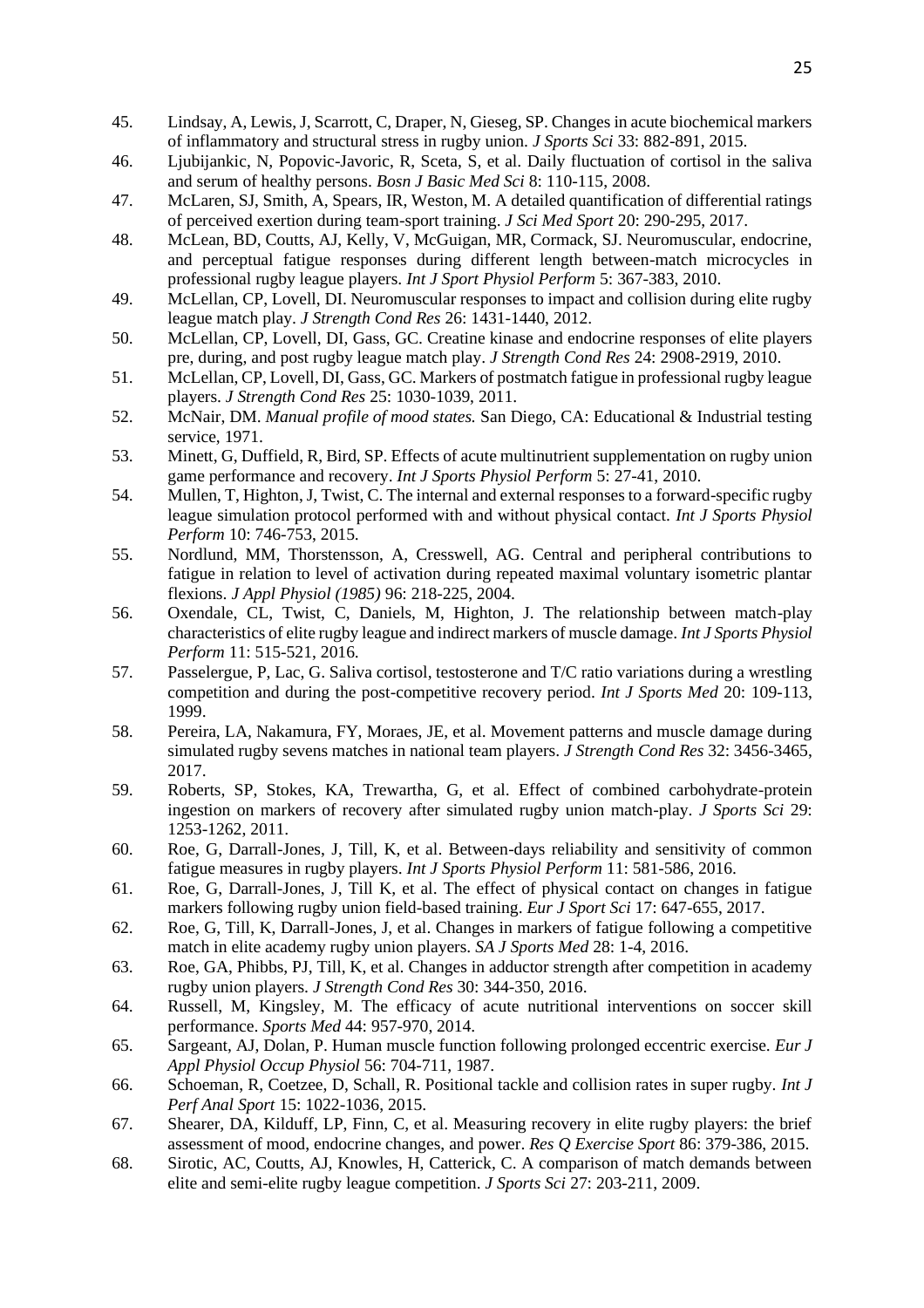- 69. Suarez-Arrones, L, Arenas, C, Lopez, G, et al. Positional differences in match running performance and physical collisions in men rugby sevens. *Int J Sports Physiol Perform* 9: 316- 323, 2014.
- 70. Suzuki, M, Umeda, T, Nakaji, S, et al. Effect of incorporating low intensity exercise into the recovery period after a rugby match. *Br J Sports Med* 38: 436-440, 2004.
- 71. Takarada, Y. Evaluation of muscle damage after a rugby match with special reference to tackle plays. *Br J Sports Med* 37: 416-419, 2003.
- 72. Takeda, M, Sato, T, Hasegawa, T, et al. The effects of cold water immersion after rugby training on muscle power and biochemical markers. *J Sports Sci Med* 13: 616, 2014.
- 73. Tavares, F, Smith, TB, Driller, M. Fatigue and recovery in rugby: A review. *Sports Med* 47: 1515-1530, 2017.
- 74. Tee, JC, Till, K, Jones, B. Effects of an intensifed competition period on neuromuscular function in youth rugby union players. *Sport Perf Sci* 11: 1-3, 2017.
- 75. Tooth, L, Ware, R, Bain, C, Purdie, DM, Dobson, A. Quality of reporting of observational longitudinal research. *Am J Epidemiol* 161: 280-288, 2005.
- 76. Toumi, H, Poumarat, G, Best, TM, et al. Fatigue and muscle-tendon stiffness after stretchshortening cycle and isometric exercise. *Appl Physiol Nutr Me* 31: 565-572, 2006.
- 77. Twist, C, Highton, J. Monitoring fatigue and recovery in rugby league players. *Int J Sports Physiol Perform* 8: 467-474, 2013.
- 78. Twist, C, Sykes, D. Evidence of exercise-induced muscle damage following a simulated rugby league match. *Eur J Sport Sci* 11: 401-409, 2011.
- 79. Twist, C, Waldron, M, Highton, J, Burt, D, Daniels, M. Neuromuscular, biochemical and perceptual post-match fatigue in professional rugby league forwards and backs. *J Sports Sci* 30: 359-367, 2012.
- 80. Upton, CM, Brown, FCW, Hill, JA. Efficacy of compression garments on recovery from a simulated rugby protocol. *J Strength Cond Res* 31: 2977-2982, 2017.
- 81. Verhagen, AP, de Vet, HC, de Bie, RA, et al. The Delphi list: a criteria list for quality assessment of randomized clinical trials for conducting systematic reviews developed by Delphi consensus. *J Clin Epidemiol* 51: 1235-1241, 1998.
- 82. Weaving, D, Sawczuk, T, Williams, S, et al. The peak duration-specific locomotor demands and concurrent collision frequencies of European Super League rugby. *J Sports Sci* 37: 322- 330, 2019.
- 83. Webb, NP, Harris, NK, Cronin, JB, Walker, C. The relative efficacy of three recovery modalities after professional rugby league matches. *J Strength Cond Res* 27: 2449-2455, 2013.
- 84. West, DJ, Finn, CV, Cunningham, DJ, et al. Neuromuscular function, hormonal, and mood responses to a professional rugby union match. *J Strength Cond Res* 28: 194-200, 2014.
- 85. West, DW, Phillips SM. Anabolic processes in human skeletal muscle: restoring the identities of growth hormone and testosterone. *Phys Sportsmed* 38: 97-104, 2010.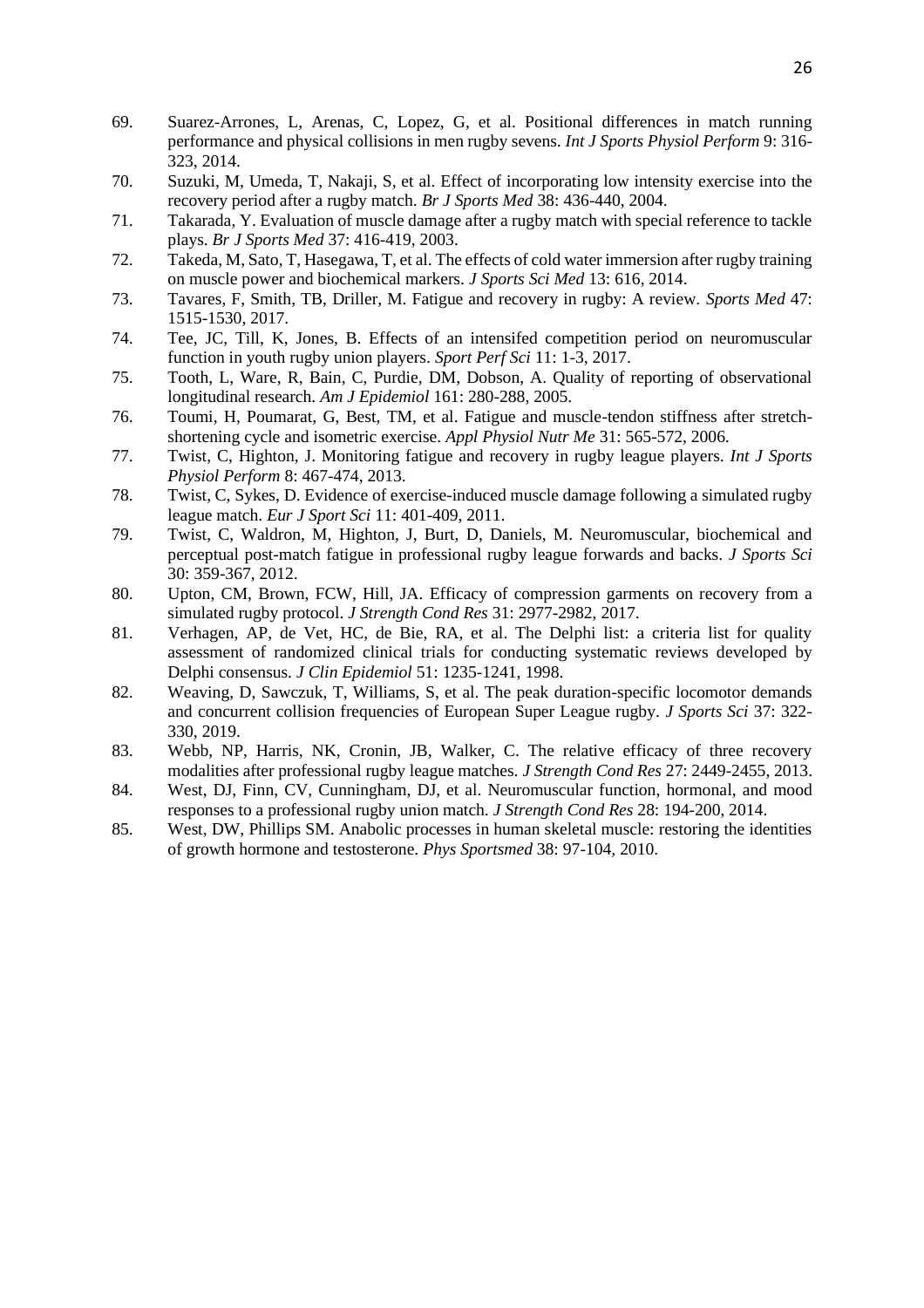# **LEGENDS**

**Figure 1:** Literature search strategy

**Figure 2:** Recovery time-course percentage changes in countermovement jump (CMJ) peak power output (PP) following rugby union (RU) and league (RL) match-play

**Figure 3:** Recovery time-course percentage changes in countermovement jump (CMJ) flighttime (FT) following rugby union (RU) and league (RL) match-play

**Figure 4:** Recovery time-course percentage changes in creatine kinase concentrations following rugby union (RU) and league (RL) match-play

**Figure 5:** Recovery time-course percentage changes in cortisol concentrations following rugby union (RU) and league (RL) match-play

**Figure 6:** Recovery time-course percentage changes in testosterone concentrations following rugby union (RU) and league (RL) match-play

**Figure 7:** Recovery time-course percentage changes in subjective responses following rugby union (RU) and league (RL) match-play. \* represents wellness questionnaire, a represents energy index measure, <sup>b</sup> represents muscle soreness rating, <sup>c</sup> represents perceived fatigue rating, <sup>d</sup> represents attitude to training rating

**Table 1:** Studies investigating the recovery profile of neuromuscular responses following rugby match-play

**Table 2:** Studies investigating the recovery profile of biochemical and endocrine responses following rugby match-play

**Table 3:** Studies investigating the recovery profile of subjective responses following rugby match-play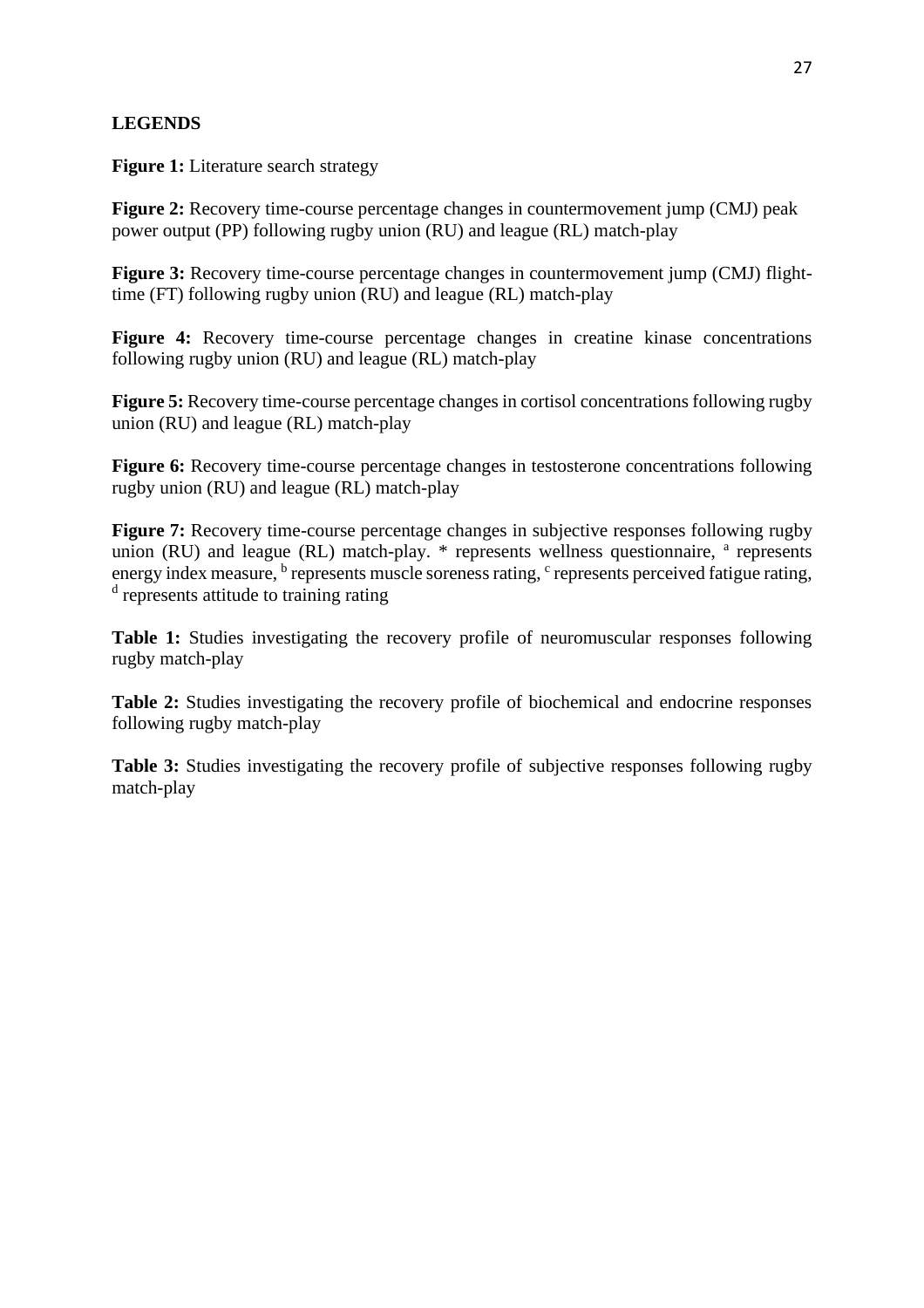| Study                        | Players                                                                                                                 | Code                                              | Stimulus                                                                                                                                                                                                                                                                                                                                                                                                                                             | Recovery                                                                                                                                                                                                                                                | Measures                                    | Results                                                                                                                                                                                                                                                                                                     |
|------------------------------|-------------------------------------------------------------------------------------------------------------------------|---------------------------------------------------|------------------------------------------------------------------------------------------------------------------------------------------------------------------------------------------------------------------------------------------------------------------------------------------------------------------------------------------------------------------------------------------------------------------------------------------------------|---------------------------------------------------------------------------------------------------------------------------------------------------------------------------------------------------------------------------------------------------------|---------------------------------------------|-------------------------------------------------------------------------------------------------------------------------------------------------------------------------------------------------------------------------------------------------------------------------------------------------------------|
|                              |                                                                                                                         | $+$ Level                                         |                                                                                                                                                                                                                                                                                                                                                                                                                                                      | Strategies                                                                                                                                                                                                                                              | taken                                       |                                                                                                                                                                                                                                                                                                             |
| Johnston<br>et al. (37)      | Professional U20<br>players (n: 21; age:<br>$19\pm2$ years; stature:<br>$1.81 \pm 0.06$ m; mass:<br>$89.9 \pm 10.0$ kg) | RL; feeder<br>team<br>competition to<br>the NRL   | Not reported                                                                                                                                                                                                                                                                                                                                                                                                                                         | Not reported                                                                                                                                                                                                                                            | $CMJ$ (PP)<br>(% $\Delta$ from<br>baseline) | +30 min: -6.5±7.0% $\downarrow$ from<br>baseline, $+24$ h: $-3.1\pm8.2\% \leftrightarrow$ ,<br>$+48$ h: $-1.5\pm5.9\% \leftrightarrow$                                                                                                                                                                      |
| McLean                       | Professional players (n:                                                                                                | RL; NLR                                           | Match load:                                                                                                                                                                                                                                                                                                                                                                                                                                          | MD+1: Recovery session. No                                                                                                                                                                                                                              | CMJ (FT) $(\Delta$                          | +24 h: $\downarrow$ from baseline (d: 1.67),                                                                                                                                                                                                                                                                |
| et al. $(48)$                | 12; age: $24\pm4$ years;<br>height: $1.85 \pm 0.06$ m;<br>mass: 101.9±8.4 kg)                                           | team                                              | Game 1: 421±173 AU<br>Game 2: 411±213 AU<br>Game 3: 411±217 AU                                                                                                                                                                                                                                                                                                                                                                                       | details reported.                                                                                                                                                                                                                                       | from baseline)                              | +96 h: ↔ $(d: 0.96)$                                                                                                                                                                                                                                                                                        |
| McLellan<br>& Lovell<br>(49) | Professional players<br>(n:22; age: 24±7 years;<br>stature: $1.88 \pm 0.02$ m;<br>mass: $94.6 \pm 26.8$ kg)             | RL; NRL<br>team                                   | Distance: 7886±1695 m (B), 7462±1566 m<br>(F); #tackles: $11\pm9$ (B), $26\pm15$ (F); #carries:<br>$12\pm 5$ (B), $14\pm 5$ (F)                                                                                                                                                                                                                                                                                                                      | Post-match: cycle (10min), CWI,<br>light meal $\rightarrow$ MD+1 (AM):<br>stationary cycling (10min), CWI,<br>physiotherapy + massage<br>available $\rightarrow$ MD+1 (PM): cycle<br>$(10min)$ , CWI, physiotherapy +<br>massage available, active rest | CMJ (PP)                                    | +30 min: $3109 \pm 892$ W $\downarrow$ from<br>baseline $(4539 \pm 976 \text{ W})$ , +24h:<br>2865 $\pm$ 824 W $\downarrow$ , +48 h:<br>4286±1142 W $\leftrightarrow$ , +72 h:<br>4843±1087 W $\leftrightarrow$ , +96 h:<br>4621±1379 W $\leftrightarrow$ , +120 h:<br>4447 $\pm$ 1274 W $\leftrightarrow$  |
| McLellan<br>et al. $(51)$    | Professional players<br>(n:17; age: 19±1 years;<br>stature: 1.88±0.02 m;<br>mass: $89.6 \pm 15.8$ kg)                   | RL; NRL<br>team                                   | Not reported                                                                                                                                                                                                                                                                                                                                                                                                                                         | Post-match: cycle (10min), CWI<br>$\rightarrow$ MD+1 (AM): cycle (10min),<br>$CWI$ , physiotherapy + massage<br>available $\rightarrow$ MD+1 (PM): active<br>rest                                                                                       | $CMJ$ (PP)                                  | +30 min: $3123\pm850$ W $\downarrow$ from<br>baseline $(4429 \pm 991 \text{ W})$ , +24 h:<br>3479 $\pm$ 717 W $\downarrow$ , +48 h:<br>4540 $\pm$ 898 W $\leftrightarrow$ , +72 h:<br>4632±959 W $\leftrightarrow$ , +96 h:<br>5050±979 W $\leftrightarrow$ , +120 h:<br>4485 $\pm$ 875 W $\leftrightarrow$ |
| Oxendale<br>et al. $(56)$    | Professional players (n:<br>17; age: $25 \pm 4$ years;<br>stature: $1.84 \pm 0.06$ m;<br>mass: $98.5 \pm 10.3$ kg)      | RL; SL team                                       | Playing duration: $55\pm21$ min (F), $67\pm25$ min<br>(B); distance: $4675 \pm 1678$ m (82 $\pm 7$ m/min)<br>(F), $5640 \pm 2191$ m (83 $\pm 10$ m/min) (B); high-<br>intensity running: $307 \pm 194$ m (F), $481 \pm 262$<br>m (B); #high-intensity accelerations: $5\pm3$ (F),<br>9 $\pm$ 6 (B); #high-intensity decelerations: 8 $\pm$ 5<br>(F), $10\pm6$ (B); #collisions: $54\pm37$ (F), $31\pm5$<br>(B); #RHIE: $14\pm 10$ (F), $10\pm 5$ (B) | MD+1: Low-intensity exercise<br>and massage $(30 \text{ min})$ . MD +2:<br>Players encouraged to rest.                                                                                                                                                  | $CMJ$ (FT)                                  | +12h: 0.612 s $\downarrow$ from baseline<br>$(0.637 \text{ s})$ , +36 h: 0.6115 s $\downarrow$ , +60<br>h: $0.623$ s $\leftrightarrow$                                                                                                                                                                      |
| Shearer et<br>al. $(67)$     | Professional players<br>$(n:12; age: 25 \pm 4 \text{ years})$                                                           | RU;<br>professional<br>team in South<br>Wales, UK | Playing duration: $82 \pm 11$ min.                                                                                                                                                                                                                                                                                                                                                                                                                   | Participants instructed to follow<br>normal individual recovery<br>strategies. No details reported.                                                                                                                                                     | CMJ (PP)                                    | +12 h: $5628 \pm 660$ W $\downarrow$ from<br>baseline $(6119 \pm 526 \text{ W})$ , +36 h:<br>5777 $\pm$ 684 W $\downarrow$ , +60 h:<br>5976±497 W J                                                                                                                                                         |

**Table 1:** Studies investigating the recovery profile of neuromuscular responses following rugby match-play.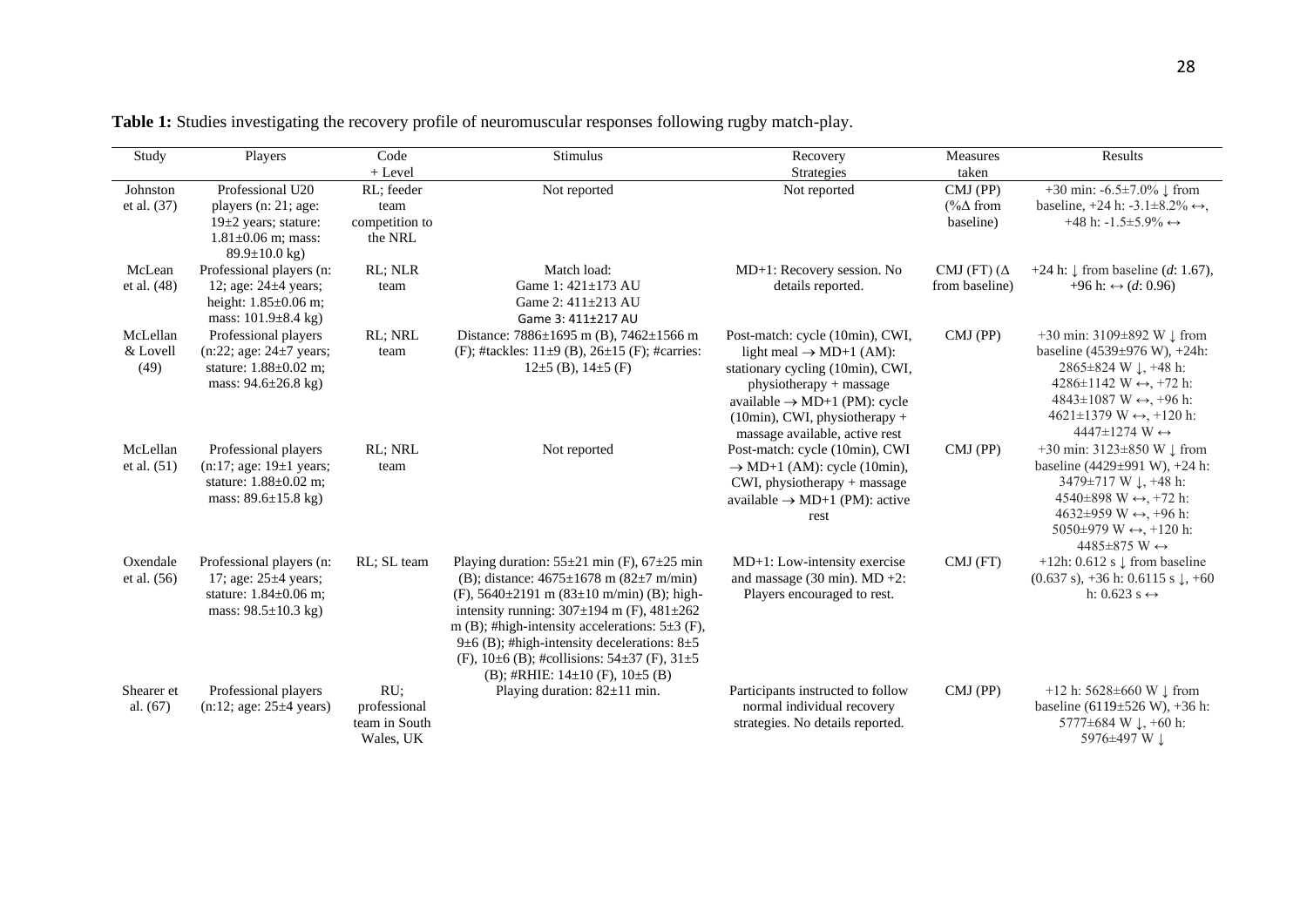| Twist et    | Professional players (n:          | RL; SL team   | Playing duration: $80\pm0$ min (B), $51\pm16$ min | MD+1: Deep-water running $&$                    | $CMJ$ (FT) | F: $+24$ h: $0.59\pm0.06$ J from                                   |
|-------------|-----------------------------------|---------------|---------------------------------------------------|-------------------------------------------------|------------|--------------------------------------------------------------------|
| al. $(79)$  | $23$ ; B:10, F:13) (age:          |               | (F); #tot contacts: $25\pm8$ (B), $38\pm19$ (F);  | swimming $(20 \text{ min}) \text{ MD+1 (PM)}$ : |            | baseline $(0.61 \pm 0.04 \text{ s})$ , +48 h:                      |
|             | $26\pm5$ years; stature:          |               | #defensive contacts: $14\pm8$ (B), $26\pm14$ (F); | Players encouraged to rest.                     |            | $0.6 \pm 0.05$ s $\pm$                                             |
|             | $1.83 \pm 0.07$ ; mass:           |               | #offensive contacts: $12\pm3$ (B), $13\pm6$ (F)   |                                                 |            | B: $+24$ h: $0.64 \pm 0.04$ J from                                 |
|             | $91.9 \pm 11.6$ kg (B),           |               |                                                   |                                                 |            | baseline $(0.66 \pm 0.04 \text{ s})$ , +48 h:                      |
|             | $102.0\pm 6.7$ kg (F))            |               |                                                   |                                                 |            | $0.64 \pm 0.03$ 1.                                                 |
| West et al. | Professional players (n:          | RU:           | Not reported                                      | Not reported                                    | $CMJ$ (PP) | $+12 h \approx 5190 W \downarrow$ from baseline                    |
| (84)        | 14; age: $25 \pm 4$ years;        | professional  |                                                   |                                                 |            | $(\approx 6100 \text{ W})$ , +36 h $\approx$ 5750 W $\downarrow$ , |
|             | stature: $1.85 \pm 0.10$ m;       | team in South |                                                   |                                                 |            | +60 h: $(\approx 5910 \text{ W})$                                  |
|             | mass: $105.2 \pm 12.3 \text{ kg}$ | Wales, UK     |                                                   |                                                 |            |                                                                    |

Δ: Change, ↓: Significant decrease from baseline, ↔: No significant change from baseline, #: Number of, B: Backs, CMJ: Countermovement jump, *d* :Cohen's d, F: Forwards, FT: Flight-Time, MD: Match day, MD +1: First day post-match, NRL, National Rugby League, PP: Peak power output, RelPP, Relative Peak Power, RHIE: repeated highintensity effort, RL: Rugby League, RU: Rugby Union, SL: Super League.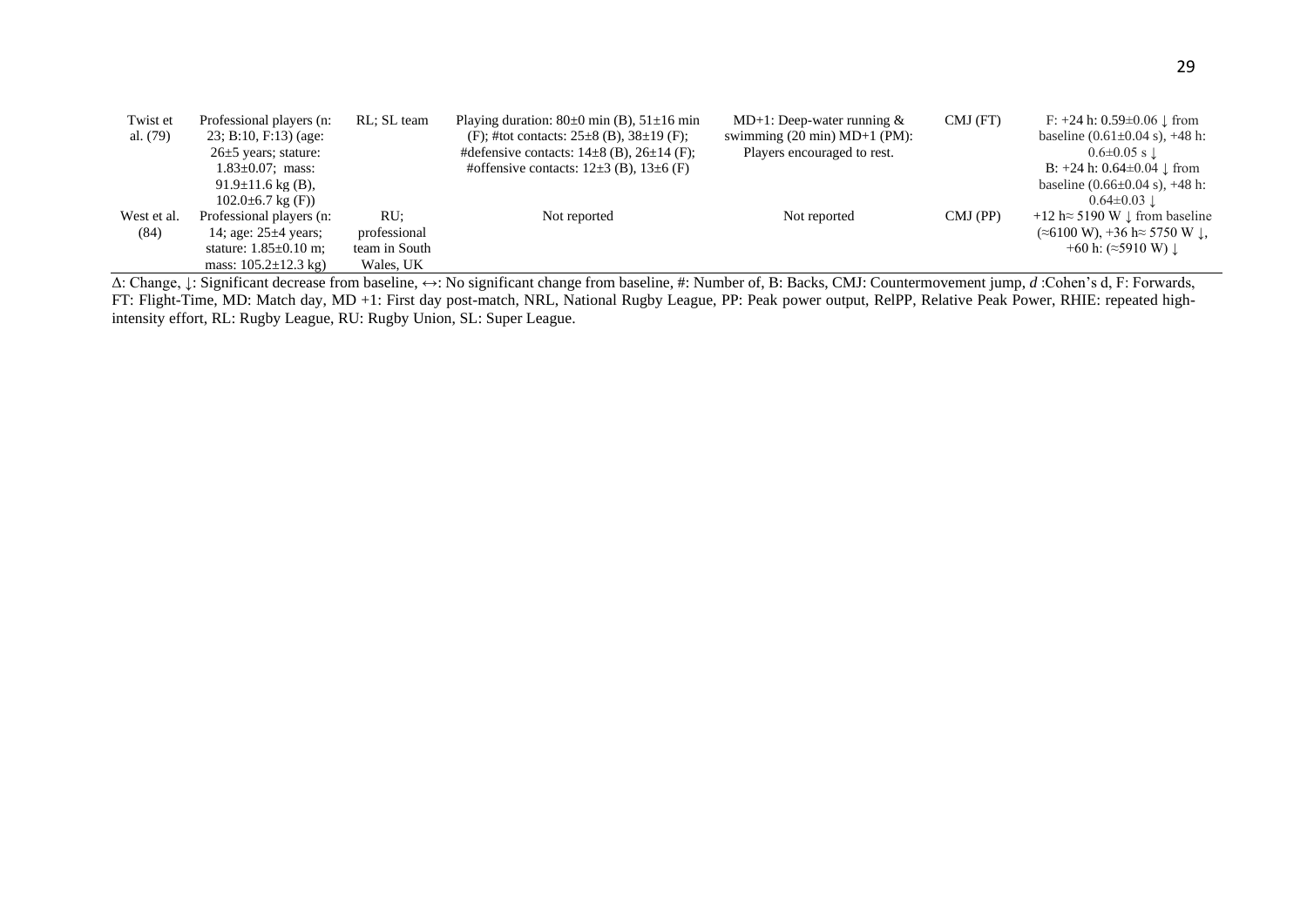| Study                     | Players                                                                                                                      | Code<br>$+$ Level                               | <b>гале 2.</b> Studies investigating the recovery profile of ofocificational and endocrine responses following rugby materi-play.<br>Stimulus                                                                                                                                                                                                                                  | Recovery<br>Strategies                       | Measures taken                   | Results                                                                                                                                                                                                                                                                                                                                                                                                                                                                                                                                                                                                                                                                                                                                                                                                                                                                                                                                                                                                                                                                                                                                                                                                                                                                                                                                                                                                                                                                                                                                                                                                                                                                                                                                                                                                                                                                                                                                                                  |
|---------------------------|------------------------------------------------------------------------------------------------------------------------------|-------------------------------------------------|--------------------------------------------------------------------------------------------------------------------------------------------------------------------------------------------------------------------------------------------------------------------------------------------------------------------------------------------------------------------------------|----------------------------------------------|----------------------------------|--------------------------------------------------------------------------------------------------------------------------------------------------------------------------------------------------------------------------------------------------------------------------------------------------------------------------------------------------------------------------------------------------------------------------------------------------------------------------------------------------------------------------------------------------------------------------------------------------------------------------------------------------------------------------------------------------------------------------------------------------------------------------------------------------------------------------------------------------------------------------------------------------------------------------------------------------------------------------------------------------------------------------------------------------------------------------------------------------------------------------------------------------------------------------------------------------------------------------------------------------------------------------------------------------------------------------------------------------------------------------------------------------------------------------------------------------------------------------------------------------------------------------------------------------------------------------------------------------------------------------------------------------------------------------------------------------------------------------------------------------------------------------------------------------------------------------------------------------------------------------------------------------------------------------------------------------------------------------|
| Cunniffe<br>et al. $(12)$ | Professional players<br>(n: 10; age: $26 \pm 1$<br>years; stature:<br>$1.87 \pm 0.03$ m; mass:<br>$103.1 \pm 3.9$ kg)        | RU;<br>international<br>team (Wales)            | Playing duration: 69±9 min                                                                                                                                                                                                                                                                                                                                                     | Not reported                                 | C, T, CK                         | C: +30 min: $534\pm47$ nmol $\cdot$ L <sup>-1</sup> $\leftrightarrow$ from baseline (313 $\pm$ 6.3)<br>nmol·L <sup>-1</sup> ), +14 h: $400\pm21$ nmol·L <sup>-1</sup> $\leftrightarrow$ , +38 h: $261\pm21$<br>$nmol \cdot L^{-1} \leftrightarrow$<br>T: +30 min: $13.8 \pm 1.3$ nmol $\cdot$ L <sup>-1</sup> $\downarrow$ from baseline (24.6 $\pm$ 0.6<br>nmol·L <sup>-1</sup> ), +14 h: 20.2±1.3 nmol·L <sup>-1</sup> $\leftrightarrow$ , +38 h: 24.3±2.1<br>$\leftrightarrow$<br>CK: +30 min: 519±60 IU·L <sup>-1</sup> $\leftrightarrow$ from baseline (333±49)<br>IU·L <sup>-1</sup> ), +14 h: 1182±231 IU·L <sup>-1</sup> $\uparrow$ , +38 h: 750±99 IU·L <sup>-1</sup>                                                                                                                                                                                                                                                                                                                                                                                                                                                                                                                                                                                                                                                                                                                                                                                                                                                                                                                                                                                                                                                                                                                                                                                                                                                                                           |
| Elloummi<br>et al. $(16)$ | Semi-professional<br>players (n: 20; age:<br>$25\pm4$ years; stature:<br>$1.80\pm0.05$ m; mass:<br>$88.0 \pm 2.9$            | RU; Tunisian<br>national team                   | Not reported                                                                                                                                                                                                                                                                                                                                                                   | Not reported                                 | C,T                              | C: +30 min $\approx$ 20.2 nmol·L <sup>-1</sup> $\leftrightarrow$ from baseline ( $\approx$ 17.8<br>nmol·L <sup>-1</sup> ), +2 h $\approx$ 12.1 nmol·L <sup>-1</sup> $\downarrow$ , +4 h $\approx$ 6.9 nmol·L <sup>-1</sup> $\downarrow$ ,<br>+12 h $\approx$ 10.1 nmol·L <sup>-1</sup> $\downarrow$ , +24 h $\approx$ 5.3 nmol·L <sup>-1</sup> $\downarrow$ , +36 h $\approx$<br>9.1 nmol·L <sup>-1</sup> $\downarrow$ , +48 h $\approx$ 4.7 nmol·L <sup>-1</sup> $\downarrow$ , +60 h $\approx$ 10.0<br>nmol·L <sup>-1</sup> $\downarrow$ , +72 h $\approx$ 4.5 nmol·L <sup>-1</sup> $\downarrow$ , +84 h $\approx$ 9.4 nmol·L <sup>-1</sup><br>$\downarrow$ , +96 h $\approx$ 5.6 nmol·L <sup>-1</sup> $\downarrow$ , +108 h $\approx$ 13.7 nmol·L <sup>-1</sup> $\downarrow$ , +120<br>$h \approx 6.1$ nmol·L <sup>-1</sup> $\downarrow$ , +132 h $\approx 15.3$ nmol·L <sup>-1</sup> $\downarrow$ , +144 h $\approx 6.4$<br>$nmol·L^{-1}$<br>T: +30 min $\approx$ 20.2 nmol·L <sup>-1</sup> $\leftrightarrow$ from baseline ( $\approx$ 365<br>pmol·L <sup>-1</sup> ), +2 h $\approx$ 305 pmol·L <sup>-1</sup> $\downarrow$ , +4 h $\approx$ 315 pmol·L <sup>-1</sup> $\downarrow$ ,<br>+12 h $\approx$ 430 pmol·L <sup>-1</sup> $\leftrightarrow$ , +24 h $\approx$ 400 pmol·L <sup>-1</sup> $\leftrightarrow$ , +36 h $\approx$<br>410 pmol·L <sup>-1</sup> $\leftrightarrow$ , +48 h $\approx$ 415 pmol·L <sup>-1</sup> $\leftrightarrow$ , +60 h $\approx$ 465<br>pmol·L <sup>-1</sup> $\leftrightarrow$ , +72 h $\approx$ 355 pmol·L <sup>-1</sup> $\leftrightarrow$ , +84 h $\approx$ 402<br>pmol·L <sup>-1</sup> $\leftrightarrow$ , +96 h $\approx$ 402 pmol·L <sup>-1</sup> $\leftrightarrow$ , +108 h $\approx$ 365<br>pmol·L <sup>-1</sup> $\leftrightarrow$ , +120 h $\approx$ 390 pmol·L <sup>-1</sup> $\leftrightarrow$ , +132 h $\approx$ 415<br>pmol·L <sup>-1</sup> $\leftrightarrow$ , +144 h $\approx$ 410 pmol·L <sup>-1</sup> $\leftrightarrow$ |
| Johnston<br>et al. $(37)$ | Professional U20<br>players (n: 21; age:<br>$19\pm 2$ years; stature:<br>$1.81 \pm 0.06$ m; mass:<br>$89.9 \pm 10.0$ kg)     | RL; feeder<br>team<br>competition to<br>the NRL | Not reported                                                                                                                                                                                                                                                                                                                                                                   | Not reported                                 | CK (% $\Delta$ from<br>baseline) | +30 min: $\uparrow$ from baseline (relative changes not reported),<br>+24 h: $120\pm92\%$ 1, +48 h: $55\pm58\%$ 1                                                                                                                                                                                                                                                                                                                                                                                                                                                                                                                                                                                                                                                                                                                                                                                                                                                                                                                                                                                                                                                                                                                                                                                                                                                                                                                                                                                                                                                                                                                                                                                                                                                                                                                                                                                                                                                        |
| Jones et<br>al. (38)      | Professional players<br>(n: 28; age: $24\pm3$<br>years; (B); body mass:<br>111.6 $\pm$ 5.7 kg (F),<br>94.2 $\pm$ 7.9 kg (B)) | RU; Team in<br>the European<br>Cup              | Game time: $80\pm13$ min (F), $87\pm11$ min<br>$(B)$ , total distance: 4906 $\pm$ 902 m<br>$(60.4 \pm 7.8 \text{ m/min})$ (F), 5959 $\pm$ 1013 m<br>$(67.8 \pm 8.2 \text{ m/min})$ (B); high-speed<br>running (>5 m·s <sup>-1</sup> ): 231±167 m (F),<br>509±150 m (B); sprinting $(>5.6 \text{ m} \cdot \text{s}^{-1})$ :<br>$121 \pm 112$ m (F), $333 \pm 122$ m (B); #total | Post-game: CWT.<br>MD+1: Active<br>recovery. | $\mathrm{C}\mathrm{K}$           | B: +16 h: 1511±871 U·L <sup>-1</sup> $\uparrow$ from baseline (274±155 U·L <sup>-1</sup><br><sup>1</sup> ), +40 h: 814±412 U·L <sup>-1</sup> $\uparrow$<br>F: +16 h: 1073±483 U·L <sup>-1</sup> $\uparrow$ from baseline (368±127 U·L <sup>-1</sup><br><sup>1</sup> ), +40 h: 657±412 U·L <sup>-1</sup> $\uparrow$                                                                                                                                                                                                                                                                                                                                                                                                                                                                                                                                                                                                                                                                                                                                                                                                                                                                                                                                                                                                                                                                                                                                                                                                                                                                                                                                                                                                                                                                                                                                                                                                                                                       |

**Table 2:** Studies investigating the recovery profile of biochemical and endocrine responses following rugby match-play.

impacts: 25±9 (F), 15±7 (B)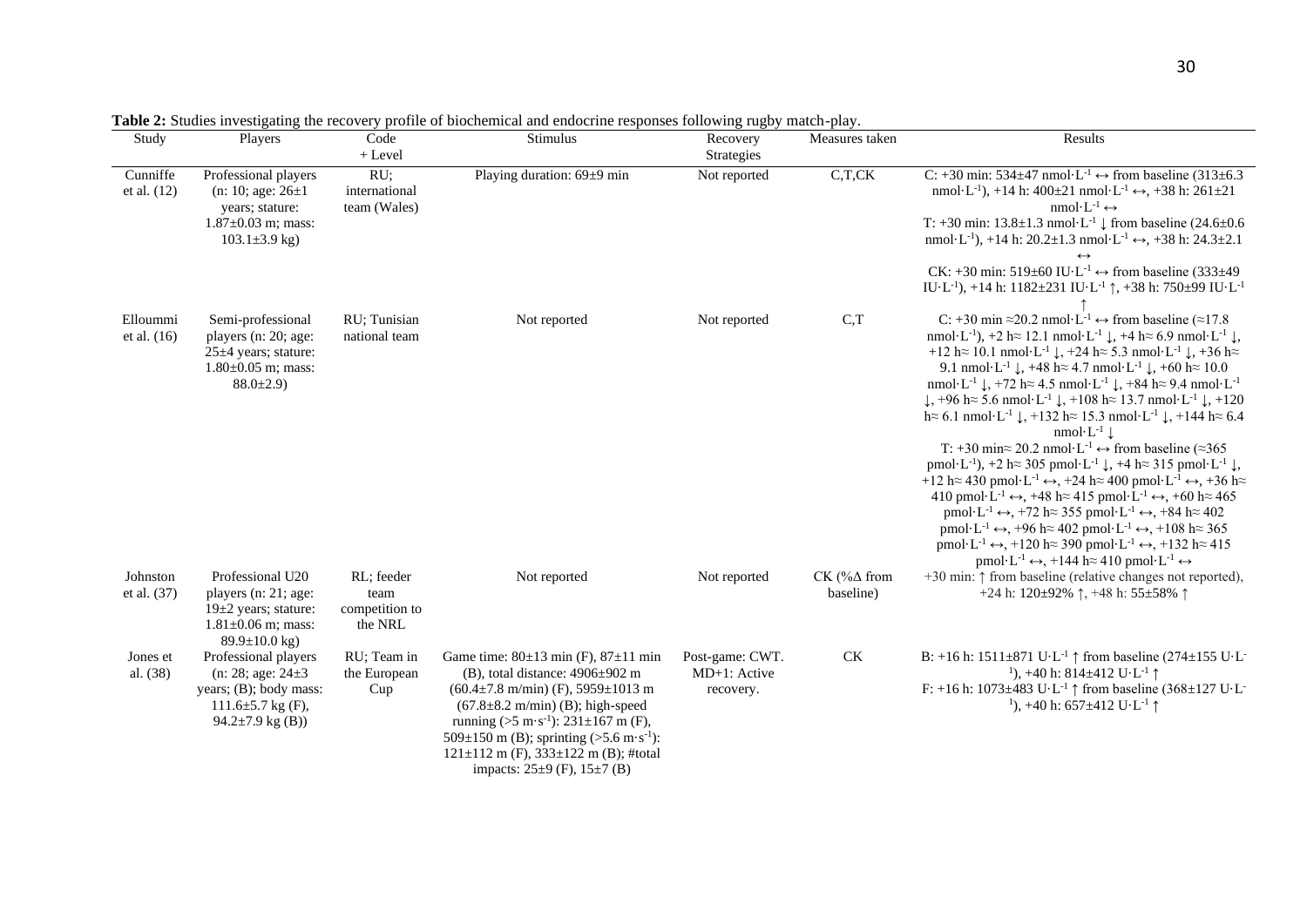| Linsday et<br>al. $(45)$  | Professional players<br>(n: 11; stature: 1.87 m<br>$(1.81 - 1.89 \text{ m})$ ; mass:<br>96 kg (88.5-101.5 kg)         | RU; Division<br>one team in<br>New-Zealand | Distance: $6029 \pm 690$ m; #impacts:<br>$46 + 25$                                                                                                                                                                                                                                                                                                                                                                                              | Not reported                                                                                                                                                                           | $\mathbf C$                                                       | C: +30 min: $60.5\pm24.6.6 \mu$ mol·L <sup>-1</sup> $\uparrow$ from baseline<br>$(15.2 \pm 7.2 \text{ \mu} \text{mol} \cdot \text{L}^{-1}), +17 \text{ h} \approx 33.4 \text{ \mu} \text{mol} \cdot \text{L}^{-1} \leftrightarrow +25 \text{ h} \approx$<br>15.1 µmol·L <sup>-1</sup> ↔, +38 h≈ 33.7 µmol·L <sup>-1</sup> ↔, +62 h≈ 34.1<br>$\mu$ mol·L <sup>-1</sup> $\leftrightarrow$                                                                                                                                                                                                                                                                                                                                             |
|---------------------------|-----------------------------------------------------------------------------------------------------------------------|--------------------------------------------|-------------------------------------------------------------------------------------------------------------------------------------------------------------------------------------------------------------------------------------------------------------------------------------------------------------------------------------------------------------------------------------------------------------------------------------------------|----------------------------------------------------------------------------------------------------------------------------------------------------------------------------------------|-------------------------------------------------------------------|-------------------------------------------------------------------------------------------------------------------------------------------------------------------------------------------------------------------------------------------------------------------------------------------------------------------------------------------------------------------------------------------------------------------------------------------------------------------------------------------------------------------------------------------------------------------------------------------------------------------------------------------------------------------------------------------------------------------------------------|
| McLean<br>et al. $(48)$   | Professional players<br>(n: 12; age: $24 \pm 4$<br>years; height:<br>$1.85 \pm 0.06$ m; mass:<br>$101.9\pm8.4$ kg)    | RL; NLR<br>team                            | Match load:<br>Game 1: 421±173 AU<br>Game 2: 411±213 AU<br>Game 3: 411±217 AU                                                                                                                                                                                                                                                                                                                                                                   | MD+1: Recovery<br>session. No<br>details reported.                                                                                                                                     | C & T ( $\Delta$ from<br>baseline)                                | C: +24 h: $\leftrightarrow$ from baseline, +96 h: $\uparrow$ (d: 0.60)<br>T: +24 h: $\leftrightarrow$ from baseline, +48 h: $\leftrightarrow$ , +96 h: $\leftrightarrow$                                                                                                                                                                                                                                                                                                                                                                                                                                                                                                                                                            |
| McLellan<br>et al. $(50)$ | Professional players<br>(n:17; age: 19±1)<br>years; stature:<br>$1.88 \pm 0.02$ m; mass:<br>$89.6 \pm 15.8$ kg)       | RL; NRL<br>team                            | Distance: 5747±1095 m (B),<br>$4774 \pm 1186$ m (F); distance at high-<br>intensity running $(5-5.5 \text{ m} \cdot \text{s}^{-1})$ : 135 $\pm$ 49<br>m (B), $82\pm21$ m (F); sprinting (>5.5<br>m·s <sup>-1</sup> ): 290±69 m (B), 149±32 m (F)                                                                                                                                                                                                | $MD+1$ : Two<br>recovery sessions.<br>No details<br>reported.                                                                                                                          | CK, C, T $(\% \Delta)$<br>compared to<br>previous time-<br>point) | CK: +30 min: 56% ↑ from baseline, +24 h: 91% ↑, +48 h:<br>$-32\% \leftrightarrow +72$ h: $-3\% \leftrightarrow +96$ h: $-18\% \leftrightarrow +120$ h: $12\% \leftrightarrow$<br>C: +30 min: 68% $\uparrow$ from baseline, +24 h: -32% $\uparrow$ , +48 h: -<br>37% $\leftrightarrow$ , up to +120 h $\leftrightarrow$ (relative changes not reported)<br>T: +30 min: $14\% \leftrightarrow$ from baseline, +24 h: 33% $\uparrow$ , +48 h $\approx$<br>1.6% $\uparrow$ , +72 h $\approx$ 8.5% $\uparrow$ , +96 h: -29.3% $\leftrightarrow$ , +120 h: -<br>$7.56\% \leftrightarrow$                                                                                                                                                  |
| McLellan<br>et al. $(51)$ | Professional players<br>(n:17; age: 19±1)<br>years; stature:<br>$1.88 \pm 0.02$ m; mass:<br>$89.6 \pm 15.8$ kg)       | RL; NRL<br>team                            | Not reported                                                                                                                                                                                                                                                                                                                                                                                                                                    | Post-match: cycle<br>$(10\text{min})$ , CWI $\rightarrow$<br>$MD+1$ (AM):<br>cycle (10min),<br>CWI,<br>physiotherapy +<br>massage available<br>$\rightarrow$ MD+1 (PM):<br>active rest | CK, C                                                             | CK: +30 min: $454 \pm 167$ U·L <sup>-1</sup> $\uparrow$ from baseline (302 $\pm$ 128<br>U·L <sup>-1</sup> ), +24 h: 941±392 U·L <sup>-1</sup> $\uparrow$ , +48 h: 592±201 U·L <sup>-1</sup> $\uparrow$ ,<br>+72 h: 553±191 U·L <sup>-1</sup> $\uparrow$ , +96 h: 442±154 U·L <sup>-1</sup> $\uparrow$ , +120 h:<br>365±139 U·L <sup>-1</sup> ↑<br>C: +30 min: 21.9±4.4 nm·L <sup>-1</sup> $\uparrow$ from baseline (13.1±2.6)<br>nm·L <sup>-1</sup> ), +24 h: 15.3±3.5 nm·L <sup>-1</sup> $\leftrightarrow$ , +48 h: 9.5±1.4<br>nm·L <sup>-1</sup> $\leftrightarrow$ , +72 h: 9.5±1.6 nm·L <sup>-1</sup> $\leftrightarrow$ , +96 h: 7±1.1 nm·L <sup>-1</sup><br>$\downarrow$ , +120 h: 9.2±1.5 nm·L <sup>-1</sup> $\leftrightarrow$ |
| Oxendale<br>et al. (56)   | Professional players<br>(n: 17; age: $25 \pm 4$<br>years; stature:<br>$1.84 \pm 0.06$ m; mass:<br>$98.5 \pm 10.3$ kg) | RL; SL team                                | Playing duration: $55\pm21$ min (F), $67\pm25$<br>min (B); distance: $4675 \pm 1678$ m (82 $\pm$ 7<br>m/min) (F), $5640 \pm 2191$ m $(83 \pm 10)$<br>$m/min$ (B); high-intensity running:<br>$307\pm194$ m (F), $481\pm262$ m (B); #high-<br>intensity accelerations: $5\pm3$ (F), $9\pm6$<br>(B); #high-intensity decelerations: $8\pm5$<br>(F), $10\pm6$ (B); #collisions: $54\pm37$ (F),<br>$31\pm5$ (B); #RHIE: $14\pm10$ (F), $10\pm5$ (B) | $MD+1: Low-$<br>intensity exercise<br>and massage (30<br>min). $MD +2$ :<br>Players<br>encouraged to<br>rest.                                                                          | CK (MDif from<br>baseline)                                        | +12 h: 808.0±169.3 U·L <sup>-1</sup> $\uparrow$ from baseline, +36 h:<br>525.0±136.4* U·L <sup>-1</sup> $\uparrow$ , +60 h $\approx$ 95 U·L <sup>-1</sup> $\uparrow$                                                                                                                                                                                                                                                                                                                                                                                                                                                                                                                                                                |
| Roe et al.<br>(62)        | Professional U19<br>players (n: 14; age<br>$17±1$ years; stature:<br>$1.83 \pm 0.08$ m; mass:<br>$86.2 \pm 11.6$ kg)  | RU; English<br>academy team                | Match duration: 73 min; AML:<br>334±121 AU; distance covered:<br>4691±878 m (74±6m.min <sup>-1</sup> ) of which<br>$2215 \pm 461$ m jogging, 663 $\pm 238$ m<br>striding and $41\pm40$ m sprinting;<br>APLTM: 451±102; PLTMs: 187±47                                                                                                                                                                                                            | Not recovery<br>session                                                                                                                                                                | CK (% $\Delta$ from<br>baseline)                                  | +30 min: $138.5 \pm 33.1\%$ $\uparrow$ from baseline, +24 h:<br>326.0±77.6% $\uparrow$ , +48 h: 176.4±62.4% $\uparrow$ , +72 h:<br>56.7 $\pm$ 34.5% ↑                                                                                                                                                                                                                                                                                                                                                                                                                                                                                                                                                                               |
| Shearer et<br>al. $(67)$  | Professional players<br>(n: 12; age: $25 \pm 4$<br>years)                                                             | RU;<br>professional                        | Playing duration: 82±11 min.                                                                                                                                                                                                                                                                                                                                                                                                                    | Participants<br>instructed to<br>follow normal                                                                                                                                         | C, T                                                              | C: +12 h: $0.55 \pm 0.11$ µg/dL $\uparrow$ from baseline $(0.40 \pm 0.10$<br>$\mu$ g/dL), +36 h: 0.610±0.20 $\mu$ g/dL $\uparrow$ , +60 h: 0.52±0.23<br>$\mu$ g/dL $\leftrightarrow$                                                                                                                                                                                                                                                                                                                                                                                                                                                                                                                                                |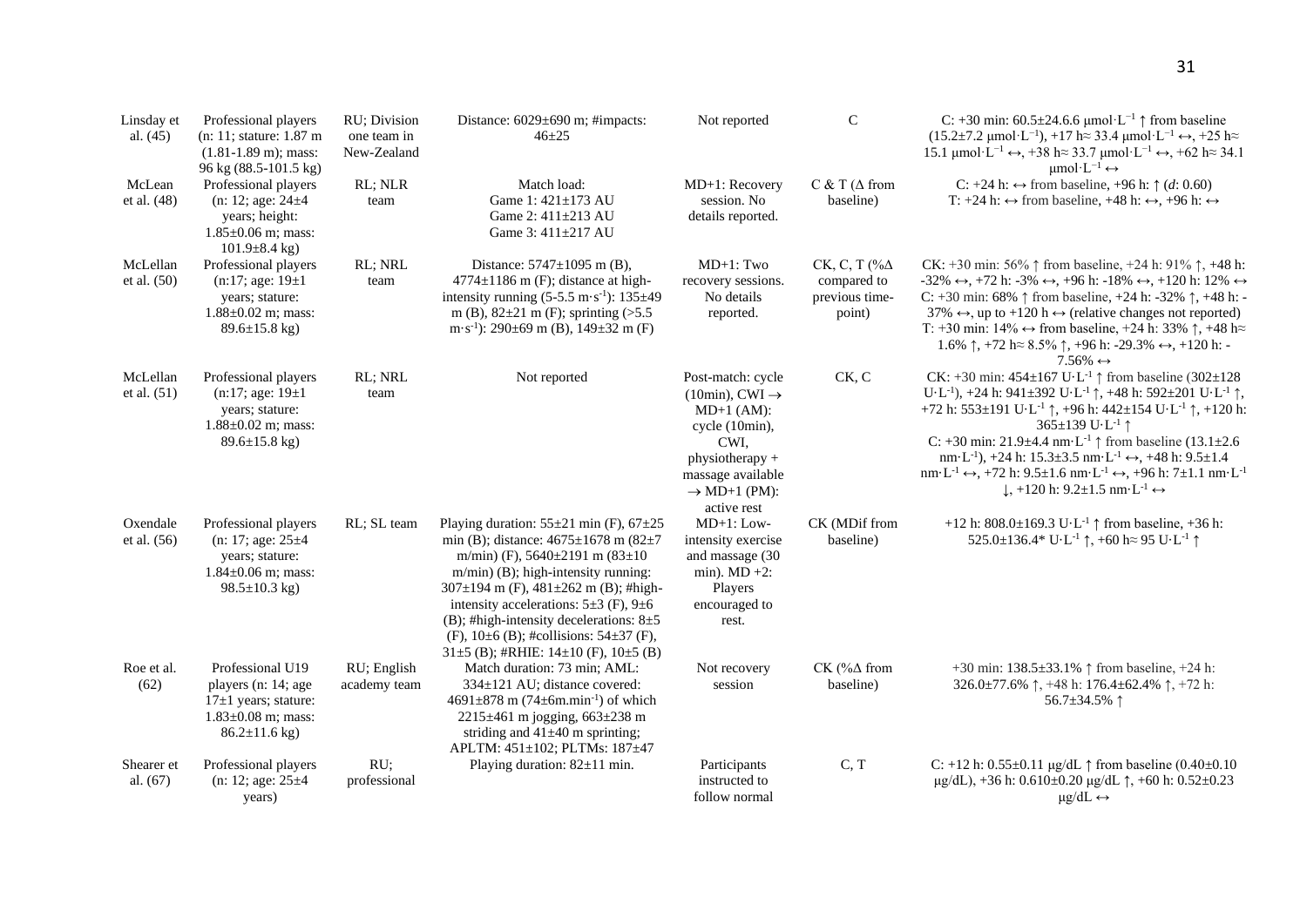|                        |                                                                                                                                                                   | team in South<br>Wales, UK                        |                                                                                                                                                                                                                      | individual<br>recovery<br>strategies. No<br>details reported.                                                   |      | T: +12 h: 147.6 $\pm$ 60.1 pg/mL $\downarrow$ from baseline (204.9 $\pm$ 80.8)<br>pg/mL), +36 h: 163.6 $\pm$ 68.5 pg/mL $\downarrow$ , +60 h: 186 $\pm$ 79.7<br>$pg/mL \leftrightarrow$                                                                                                                                                                                                                                                                                                                        |
|------------------------|-------------------------------------------------------------------------------------------------------------------------------------------------------------------|---------------------------------------------------|----------------------------------------------------------------------------------------------------------------------------------------------------------------------------------------------------------------------|-----------------------------------------------------------------------------------------------------------------|------|----------------------------------------------------------------------------------------------------------------------------------------------------------------------------------------------------------------------------------------------------------------------------------------------------------------------------------------------------------------------------------------------------------------------------------------------------------------------------------------------------------------|
| Takarada<br>(71)       | Amateur players (n:<br>15; age: 23-30 years;<br>stature: $1.8 \pm 0.01$ m;<br>mass: $87.4 \pm 2.2$ kg)                                                            | RU; Japanese<br>amateur team                      | #Tackles: $14.0\pm7.4$ ; Mean duration of<br>work: $21.5\pm2.2$ s; Mean duration of<br>rest: $24.3 \pm 3.1$ s                                                                                                        | Not reported                                                                                                    | CK   | +0 min $\approx$ 520 U/L $\leftrightarrow$ from baseline ( $\approx$ 250 U/L), +45<br>$\min \approx 570 \text{ U/L} \leftrightarrow 490 \text{ min} \approx 600 \text{ U/L} \leftrightarrow 424 \text{ h} \approx 1050$<br>U/L $\uparrow$ , +48 h $\approx$ 750 U/L $\leftrightarrow$ , +72 h $\approx$ 300 U/L $\leftrightarrow$                                                                                                                                                                              |
| Twist et<br>al. $(79)$ | Professional players<br>(n: 23; B:10, F:13)<br>(age: $26\pm5$ years;<br>stature: $1.83 \pm 0.07$ ;<br>mass: $91.9 \pm 11.6$ kg<br>$(B)$ , 102.0 $\pm$ 6.7 kg (F)) | RL; SL team                                       | Playing duration: $80\pm0$ min (B), $51\pm16$<br>min (F); #tot contacts: $25\pm8$ (B), $38\pm19$<br>(F); #defensive contacts: $14\pm8$ (B),<br>$26\pm14$ (F); #offensive contacts: $12\pm3$<br>$(B)$ , $13\pm 6$ (F) | $MD+1$ : Deep-<br>water running $\&$<br>swimming (20)<br>$min) MD+1 (PM):$<br>Players<br>encouraged to<br>rest. | СK   | B: +24 h: 420.8 IU·L <sup>-1</sup> $\uparrow$ from baseline (141 IU·L <sup>-1</sup> ), +48<br>h: 257 IU $\cdot$ L <sup>-1</sup> $\uparrow$<br>F: +24 h: 431 IU·L <sup>-1</sup> $\uparrow$ from baseline (171.7 IU·L <sup>-1</sup> ), +48<br>h: 266 IU·L <sup>-1</sup> ↑                                                                                                                                                                                                                                        |
| West et al.<br>(84)    | Professional players<br>(n: 14; age: $25 \pm 4$<br>years; stature:<br>$1.85 \pm 0.10$ m; mass:<br>$105.2 \pm 12.3$ kg)                                            | RU;<br>professional<br>team in South<br>Wales, UK | Not reported                                                                                                                                                                                                         | Not reported                                                                                                    | C, T | C: +12 h $\approx$ 0.58 ug·dL <sup>-1</sup> $\uparrow$ from baseline ( $\approx$ 0.39 ug·dL <sup>-1</sup> ),<br>$+36 \text{ h} \approx 0.58 \text{ ug} \cdot \text{d} L^{-1}$ $\uparrow$ , $+60 \text{ h} \approx 0.51 \text{ ug} \cdot \text{d} L^{-1}$ $\leftrightarrow$<br>T: +12 h $\approx$ 151 pg·ml <sup>-1</sup> $\downarrow$ from baseline ( $\approx$ 215 pg·ml <sup>-1</sup> ),<br>+36 h $\approx$ 167 pg·ml <sup>-1</sup> $\downarrow$ , +60 h $\approx$ 178 pg·ml <sup>-1</sup> $\leftrightarrow$ |

#: Number of, Δ: Change, ↓: Significant decrease from baseline, ↑: Significant increase from baseline, ↔: No significant change from baseline, AML: Average match load (RPE x time), APLTM: Average PlayerLoadTM, AU: Arbitrary units, B: Backs, C: Cortisol, CK: Creatine Kinase, *d* :Cohen's d, F: Forwards, MD: Match-day, MD +1: first day post-match, MDif: Mean difference, NRL, National Rugby League, PLTMs: PlayerLoad™ slow, RL: Rugby League, RPE: Rate of perceived exertion, RU: Rugby Union, SL, Super League, T: Testosterone.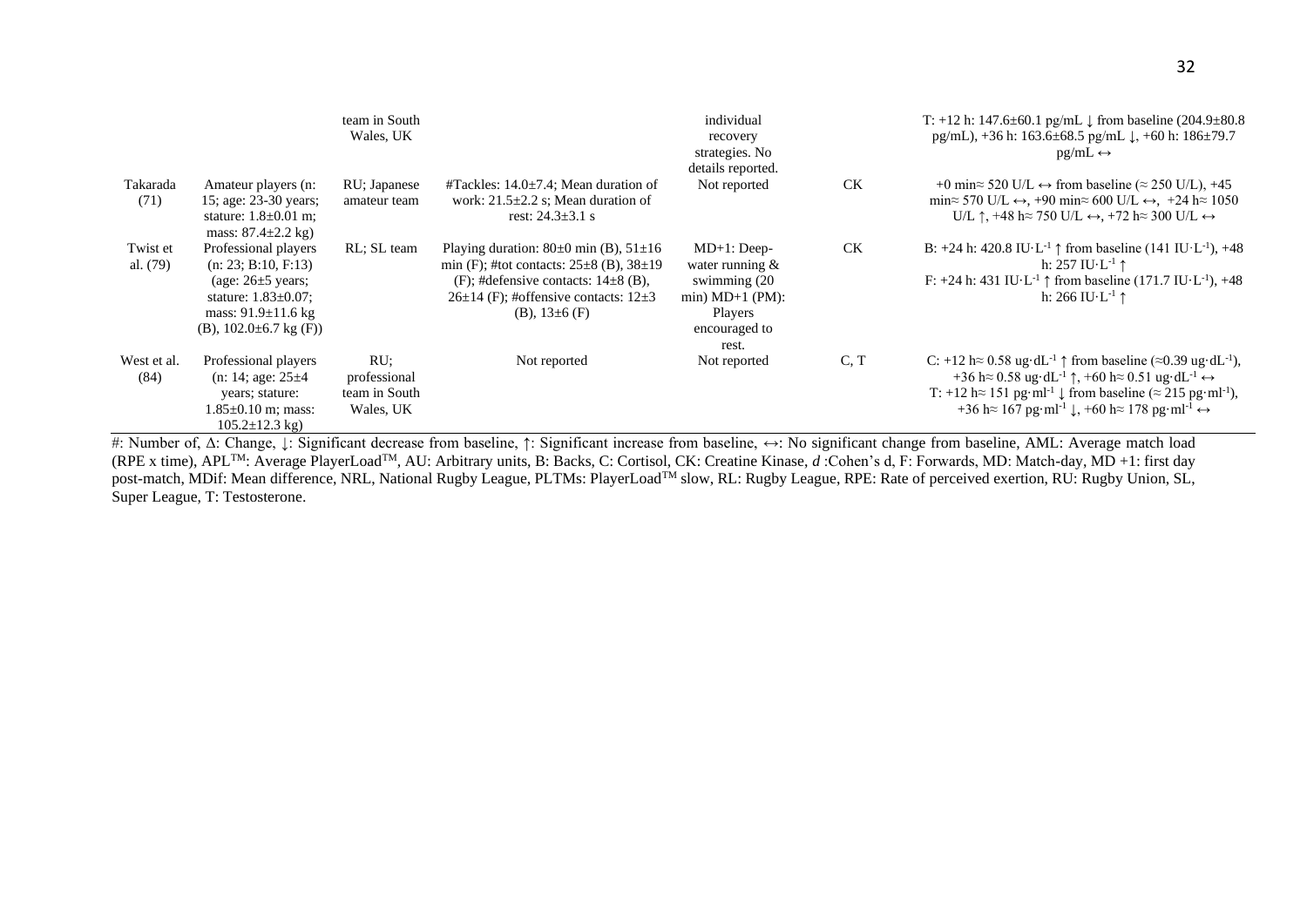| Study                   | Players                                                                                                                                                                  | Code                                              | <b>Stimulus</b>                                                                                                                                                                                                                                                                                                                                                                                                                                         | Recovery                                                                                                     | Measures taken                                                                                                                      | Results                                                                                                                                                                                                                                                                                                                                                                                                                                                                                                                                                                                                             |
|-------------------------|--------------------------------------------------------------------------------------------------------------------------------------------------------------------------|---------------------------------------------------|---------------------------------------------------------------------------------------------------------------------------------------------------------------------------------------------------------------------------------------------------------------------------------------------------------------------------------------------------------------------------------------------------------------------------------------------------------|--------------------------------------------------------------------------------------------------------------|-------------------------------------------------------------------------------------------------------------------------------------|---------------------------------------------------------------------------------------------------------------------------------------------------------------------------------------------------------------------------------------------------------------------------------------------------------------------------------------------------------------------------------------------------------------------------------------------------------------------------------------------------------------------------------------------------------------------------------------------------------------------|
|                         |                                                                                                                                                                          | + Level                                           |                                                                                                                                                                                                                                                                                                                                                                                                                                                         | Strategies                                                                                                   |                                                                                                                                     |                                                                                                                                                                                                                                                                                                                                                                                                                                                                                                                                                                                                                     |
| McLean et al.<br>(48)   | Professional                                                                                                                                                             | RL; NLR                                           | Match load:<br>Game 1: 421±173 AU                                                                                                                                                                                                                                                                                                                                                                                                                       | MD+1: Recovery<br>session. No details                                                                        | Five-item wellness Q on                                                                                                             | Q: +24: $\downarrow$ from baseline (d: -1.64), +48 h: $\downarrow$ (d:<br>$-1.53$ ), $+96$ h: $\leftrightarrow$                                                                                                                                                                                                                                                                                                                                                                                                                                                                                                     |
|                         | players (n: 12;<br>age: $24\pm4$ years;<br>height: $1.85 \pm 0.06$<br>m; mass:<br>$101.9\pm8.4$ kg)                                                                      | team                                              | Game 2: 411±213 AU<br>Game 3: 411±217 AU                                                                                                                                                                                                                                                                                                                                                                                                                | reported.                                                                                                    | a 5p LS $(1:$ negative<br>outcome, 5: positive<br>$outcome$ ) + fatigue<br>$levels + muscle$<br>soreness ( $\Delta$ from            | Fatigue: $+24$ h: $\uparrow$ from baseline (d: -1.65), +48<br>h: $\uparrow$ (d: -1.42), +96 h: $\leftrightarrow$<br>Muscle soreness: $+24$ h: $\uparrow$ from baseline (d: -<br>1.57), +48 h: $\uparrow$ (d: -1.44), +96 h: $\leftrightarrow$                                                                                                                                                                                                                                                                                                                                                                       |
| Oxendale et al.<br>(56) | Professional<br>players (n: 17;<br>age: $25\pm4$ years;<br>stature: 1.84±0.06<br>m; mass:<br>$98.5 \pm 10.3$ kg)                                                         | RL; SL team                                       | Playing duration: $55\pm21$ min (F),<br>$67\pm25$ min (B); distance: $4675\pm1678$<br>m $(82\pm7 \text{ m/min})$ (F), 5640 $\pm$ 2191 m<br>$(83\pm10 \text{ m/min})$ (B); high-intensity<br>running: 307±194 m (F), 481±262 m<br>(B); #high-intensity accelerations:<br>5 $\pm$ 3 (F), 9 $\pm$ 6 (B); #high-intensity<br>decelerations: $8\pm 5$ (F), $10\pm 6$ (B);<br>#collisions: $54\pm37$ (F), $31\pm5$ (B);<br>#RHIE: $14\pm10$ (F), $10\pm5$ (B) | $MD+1$ : Low-<br>intensity exercise<br>and massage (30)<br>min). $MD +2$ :<br>Players encouraged<br>to rest. | baseline)<br>Rating of perceived<br>muscle soreness on a 7p<br>LS (0: extreme soreness<br>$-6$ : no soreness) (MDif<br>to baseline) | +12 h: -1.1 $\pm$ 0.5 $\downarrow$ from baseline, +36 h: -<br>$0.8\pm0.5$ $\downarrow$ , +60 h: $\leftrightarrow$ (not reported)                                                                                                                                                                                                                                                                                                                                                                                                                                                                                    |
| Roe et al. $(62)$       | Professional U19<br>players (n: 14; age<br>$17\pm1$ years;<br>stature: 1.83±0.08<br>m; mass:<br>$86.2 \pm 11.6$ kg)                                                      | RU; English<br>academy team                       | Match duration: 73 min; AML:<br>334±121 AU; distance covered:<br>$4691 \pm 878$ m (74 $\pm$ 6m.min <sup>-1</sup> ) of which<br>2215±461 m jogging, 663±238 m<br>striding and $41\pm40$ m sprinting;<br>APLTM: 451±102; PLTMs: 187±47                                                                                                                                                                                                                    | No recovery session                                                                                          | Six-item wellness Q on<br>a 5p LS (1: negative<br>outcome, 5: positive<br>outcome) (%∆ from<br>baseline)                            | +24 h: -24.0±4.3% $\downarrow$ from baseline, +48 h: -<br>8.3±5.9% $\downarrow$ , +72 h: -3.6±3.7% $\leftrightarrow$                                                                                                                                                                                                                                                                                                                                                                                                                                                                                                |
| Shearer et al. (67)     | Professional<br>players $(n: 12)$ ;<br>age: $25\pm4$ years)                                                                                                              | RU;<br>professional<br>team in South<br>Wales, UK | Playing duration: 82±11 min.                                                                                                                                                                                                                                                                                                                                                                                                                            | Participants<br>instructed to follow<br>normal individual<br>recovery strategies.<br>No details reported.    | Six-item wellness Q on<br>a $5p$ LK (BAM) (1: not<br>at all $-5$ : extremely)                                                       | Mood Disturbance: +12 h: 7.67 $\pm$ 4.49 $\uparrow$ from<br>baseline (4.92±2.27), +36 h: 6.33±2.96 $\uparrow$ , +60<br>h: $5.17\pm3.56 \leftrightarrow$<br>Energy Index: +12 h: $0.86 \pm 0.6 \downarrow$ from baseline<br>$(1.52 \pm 1.19), +36$ h: $0.92 \pm 0.6$ J, $+60$ h: $1.26 \pm 0.7$<br>$\longleftrightarrow$                                                                                                                                                                                                                                                                                             |
| Twist et al. (79)       | Professional<br>players $(n: 23)$ ;<br>B:10, F:13) (age:<br>$26\pm5$ years;<br>stature:<br>$1.83 \pm 0.07$ ; mass:<br>$91.9 \pm 11.6$ kg (B),<br>$102.0 \pm 6.7$ kg (F)) | RL; SL team                                       | Playing duration: $80\pm0$ min (B),<br>$51\pm16$ min (F); #tot contacts: $25\pm8$<br>(B), $38\pm19$ (F); #defensive contacts:<br>$14\pm8$ (B), $26\pm14$ (F); #offensive<br>contacts: $12\pm3$ (B), $13\pm6$ (F)                                                                                                                                                                                                                                        | MD+1: Deep-water<br>running $\&$<br>swimming (20 min)<br>$MD+1$ (PM):<br>Players encouraged<br>to rest.      | Rating on muscle<br>soreness, fatigue, and<br>attitude to training on a<br>5p LS (1: positive<br>outcome -5: negative<br>outcome)   | Muscle soreness: (B): $+24$ h: $3.5\pm0.7$ $\uparrow$ from<br>baseline $(2.3\pm 0.7)$ , +48 h: $3.2\pm 0.6$ $\uparrow$ (F): +24 h:<br>3.2±0.8 $\uparrow$ from baseline (2.0±0.4), +48 h:<br>3.3 $\pm$ 0.9 1<br>Fatigue: (B): $(2.4 \pm 0.5) + 24$ h: $3.3 \pm 0.7$ $\uparrow$ from<br>baseline, $+48$ h: $3.0\pm0.8$ $\uparrow$ ; (F): $+24$ h: $3.0\pm0.8$<br>↑ from baseline (2.2±0.4), +48 h: 3.0±0.9 ↑<br>Attitude to training: (B): +24 h: 2.4 $\pm$ 0.7 $\uparrow$ from<br>baseline (1.9±0.8), +48 h: 2.5±1.4 $\leftrightarrow$ (F): +24<br>h: $2.3 \pm 1.1$ $\uparrow$ from baseline (1.4 $\pm$ 0.7), +48 h: |

**Table 3:** Studies investigating the recovery profile of perceptual responses following rugby match-play

 $2.2 \pm 1.2 \leftrightarrow$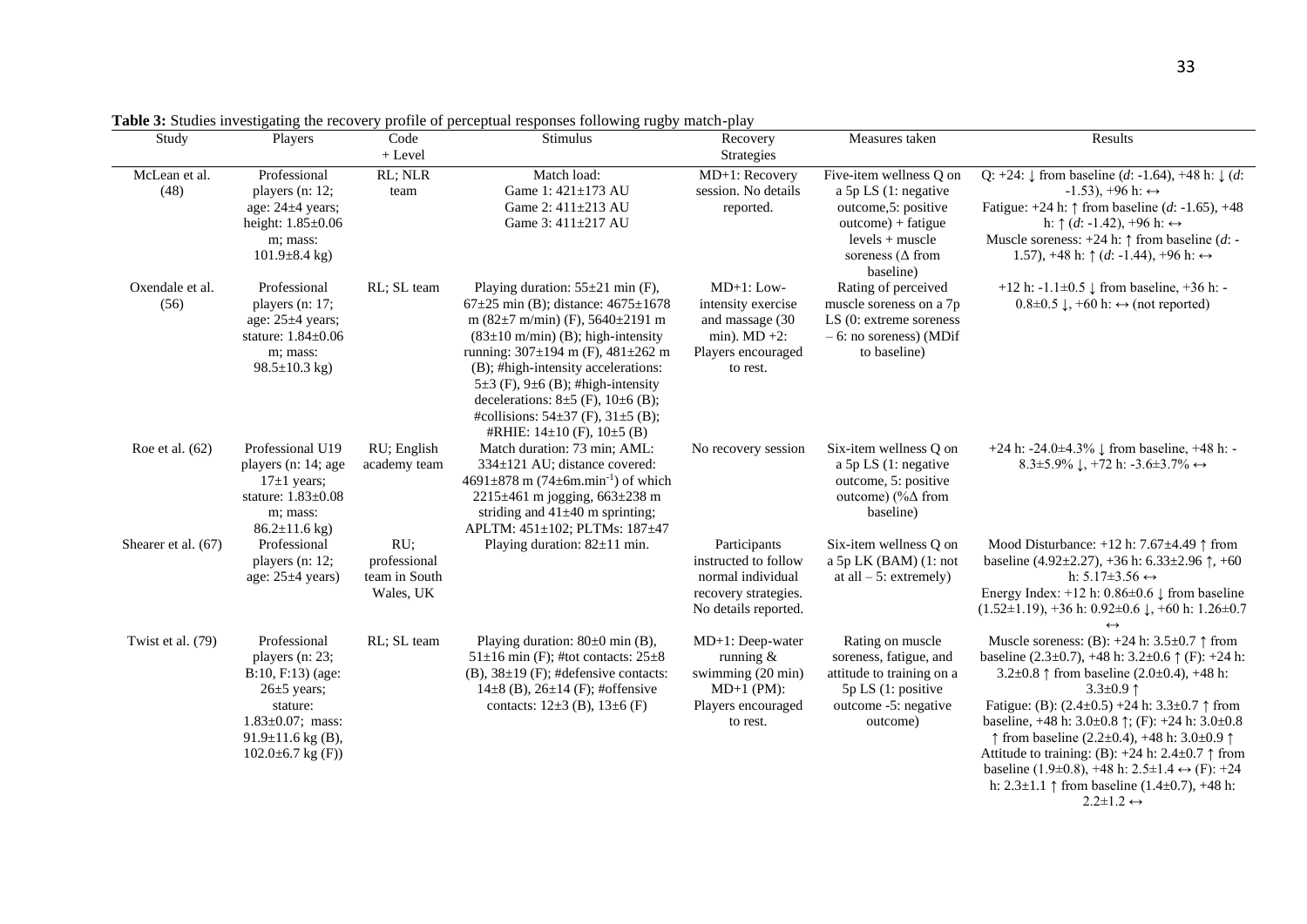| West et al. $(84)$ | Professional                | RU:           | Not reported | Not reported | Six-item wellness O on          | Mood disturbance score: $+12 \text{ h} \approx 7.49$ (56%) $\uparrow$           |
|--------------------|-----------------------------|---------------|--------------|--------------|---------------------------------|---------------------------------------------------------------------------------|
|                    | players $(n: 14)$ ;         | professional  |              |              | a 5p LS (BAM) $(0: \text{not})$ | from baseline ( $\approx$ 4.80), +36 h $\approx$ 6.38 (33%) $\leftrightarrow$ , |
|                    | age: $25\pm4$ years;        | team in South |              |              | at all $-4$ : extremely         | $+60 \text{ h} \approx 5.18$ (8%) $\leftrightarrow$                             |
|                    | stature: $1.85\pm0.10$      | Wales, UK     |              |              | outcome)                        |                                                                                 |
|                    | m; mass:                    |               |              |              |                                 |                                                                                 |
|                    | $105.2 \pm 12.3 \text{ kg}$ |               |              |              |                                 |                                                                                 |

#: Number of, Δ: Change, ↓: Significant decrease from baseline, ↑: Significant increase from baseline, ↔: No significant change from baseline, 5p LS: 5-point Likert Scale, 7p LS: 7-point Likert Scale AML: Average match load (RPE x time), APLTM: Average PlayerLoad<sup>TM</sup>, AU: Arbitrary units, B: Backs, BAM: Brief Assessment of Mood, *d* :Cohen's d, F: Forwards, MD: Match day, MD +1: First day post-match, MDif: Mean Difference, NRL, National Rugby League, PLTMs: PlayerLoad<sup>TM</sup> slow, RL: Rugby League, RPE: Rate of perceived exertion, RU: Rugby Union, SL, Super League, Q: Questionnaire.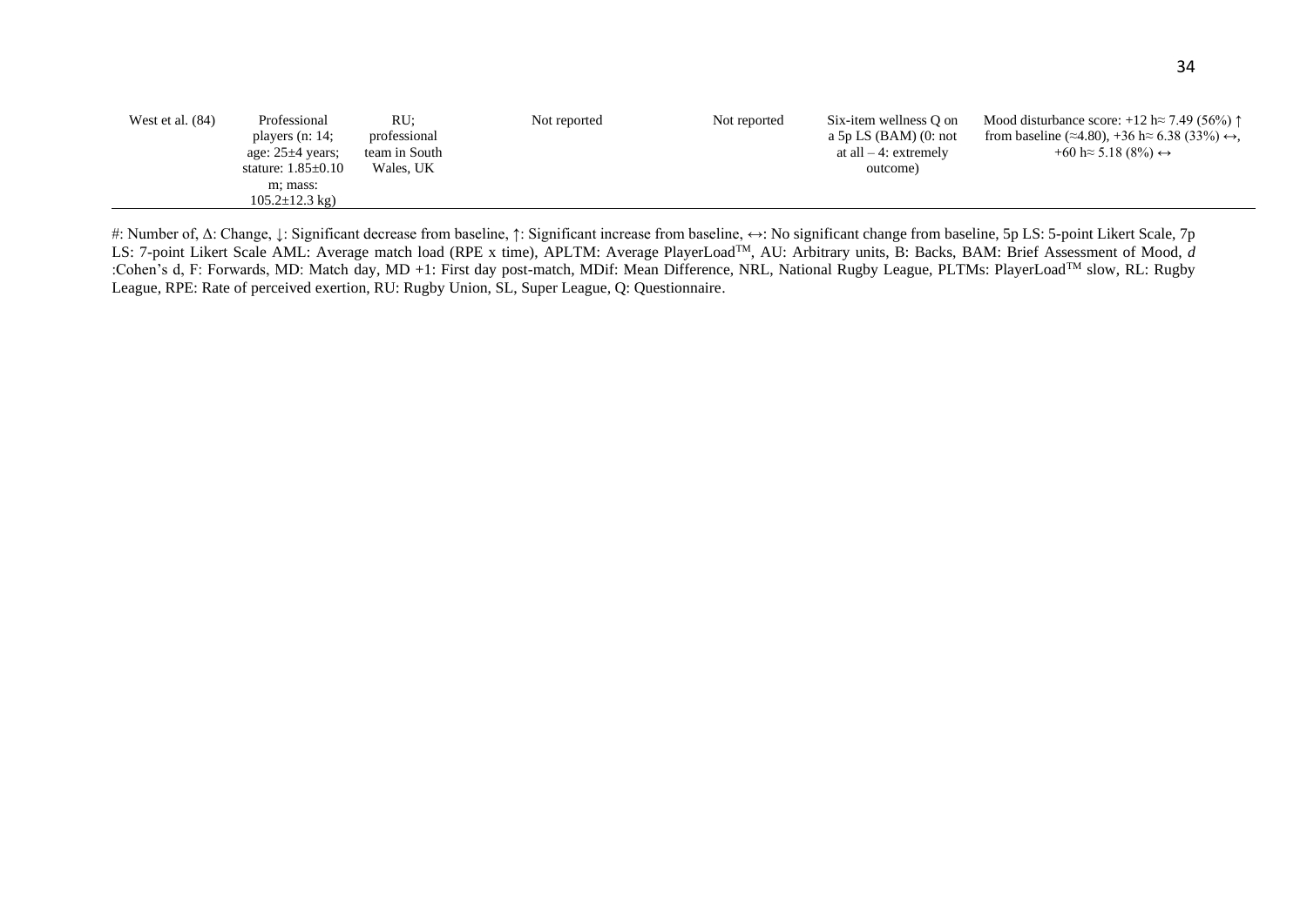

**Figure 1:** Literature search strategy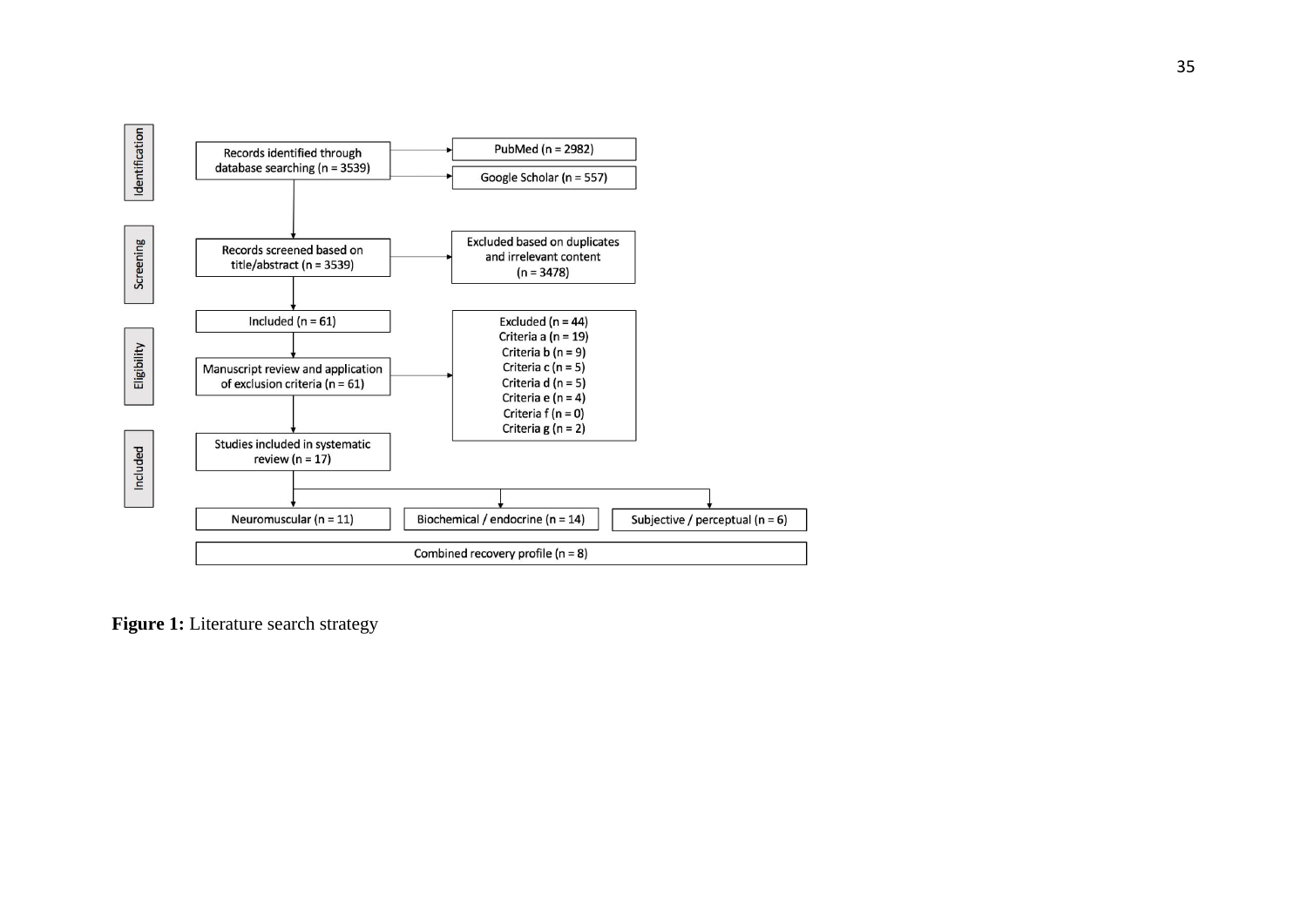

**Figure 2:** Recovery time-course percentage changes in countermovement jump (CMJ) peak power output (PP) following rugby union (RU) and league (RL) match-play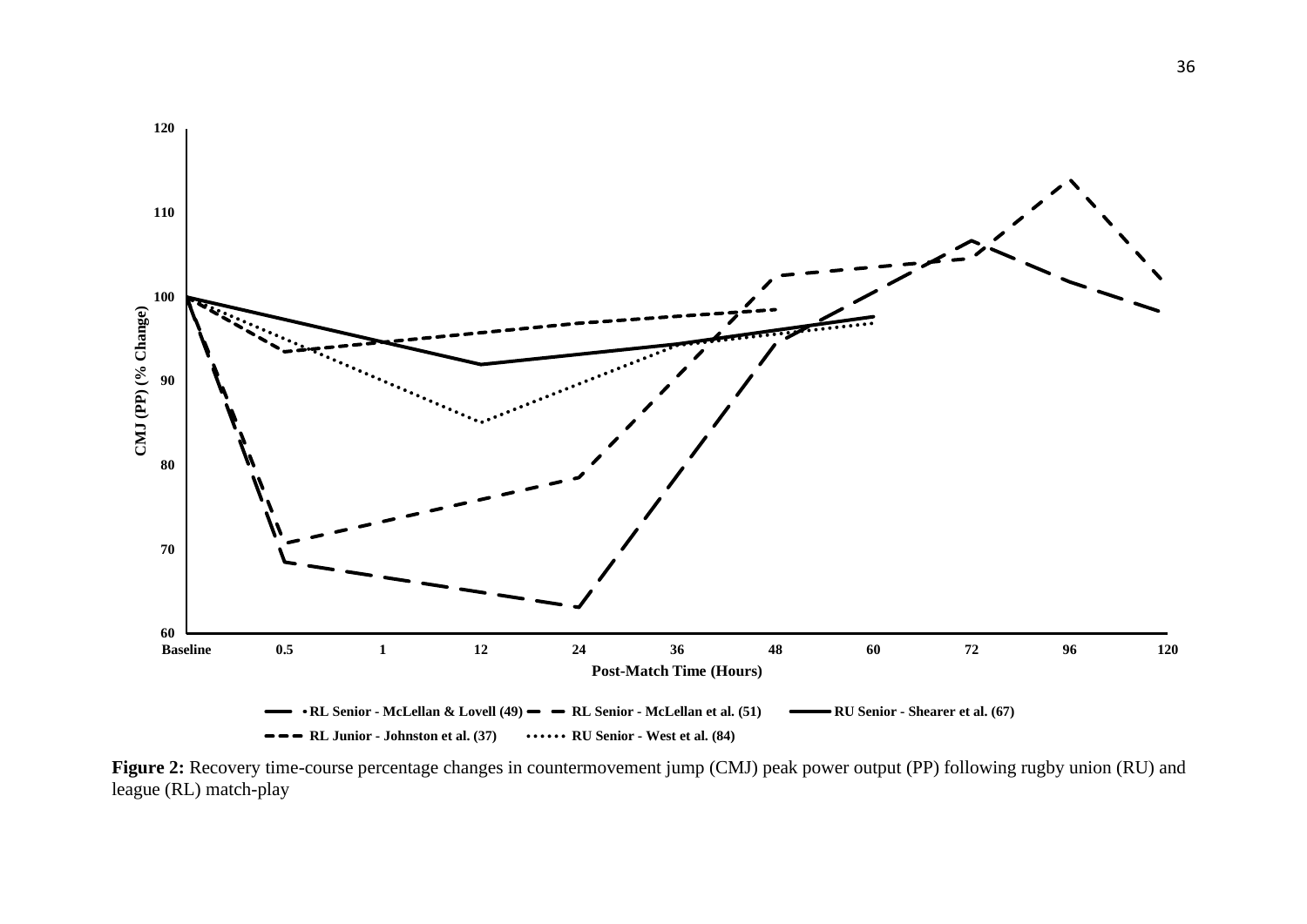![](_page_37_Figure_0.jpeg)

Figure 3: Recovery time-course percentage changes in countermovement jump (CMJ) flight-time (FT) following rugby union (RU) and league (RL) match-play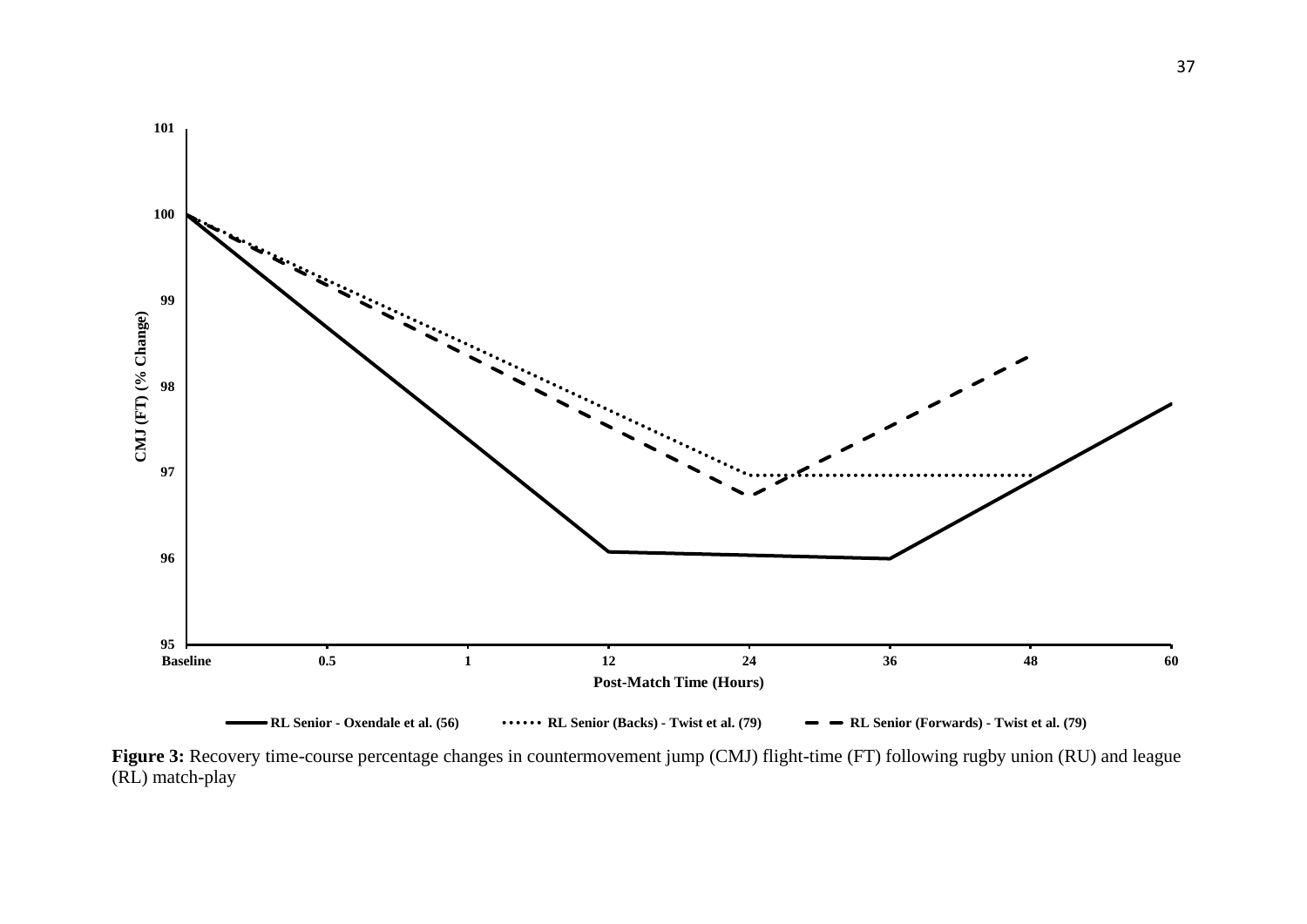![](_page_38_Figure_0.jpeg)

**Figure 4:** Recovery time-course percentage changes in creatine kinase concentrations following rugby union (RU) and league (RL) match-play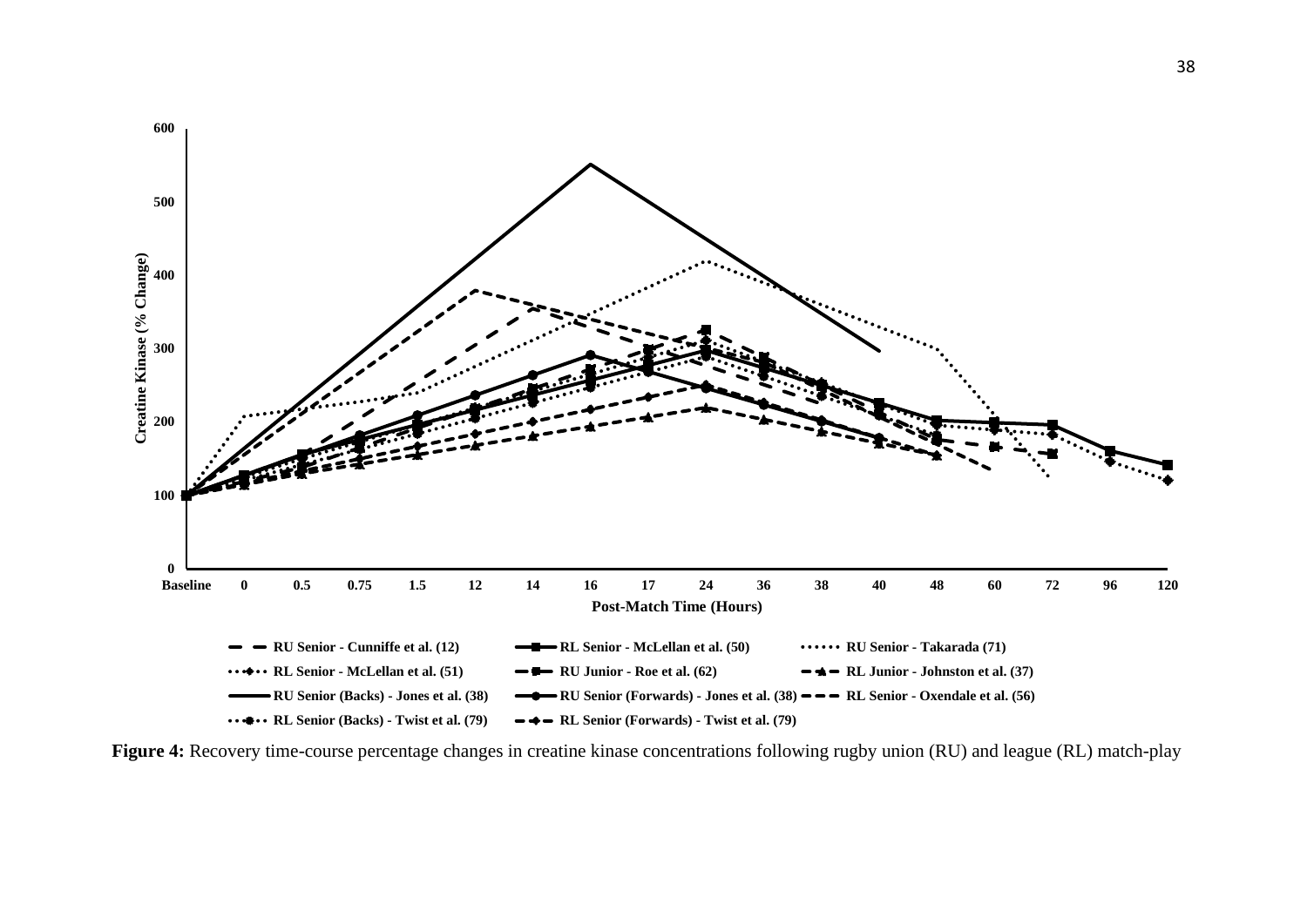![](_page_39_Figure_0.jpeg)

**Figure 5:** Recovery time-course percentage changes in cortisol concentrations following rugby union (RU) and league (RL) match-play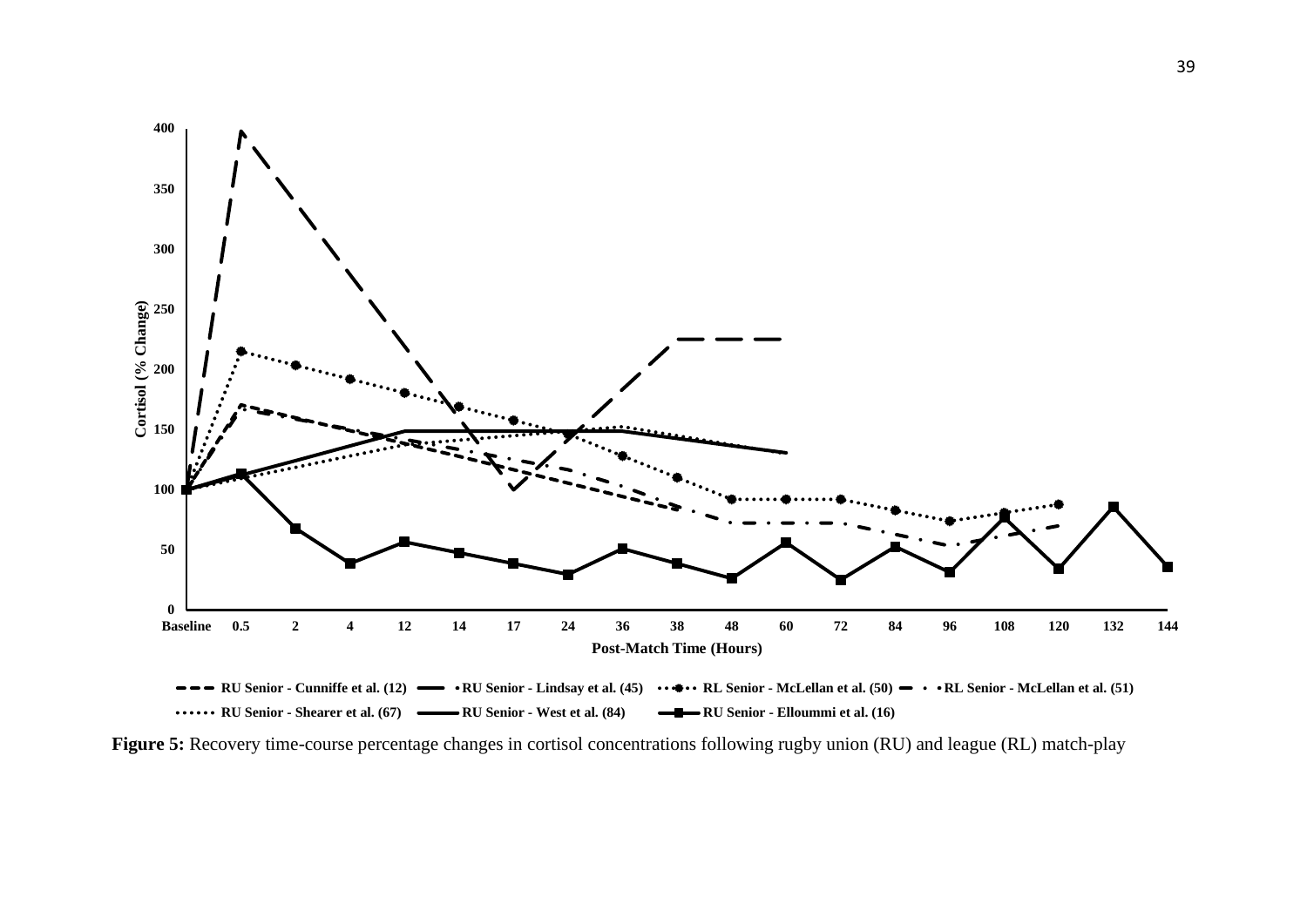![](_page_40_Figure_0.jpeg)

**Figure 6:** Recovery time-course percentage changes in testosterone concentrations following rugby union (RU) and league (RL) match-play